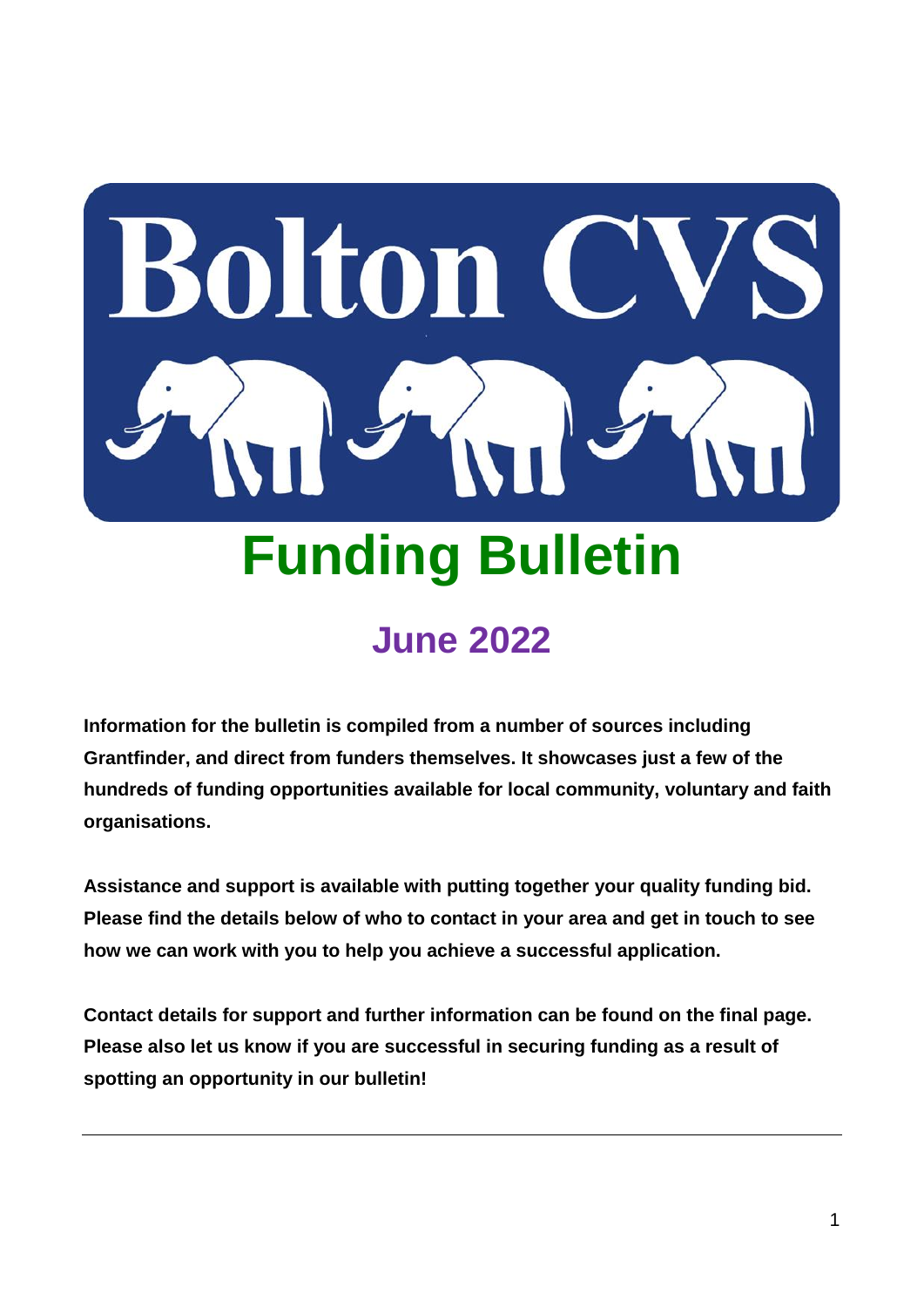#### **Funding search engine**

# **My Funding Central**

If you are looking for a funding

Helping charities and voluntary organisations identify funding opportunities

search engine to help you find funds which may be suitable for your project ideas, we recommend [My Funding Central](https://www.myfundingcentral.co.uk/) which is a free service for organisations with an income of less than £30,000. For organisations with a higher income, annual subscription starts from only £50.

#### **CONTENTS**

**[BOLTON](#page-2-0)**

**ARTS**

**[BAME](#page-7-0)**

**[CHILDREN & YOUNG PEOPLE](#page-7-1)**

**[DIGITAL](#page-14-0)**

**[ENVIRONMENT](#page-15-0)**

**[FAITH](#page-18-0)**

**[GENERAL](#page-21-0)**

**[HEALTH AND WELLBEING](#page-25-0)**

**[HERTAGE](#page-29-0)**

**[OLDER PEOPLE](#page-32-0)**

**[SPORT AND RECREATION](#page-34-0)**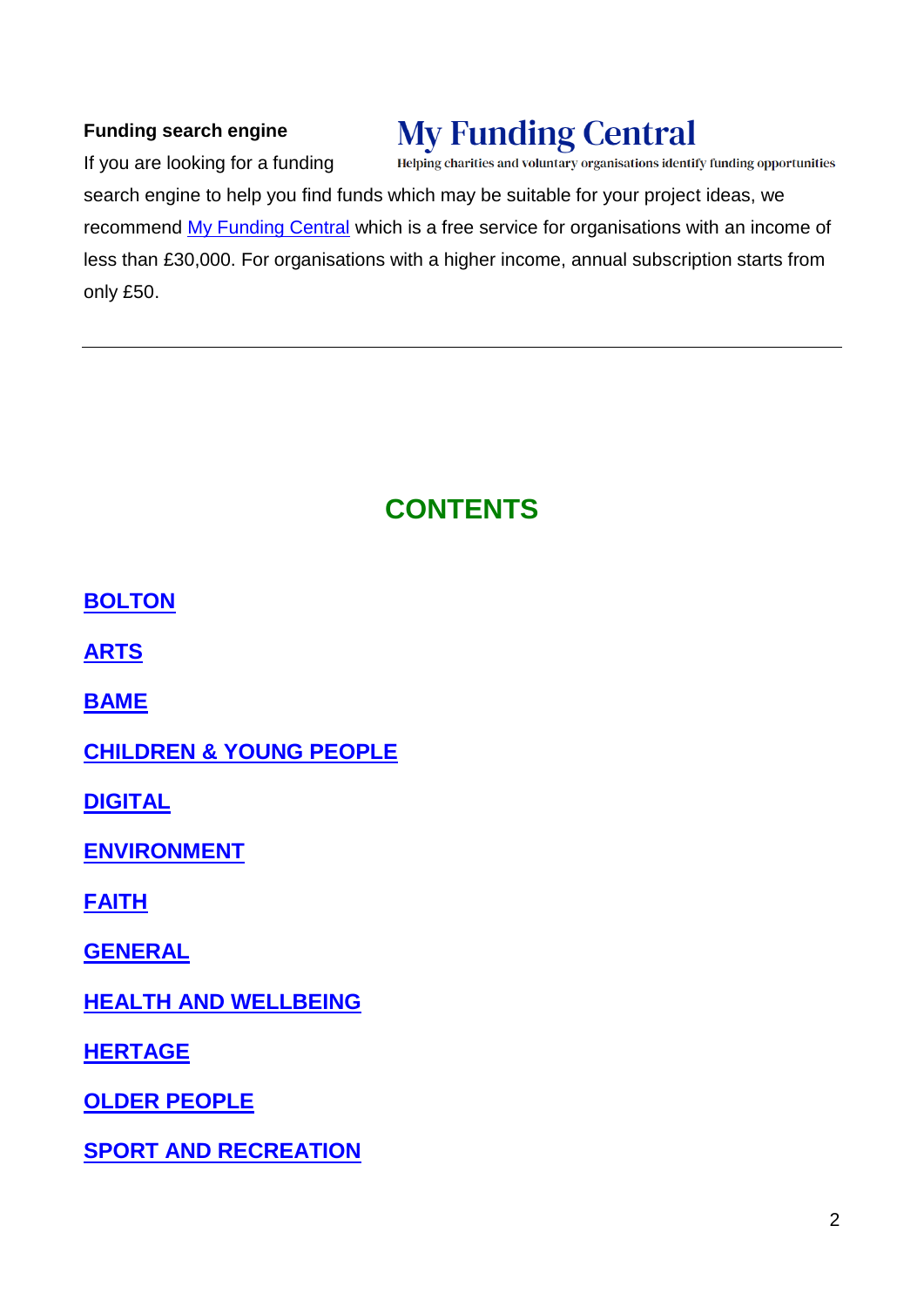### <span id="page-2-0"></span>**BOLTON**

| <b>Round 22 - Small Grants All Themes</b> |                                                                                                                                                                                                                                                                                                                                                                                                                                                     | <b>Bolton's</b> |  |
|-------------------------------------------|-----------------------------------------------------------------------------------------------------------------------------------------------------------------------------------------------------------------------------------------------------------------------------------------------------------------------------------------------------------------------------------------------------------------------------------------------------|-----------------|--|
| Aims/priorities:                          | Successful applications must address one or more of the fund<br>priorities listed below.<br>1. Children getting the best start in life<br>2. Promoting healthy lifestyles and preventing ill health<br>3. Empowering everyone in Bolton to reach their potential<br>and take control of their lives.<br>4. Fair employment and good work for all.<br>5. Protecting and improving our environment to ensure a<br>healthy standard of living for all. |                 |  |
|                                           | 6. Stronger, cohesive, more confident communities, in<br>which, people feel safe, welcome and connected.                                                                                                                                                                                                                                                                                                                                            |                 |  |
| Who can apply?                            | Local VCSE organisations - NB - All applicants must an                                                                                                                                                                                                                                                                                                                                                                                              |                 |  |
|                                           | annual of income of under £50,000 in the last financial year                                                                                                                                                                                                                                                                                                                                                                                        |                 |  |
| <b>Grant amount:</b>                      | Small: level 1 up to £1,500, level 2 up to £5,000                                                                                                                                                                                                                                                                                                                                                                                                   |                 |  |
| <b>Application process:</b>               | Online                                                                                                                                                                                                                                                                                                                                                                                                                                              |                 |  |
| Deadline:                                 | There is no deadline for this fund. Decisions will be made as we                                                                                                                                                                                                                                                                                                                                                                                    |                 |  |
|                                           | receive your applications. The fund will close when the funding                                                                                                                                                                                                                                                                                                                                                                                     |                 |  |
|                                           | is all allocated                                                                                                                                                                                                                                                                                                                                                                                                                                    |                 |  |
| <b>Contact:</b>                           | funding@boltoncvs.org.uk                                                                                                                                                                                                                                                                                                                                                                                                                            |                 |  |
| <b>Website:</b>                           | https://www.boltoncvs.org.uk/boltons-fund-0                                                                                                                                                                                                                                                                                                                                                                                                         |                 |  |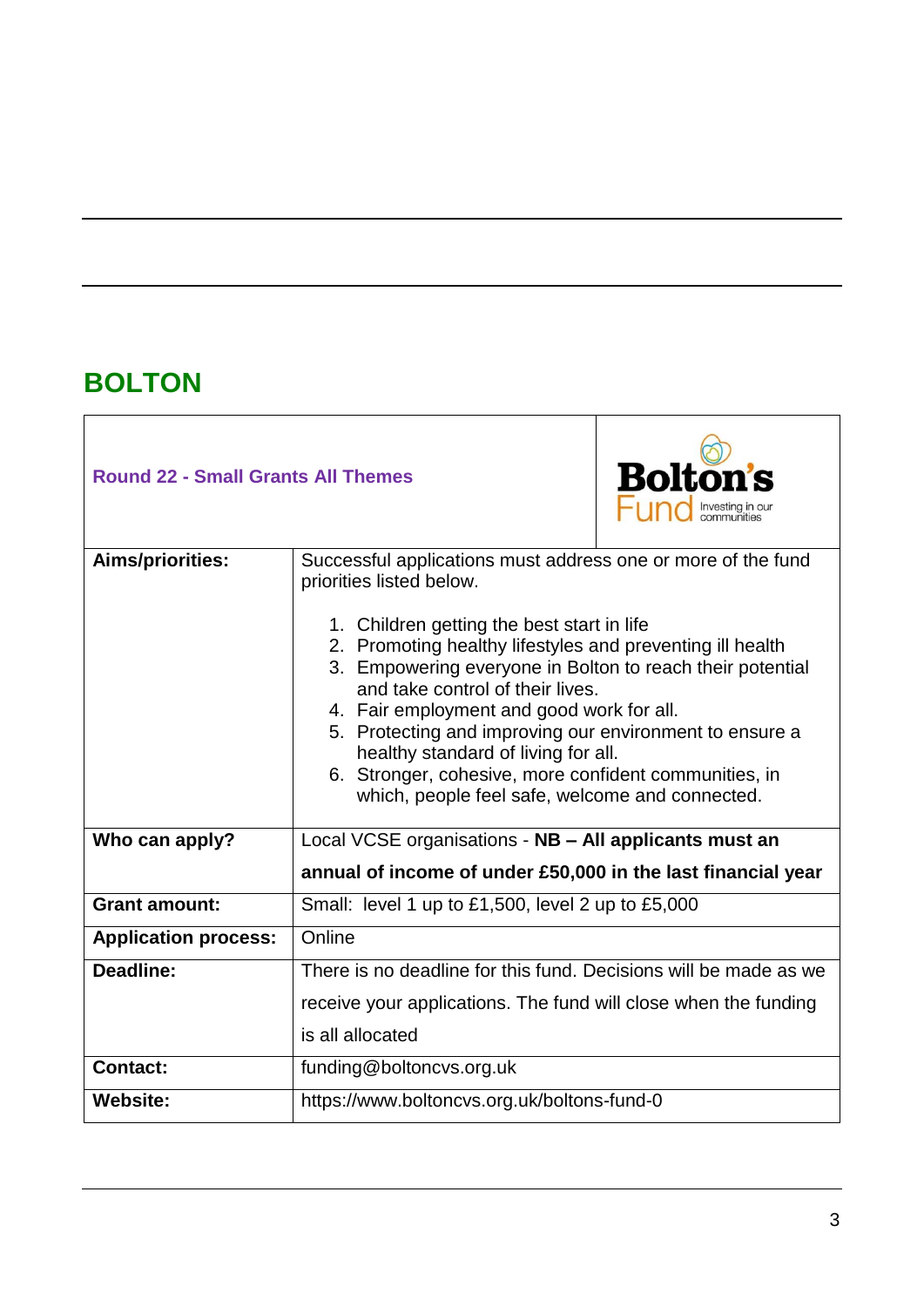#### **Bolton Community Homes**



| Aims/priorities:            | To support projects that will benefit Bolton Community Homes<br>residents. Your project must help people in at least one of the<br>following ways:<br>Anti-Poverty |  |
|-----------------------------|--------------------------------------------------------------------------------------------------------------------------------------------------------------------|--|
|                             |                                                                                                                                                                    |  |
|                             |                                                                                                                                                                    |  |
|                             |                                                                                                                                                                    |  |
|                             | <b>Community Cohesion</b>                                                                                                                                          |  |
|                             | Environment<br><b>Healthier and Active Ageing</b><br>٠                                                                                                             |  |
|                             |                                                                                                                                                                    |  |
|                             | Youth<br>٠                                                                                                                                                         |  |
| Who can apply?              | Local VCSE organisations                                                                                                                                           |  |
| <b>Grant amount:</b>        | Up to £500                                                                                                                                                         |  |
| <b>Application process:</b> | https://www.boltoncvs.org.uk/bolton-community-homes                                                                                                                |  |
| Deadline:                   | Applications will be considered on a rolling basis                                                                                                                 |  |
| <b>Contact:</b>             | funding@boltoncvs.org.uk                                                                                                                                           |  |
| <b>Website:</b>             | https://www.boltoncvs.org.uk/boltons-fund-0                                                                                                                        |  |

### **ARTS**

| <b>Baring Foundation - Arts and Mental Health</b> |                                                                   |                                  |
|---------------------------------------------------|-------------------------------------------------------------------|----------------------------------|
| <b>Programme</b>                                  |                                                                   | <b>The Baring<br/>Foundation</b> |
| <b>Aims/priorities:</b>                           | The funding is intended to allow Global Majority-led arts         |                                  |
|                                                   | organisations to develop their offer of creative opportunities to |                                  |
|                                                   | people living with mental health problems. This funding round is  |                                  |
|                                                   | part of new funding for racial justice work across the            |                                  |
|                                                   | Foundation's programmes. Grants can fully or partially fund the   |                                  |
|                                                   | work. The work must take place in the UK. Although the funding    |                                  |
|                                                   | cannot support work that is already funded, it can support the    |                                  |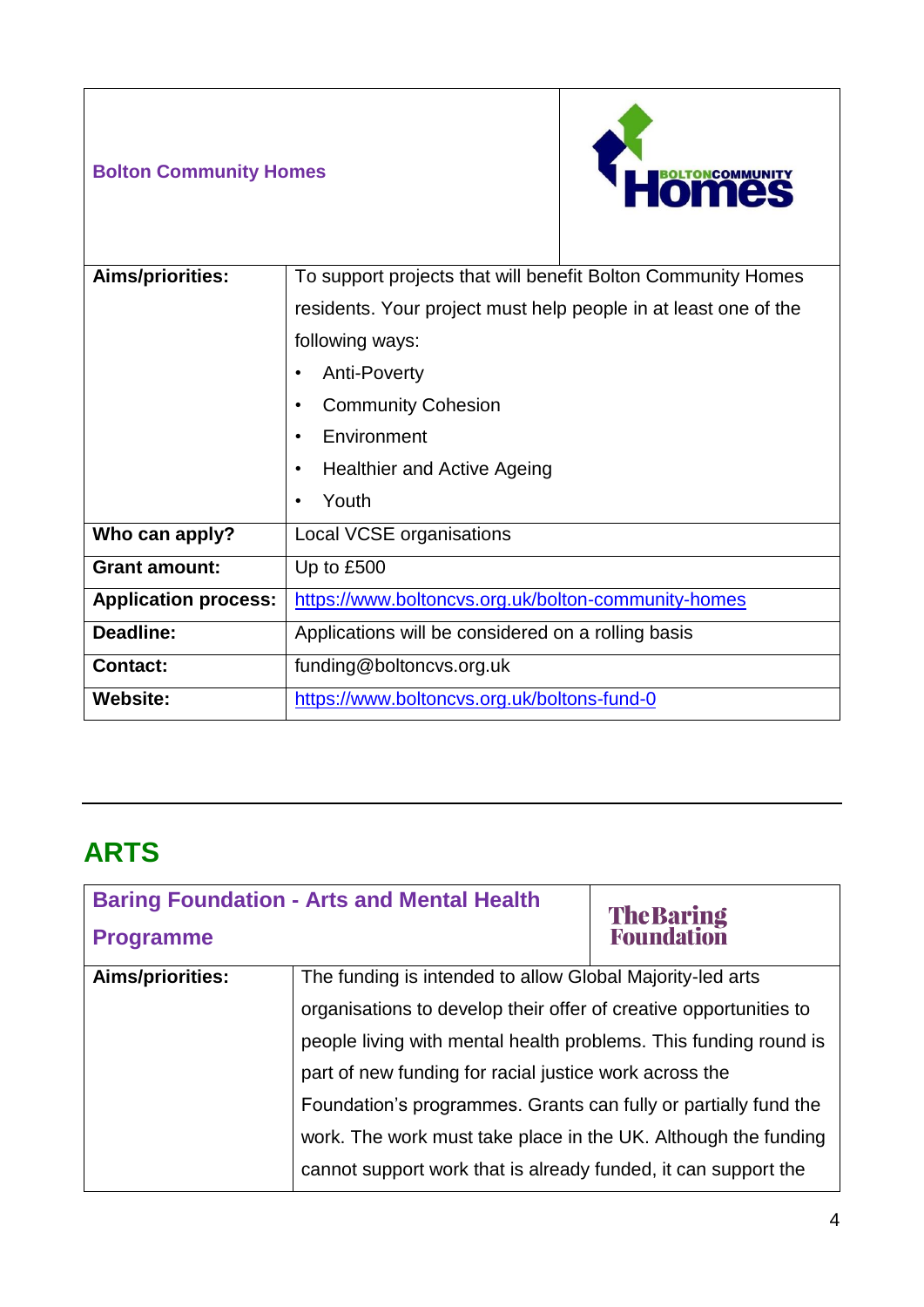|                             | extension or expansion of work. Grants should be used to         |  |
|-----------------------------|------------------------------------------------------------------|--|
|                             | provide participatory creative activities to people living with  |  |
|                             | mental health problems, mostly from Global Majority              |  |
|                             | communities. It is hoped that activities contribute towards      |  |
|                             | addressing the under-representation of artists from ethnically   |  |
|                             | diverse backgrounds working in arts and mental health.           |  |
| Who can apply?              | Applications will only be considered from arts organisations who |  |
|                             | meet the following criteria:                                     |  |
|                             |                                                                  |  |
|                             | An established arts organisation of any kind (including          |  |
|                             | museums). This could be a charity or a regulated social          |  |
|                             | enterprise, such as a Community Interest Company. In this        |  |
|                             | case, 'arts organisation' means an organisation whose            |  |
|                             | primary purpose is around the arts and creativity broadly        |  |
|                             | defined. Applicants working in partnership with relevant         |  |
|                             | community groups and sharing resources are encouraged to         |  |
|                             | apply.                                                           |  |
|                             | Arts organisations that are Global Majority-led. There is no     |  |
|                             | 'official' definition of Global Majority Communities. In this    |  |
|                             | context, it will be used to mean communities that experience     |  |
|                             | racism in the UK, including Gypsy, Roma and Traveller            |  |
|                             | communities.                                                     |  |
|                             | Arts organisations that have been established for at least       |  |
|                             | two years with audited accounts for at least that length of      |  |
|                             | time.                                                            |  |
|                             | Although the lead applicant must be a Global Majority-led arts   |  |
|                             | organisation, they may wish to partner with an organisation      |  |
|                             | specialising in mental health which is not arts-focused.         |  |
| <b>Grant amount:</b>        | Between £20,000 and £60,000 are available over a minimum of      |  |
|                             | two years.                                                       |  |
| <b>Application process:</b> | There will be two Zoom meetings for anyone interested in         |  |
|                             | applying on 9 May 2022 and 8 June 2022. The guidelines and       |  |
|                             | full details of how to apply are available on the Baring         |  |
|                             | Foundation website.                                              |  |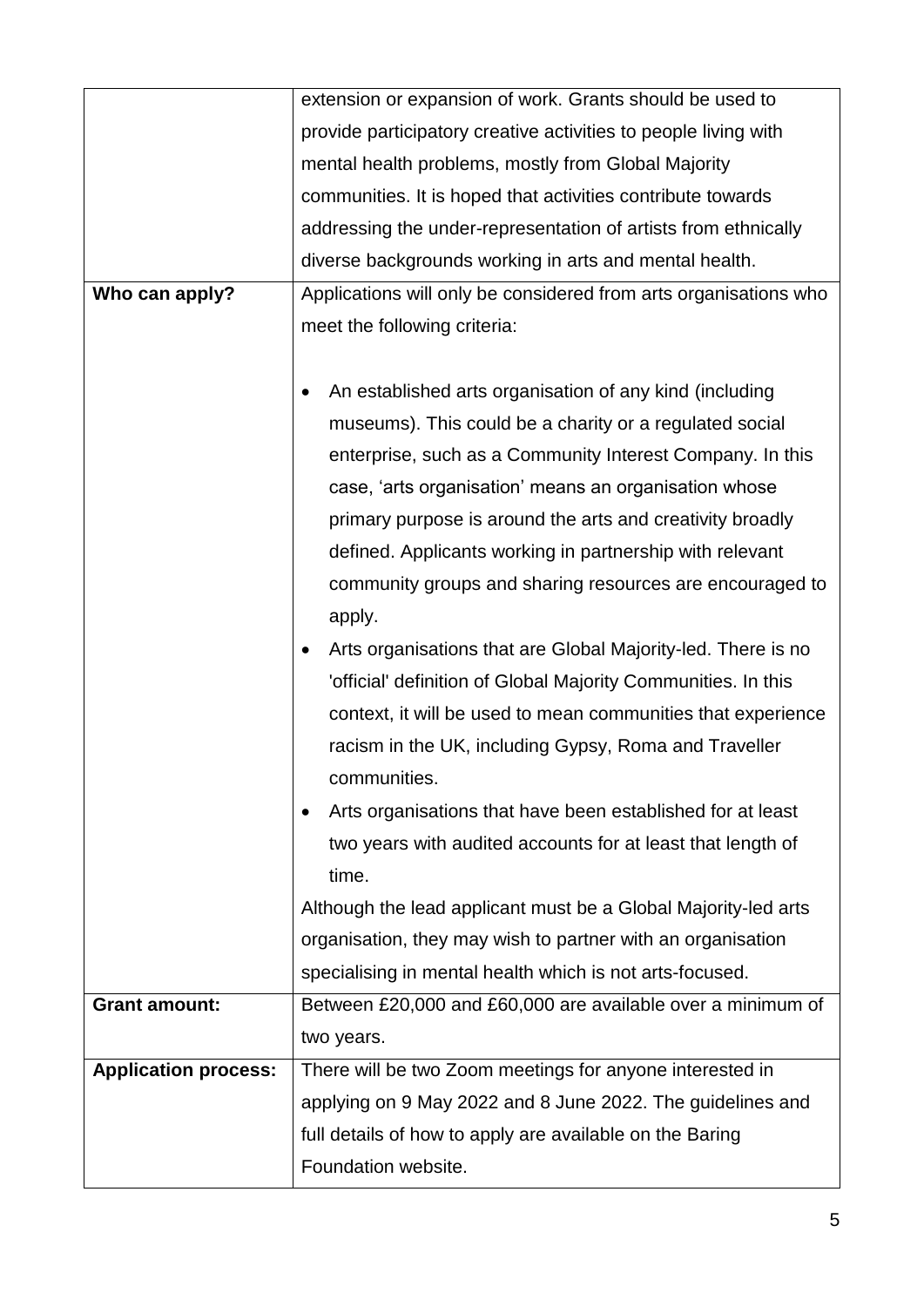| <b>Deadline:</b> | The deadline to apply is 12pm on 26 July 2022. |
|------------------|------------------------------------------------|
| Contact:         | Email baring.foundation@ing.com                |
| Website:         | baringfoundation.org.uk                        |

| <b>Participation Fund</b> | phf Paul Hamlyn<br><b>Paul Hamlyn Foundation - Arts Access and</b>  |  |  |
|---------------------------|---------------------------------------------------------------------|--|--|
| Aims/priorities:          | The aim of the Access and Participation Fund is to support          |  |  |
|                           | change in the way the arts are created, presented, accessed         |  |  |
|                           | and experienced so that a wider and more diverse group of           |  |  |
|                           | people have access to quality artistic practice, both as            |  |  |
|                           | audiences and participants.                                         |  |  |
|                           |                                                                     |  |  |
|                           | The funding will cover work that involves any of the following:     |  |  |
|                           | crafts, dance, design, digital arts and media, film, literature     |  |  |
|                           | (including creative writing and poetry), music, opera,              |  |  |
|                           | photography, theatre, the visual arts, and cross-arts practices.    |  |  |
|                           | The funding can be used in one or more of the following ways:       |  |  |
|                           | Support which underpins specific programmes of work                 |  |  |
|                           | Support for core costs                                              |  |  |
|                           | Support to adapt existing work to new contexts or to test new       |  |  |
|                           | ways of working.                                                    |  |  |
| Who can apply?            | Not-for-profit, formally constituted organisations in the UK are    |  |  |
|                           | eligible to apply. Priority will be given to organisations that are |  |  |
|                           | led by, and work that is developed and delivered with (including    |  |  |
|                           | as artists and or practitioners), people who are most affected by   |  |  |
|                           | systemic oppression and or discrimination. This means Black,        |  |  |
|                           | Asian and other groups who experience racism, Deaf, disabled        |  |  |
|                           | and neurodiverse people who experience the effects of ableism,      |  |  |
|                           | those who identify as sitting at the intersections of several       |  |  |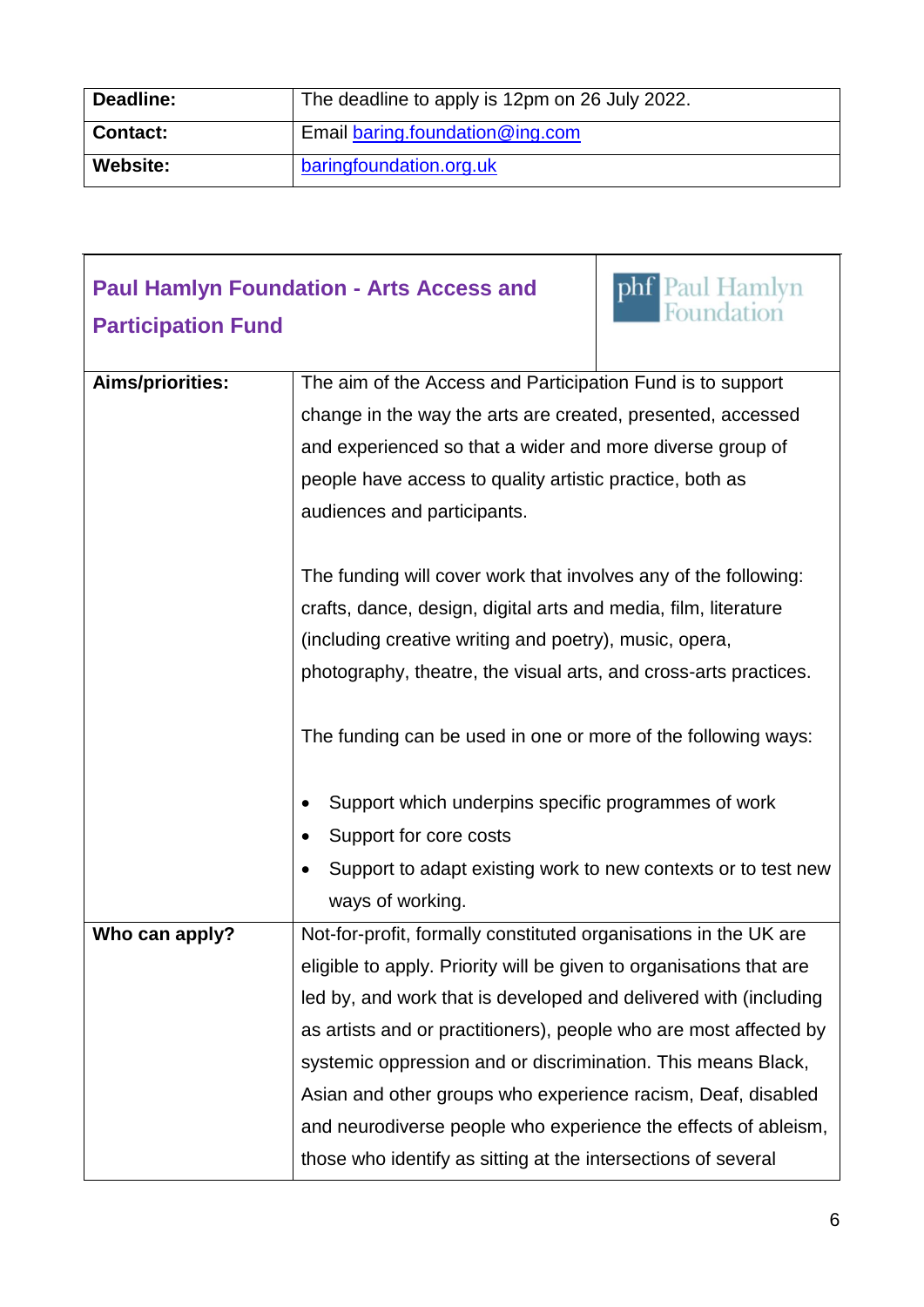|                             | minoritized identities, and people experiencing poverty. It is  |  |
|-----------------------------|-----------------------------------------------------------------|--|
|                             | unlikely that newly registered organisations that have yet to   |  |
|                             | produce independently audited/examined accounts will be         |  |
|                             | funded, and it is recommended that they speak to a Grants       |  |
|                             | Manager first.                                                  |  |
| <b>Grant amount:</b>        | Grants of between £30,000 and £400,000 for activity lasting     |  |
|                             | between 12 months and 4 years with an option to extend for a    |  |
|                             | further period. Most grants are in the £60,000 to £250,000      |  |
|                             | range.                                                          |  |
|                             |                                                                 |  |
|                             | Pre-application access support and a bursary of up to £500 is   |  |
|                             | available to help groups apply.                                 |  |
| <b>Application process:</b> | There is a two-stage application process. The Foundation aims   |  |
|                             | to reach a final decision on applications within four months of |  |
|                             | receipt of stage 1 applications. The guidance notes, sample     |  |
|                             | application form and the online application form are available  |  |
|                             | from the Paul Hamlyn Foundation website.                        |  |
| <b>Deadline:</b>            | There are no deadlines. Applications can be made at any time.   |  |
| <b>Contact:</b>             | Tel 020 7812 3300, Email information@phf.org.uk                 |  |
| <b>Website:</b>             |                                                                 |  |

| <b>Victoria Wood Foundation</b> | <b>The Victoria Wood Foundation</b>                                                                                                                                                                                                                       |  |
|---------------------------------|-----------------------------------------------------------------------------------------------------------------------------------------------------------------------------------------------------------------------------------------------------------|--|
| Aims/priorities:                | The Victoria Wood Foundation was set up following the death of<br>comedian Victoria Wood in 2016. The Trustees are former<br>friends of Victoria and are interested in supporting areas that<br>would have interested her, namely the arts, in all forms. |  |
| Who can apply?                  | Arts organisations and groups in the UK are welcome to apply.                                                                                                                                                                                             |  |
| <b>Grant amount:</b>            | Not specified                                                                                                                                                                                                                                             |  |
| <b>Application process:</b>     | Applications should be made in writing via the contact form on<br>the Victoria Wood Foundation website.                                                                                                                                                   |  |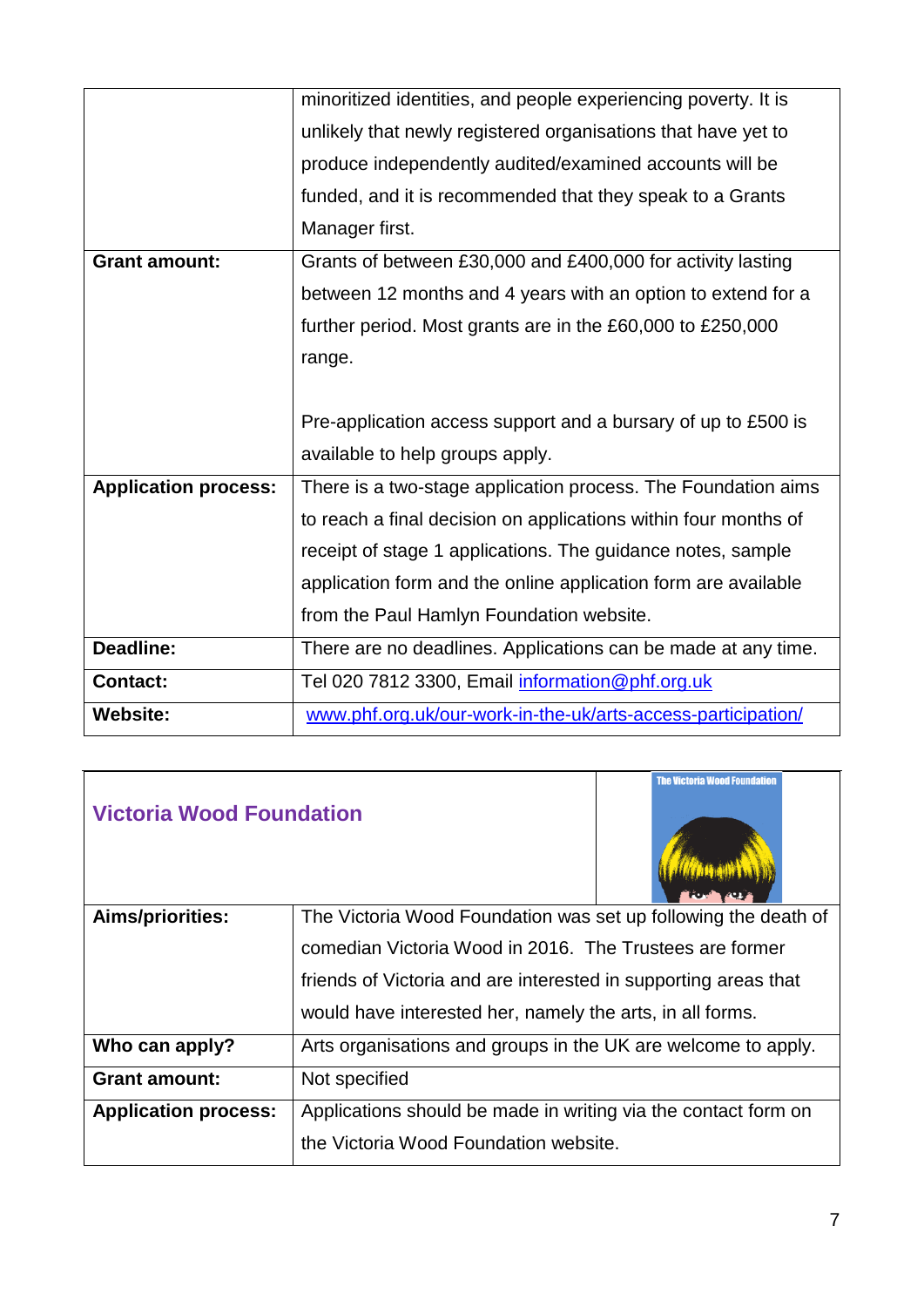| Deadline:       | The Trustees normally meet twice a year, in July and<br>December. Applications should be received at least two weeks |  |
|-----------------|----------------------------------------------------------------------------------------------------------------------|--|
|                 |                                                                                                                      |  |
|                 | before the following meeting.                                                                                        |  |
| <b>Contact:</b> | Tel: 07715593995 Email: cathyedis@gmail.com                                                                          |  |
| <b>Website:</b> | www.victoriawoodfoundation.org.uk/what-do-we-support/                                                                |  |

#### <span id="page-7-1"></span><span id="page-7-0"></span>**BAME**

|                  | <b>Joseph Rowntree Charitable Trust - Rights and Justice</b>                                                                                                    |  |  |
|------------------|-----------------------------------------------------------------------------------------------------------------------------------------------------------------|--|--|
| Aims/priorities: | The JRCT makes grants to a range of organisations that seeks                                                                                                    |  |  |
|                  | to make positive change across the UK as a whole, or across                                                                                                     |  |  |
|                  | one or more of its member countries                                                                                                                             |  |  |
|                  | The Funding priorities for the Rights and Justice theme are:                                                                                                    |  |  |
|                  | Protection and promotion of human rights and their<br>1.<br>enforcement in the UK                                                                               |  |  |
|                  | 2.<br>Promoting rights and justice for minorities who face the<br>most severe forms of racism                                                                   |  |  |
|                  | 3.<br>Promotion of rights and justice for refugees and other<br>migrants by identifying and tackling structures and systems that<br>may deny them their rights. |  |  |
|                  | Responding to the dual harms of Covid-19 and systemic<br>4.<br>racism.                                                                                          |  |  |
|                  | Whilst the focus is to support national advocacy and                                                                                                            |  |  |
|                  | campaigning, JRCT is open to applications which aim to effect                                                                                                   |  |  |
|                  | change at local and regional levels of policy-making, provided                                                                                                  |  |  |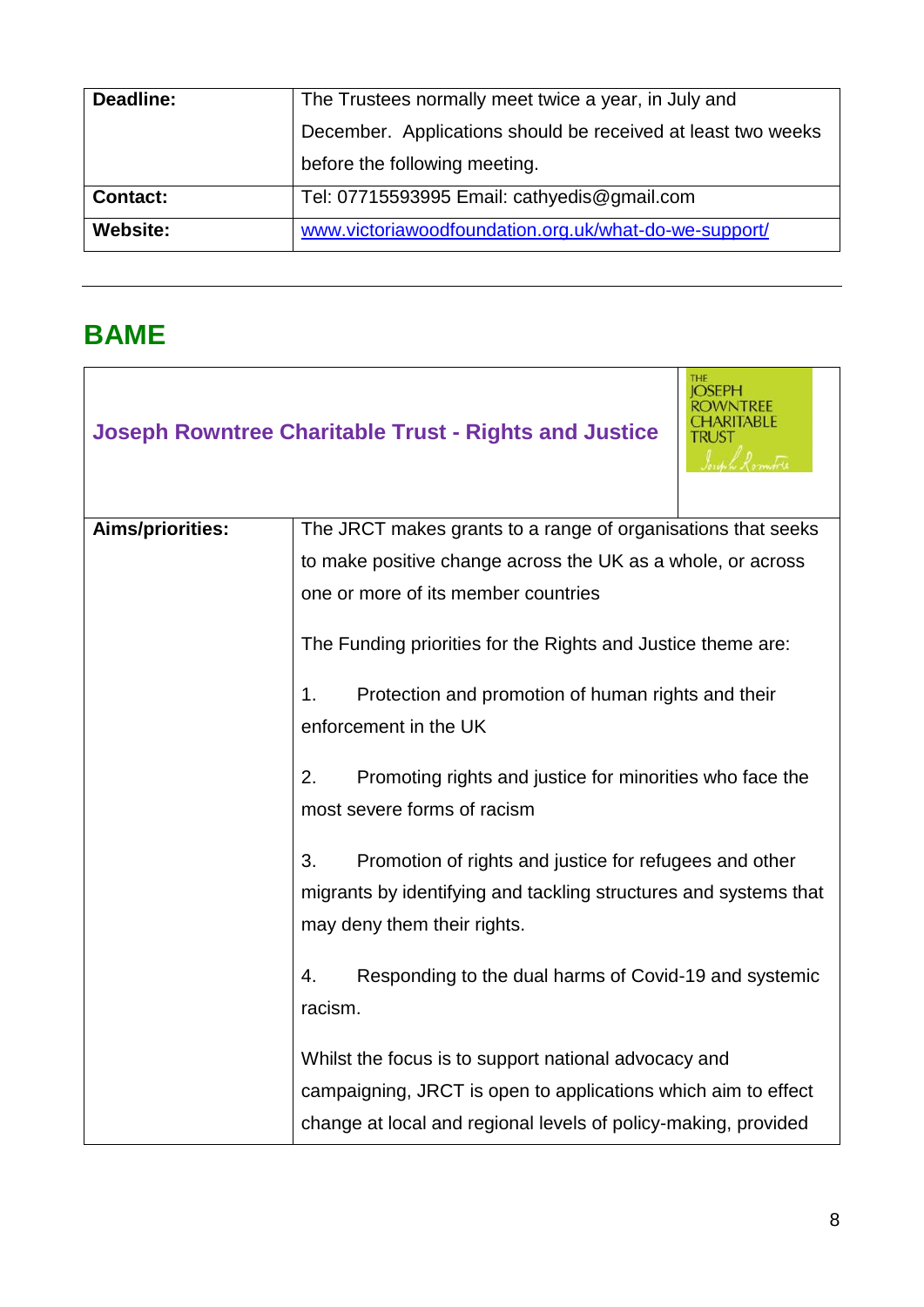|                             | the applicant can demonstrate the wider significance of the     |  |
|-----------------------------|-----------------------------------------------------------------|--|
|                             | work.                                                           |  |
|                             |                                                                 |  |
|                             | JRCT places an emphasis on supporting those who have direct     |  |
|                             | experience of racism and oppression.                            |  |
|                             |                                                                 |  |
|                             | Applicants are encouraged to apply for a grant for unrestricted |  |
|                             | or core support, although support for specific programme or     |  |
|                             | project funding is also available                               |  |
|                             |                                                                 |  |
| Who can apply?              | Registered, excepted or exempt charities based in the UK        |  |
| <b>Grant amount:</b>        | Between £5,000 and £100,000                                     |  |
| <b>Application process:</b> | <b>Online Application</b>                                       |  |
| <b>Deadline:</b>            | The deadline to register is the 28th October 2022 and the       |  |
|                             | deadline to apply is 5pm on the 14th November 2022.             |  |
| <b>Contact:</b>             | Phone: 01904 627810 Email enquiries@jrct.org.uk                 |  |
| <b>Website:</b>             | https://www.jrct.org.uk/rights-and-justice                      |  |

| <b>Fund</b>      | <b>Paul Hamlyn Foundation - Shared Ground</b>                  | phf Paul Hamlyn<br>Foundation                                |  |
|------------------|----------------------------------------------------------------|--------------------------------------------------------------|--|
| Aims/priorities: | The Shared Ground Fund supports organisations working          |                                                              |  |
|                  | towards the following long-term objectives:                    |                                                              |  |
|                  | Influencing migration system reform: helping to build a policy |                                                              |  |
|                  | and legal framework based on the principles of fairness,       |                                                              |  |
|                  | accessibility, due process, efficiency and respect for human   |                                                              |  |
|                  | rights.                                                        |                                                              |  |
|                  |                                                                | Improving access to support services, to ensure systemic     |  |
|                  |                                                                | exclusion which forces individuals into poverty is addressed |  |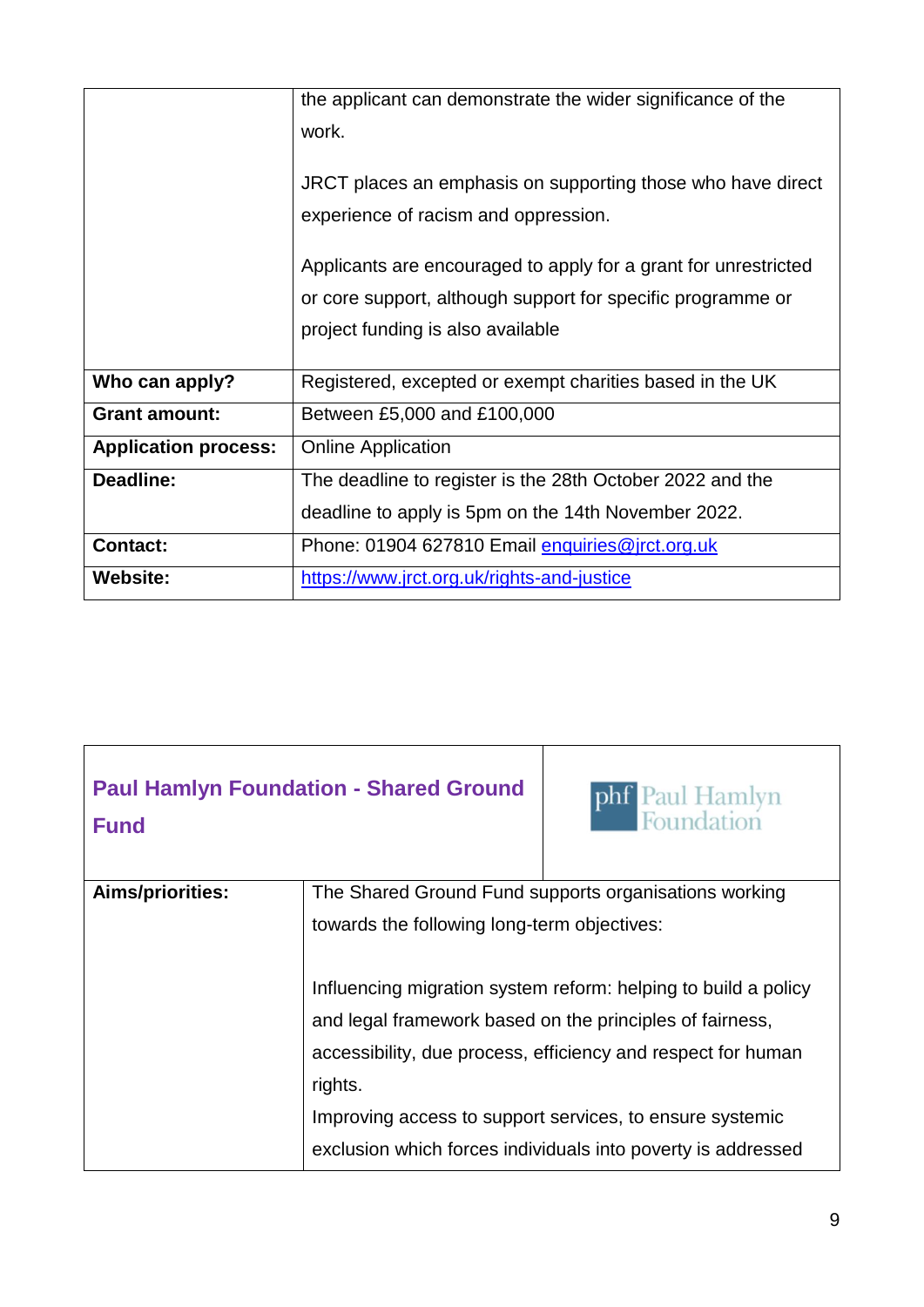|                             | and the needs of people who migrate are met, so that they       |
|-----------------------------|-----------------------------------------------------------------|
|                             | have the longer-term support they need to settle, integrate and |
|                             | thrive in the UK.                                               |
|                             | Strengthening civic participation so that people who have       |
|                             | migrated to the UK have a stronger voice and are represented    |
|                             | and meaningfully involved in the structures and services that   |
|                             | affect their lives.                                             |
|                             | Informing public understanding and countering the polarisation  |
|                             | of migration and integration narratives.                        |
| Who can apply?              | Not-for-profit organisations working in the UK are eligible to  |
|                             | apply so long as the funding is exclusively used for activities |
|                             | that support PHF's charitable objectives and have public        |
|                             | benefit.                                                        |
| <b>Grant amount:</b>        | Grants range from £30,000 to £400,000 for work lasting          |
|                             | between one year and four years with an option to extend for a  |
|                             | further period. Most grants will be in the £60,000 to £250,000  |
|                             | range.                                                          |
|                             |                                                                 |
|                             | A pre-application bursary of up to £500 is available along with |
|                             | <b>Access Support</b>                                           |
| <b>Application process:</b> | There is a two-stage application process. The Foundation aims   |
|                             | to reach a final decision on applications within four months of |
|                             | receipt of applications.                                        |
|                             |                                                                 |
|                             | The guidance notes, sample application form and the online      |
|                             | application form are available from the Paul Hamlyn             |
|                             | Foundation website.                                             |
|                             |                                                                 |
| Deadline:                   | There are no deadlines. Applications can be made at any time.   |
| <b>Contact:</b>             | Shared Ground Team - Tel 020 7812 3300, Email                   |
|                             | undoc@phf.org.uk                                                |
| <b>Website:</b>             | www.phf.org.uk/funds/shared-ground-fund/                        |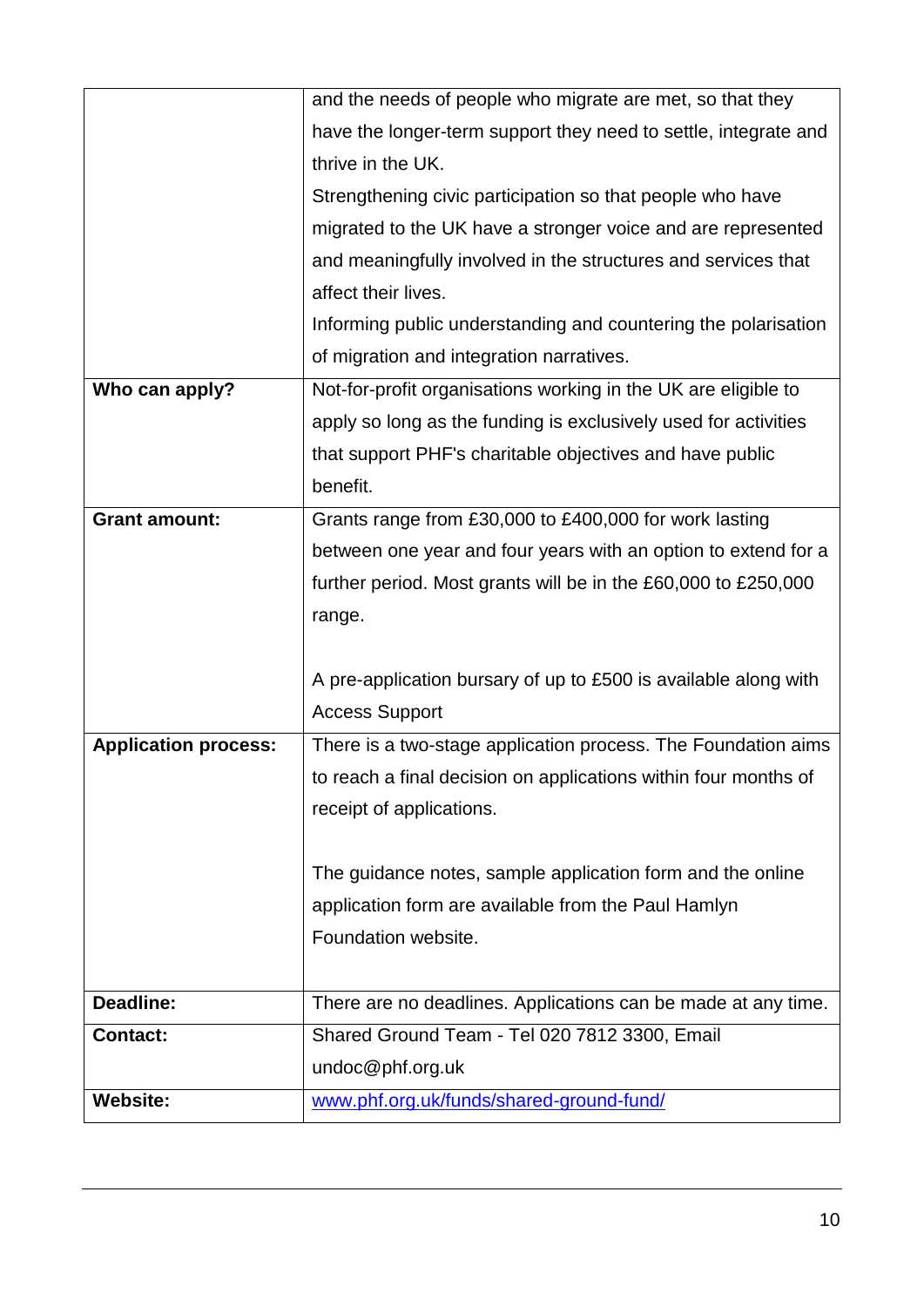## **CHILDREN & YOUNG PEOPLE**

#### **BBC Children in Need's We Move: Youth Social Action Fund**



**BBC Children** in Need

|                             | • Up to £15,000 for unregistered organisations (£10,000 per      |
|-----------------------------|------------------------------------------------------------------|
|                             | year, or £15,000 over the 18 months).                            |
|                             | • Up to £50,000 over 18 months for registered bodies.            |
| <b>Application process:</b> | Organisations can register their interest on the BBC Children in |
|                             | Need website.                                                    |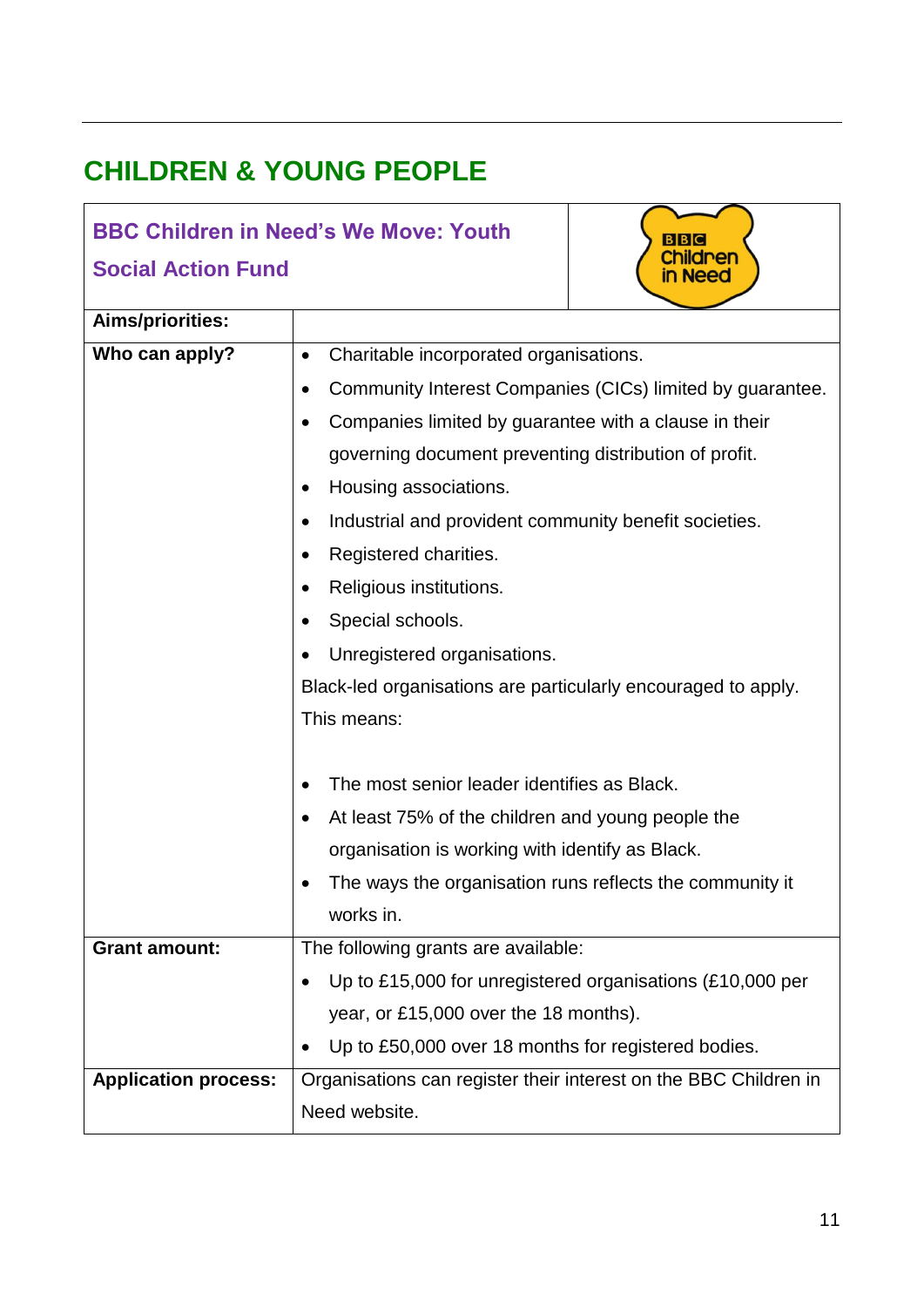| Deadline:       | Applicants must register their interest in the fund by 10 June |
|-----------------|----------------------------------------------------------------|
|                 | 2022 before they may apply. Then, they will have until 20 June |
|                 | 2022 to complete the full application.                         |
| <b>Contact:</b> | Visit funders website.                                         |
| <b>Website:</b> | www.bbcchildreninneed.co.uk/grants/the-work-we-do/our-         |
|                 | focussed-funding/we-move/                                      |

| <b>Skipton Building Society Charitable</b> |                                                                                                                                                                                                                                                                                                       | SKIPTON BUILDING SOCIETY & THE TANK CHARITABLE FOUNDATION                                                                     |
|--------------------------------------------|-------------------------------------------------------------------------------------------------------------------------------------------------------------------------------------------------------------------------------------------------------------------------------------------------------|-------------------------------------------------------------------------------------------------------------------------------|
| <b>Foundation</b>                          |                                                                                                                                                                                                                                                                                                       |                                                                                                                               |
| Aims/priorities:                           | The Skipton Building Society Charitable Foundation offers grants<br>to UK registered charities based and working in the UK,<br>particularly those who are in areas near the Society's Principal<br>Office or one of its branches.                                                                     |                                                                                                                               |
|                                            | The funding is intended to support registered charities<br>undertaking charitable projects which benefit children through<br>education and/or welfare, youth schemes and projects, or the<br>elderly and their care.                                                                                  |                                                                                                                               |
|                                            | Charities should address the following objectives:                                                                                                                                                                                                                                                    |                                                                                                                               |
|                                            | welfare (literacy, numeracy, reducing poverty).<br>Provide youth schemes and projects supporting young<br>people (late teens or early 20s) in socially deprived areas<br>with literacy, numeracy and employment.<br>effects of dementia and Alzheimer's.                                              | Benefit children under 16 years old through education and/or<br>Support the elderly by reducing isolation, helping reduce the |
| Who can apply?                             | The Foundation will only consider grant applications from UK<br>registered charities. Particular consideration will be given to<br>charities which operate in areas where the Society has a<br>presence but groups do not have to have a Skipton Building<br>Society account to be eligible to apply. |                                                                                                                               |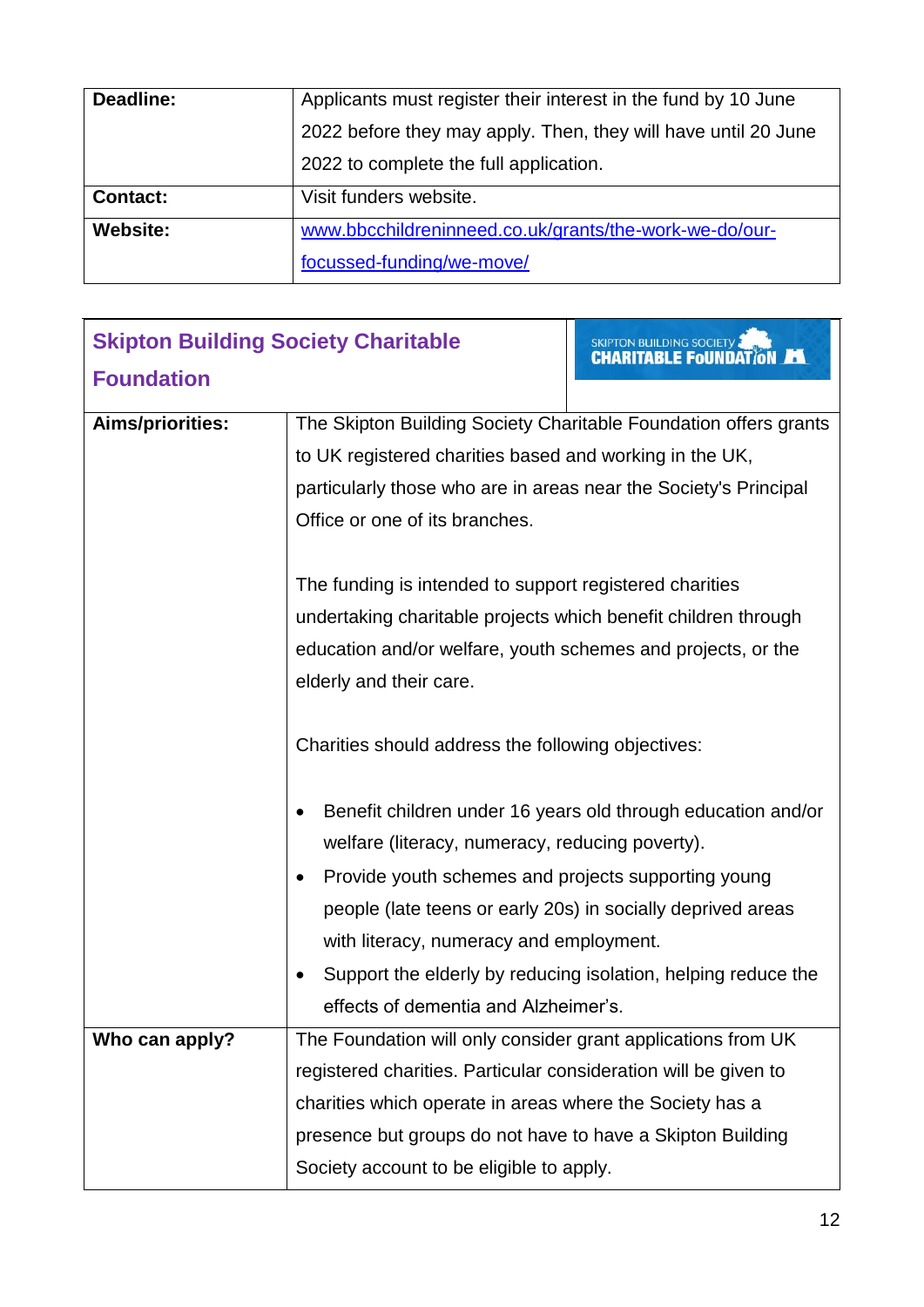|                             | The Foundation will particularly seek to help those charities      |  |
|-----------------------------|--------------------------------------------------------------------|--|
|                             | where clear and immediate benefit to the recipients can be         |  |
|                             | identified. The charity must be able to provide its latest two     |  |
|                             | years' annual accounts. After receipt of a grant, organisations    |  |
|                             | must wait five years before re-applying. Groups must wait two      |  |
|                             | years before re-applying if the initial submission was             |  |
|                             | unsuccessful.                                                      |  |
| <b>Grant amount:</b>        | The maximum grant available is £3,000.                             |  |
| <b>Application process:</b> | The online application form can be found on the Skipton            |  |
|                             | Building Society Charitable Foundation website.                    |  |
|                             |                                                                    |  |
|                             | The Foundation normally meets quarterly, at the beginning of       |  |
|                             | March, June, September and December, to consider requests.         |  |
|                             | The deadline for applications is the 15th of the month prior to    |  |
|                             | each meeting. The 2022 closing dates for application are 15        |  |
|                             | February, 15 May, 15 August, and 15 November 2022.                 |  |
|                             | Applications received after the deadline will be considered at the |  |
|                             | next meeting.                                                      |  |
| <b>Deadline:</b>            | Rolling programme.                                                 |  |
| <b>Contact:</b>             | Secretary - Email: <i>charitablefoundation@skipton.co.uk</i>       |  |
| <b>Website:</b>             | www.skiptoncharitablefoundation.co.uk                              |  |

| <b>Happy Days Children's Charity</b> |                                                                       | happy<br>happy days<br>Ichildren's charity<br>$\overline{ }$ |
|--------------------------------------|-----------------------------------------------------------------------|--------------------------------------------------------------|
| Aims/priorities:                     | The Happy Days Charity is a national children's charity               |                                                              |
|                                      | dedicated to providing holidays, days out, and theatre trips for      |                                                              |
|                                      | disadvantaged young people with special needs. The Charity            |                                                              |
|                                      | supports families with children aged 3-17 who have learning           |                                                              |
|                                      | difficulties, physical or mental disabilities, acute, chronic or life |                                                              |
|                                      | limiting illnesses, been abused or neglected, witnessed               |                                                              |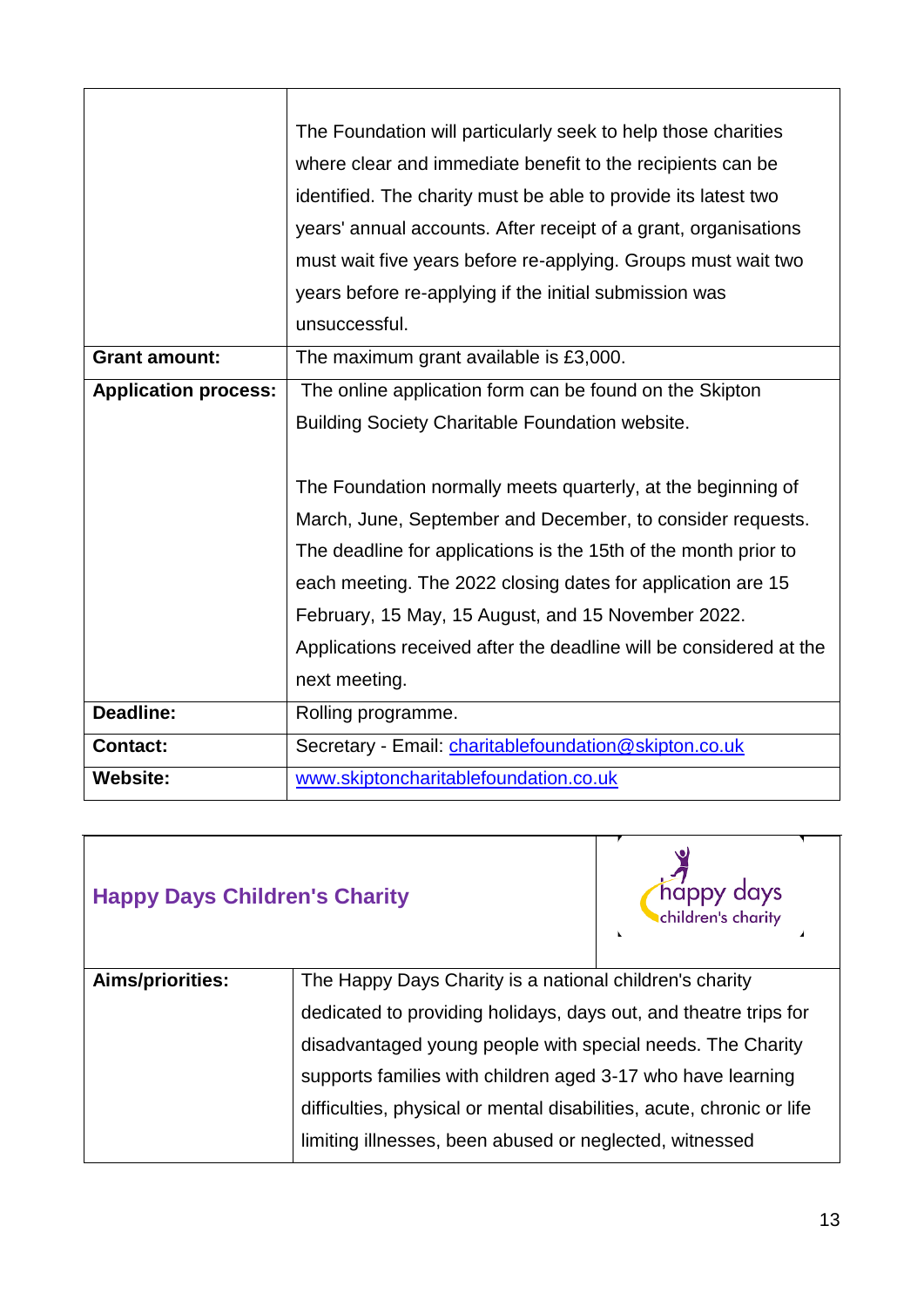|                             | domestic violence, been bereaved or act as carers for a parent                                                                                                                                                                                                                                                                                                                                                                                                                                                                                                                                                                                                                                                                                                                                                                                                                                                                                                                                                                                                                                      |
|-----------------------------|-----------------------------------------------------------------------------------------------------------------------------------------------------------------------------------------------------------------------------------------------------------------------------------------------------------------------------------------------------------------------------------------------------------------------------------------------------------------------------------------------------------------------------------------------------------------------------------------------------------------------------------------------------------------------------------------------------------------------------------------------------------------------------------------------------------------------------------------------------------------------------------------------------------------------------------------------------------------------------------------------------------------------------------------------------------------------------------------------------|
|                             | or a sibling.                                                                                                                                                                                                                                                                                                                                                                                                                                                                                                                                                                                                                                                                                                                                                                                                                                                                                                                                                                                                                                                                                       |
| Who can apply?              | The below can apply:                                                                                                                                                                                                                                                                                                                                                                                                                                                                                                                                                                                                                                                                                                                                                                                                                                                                                                                                                                                                                                                                                |
|                             | For Day Trips, Visiting Theatre and Group Activity Holidays:<br>The applicant must represent a group of young people aged<br>3-17 with additional needs. This includes representatives of<br>a special needs school or special needs group, young carers<br>and women's refuges. Only key carers will be funded and<br>additional adults must be self-funded. A group leader and<br>deputy group leader must be nominated.<br>For Family Holiday Breaks and Family Day Trips: The child<br>or children in need of the holiday (ie a two to four night break<br>within the UK) should be between 3 and 17 years old, have<br>special educational needs or have been abused or have a<br>life-limiting condition. Families must also have a household<br>income of £28,000 or under, this includes all benefits<br>received but not PIP/DLA, Child Benefit or carers allowance.<br>The Charity will accept an application for a family holiday<br>from parents, guardians, grandparents or siblings. The<br>Charity will also accept applications from GPs, consultants,<br>nurses or social workers. |
| <b>Grant amount:</b>        | The minimum or maximum grant levels are not specified.                                                                                                                                                                                                                                                                                                                                                                                                                                                                                                                                                                                                                                                                                                                                                                                                                                                                                                                                                                                                                                              |
| <b>Application process:</b> | Application forms are available to download from the Charity's<br>website.                                                                                                                                                                                                                                                                                                                                                                                                                                                                                                                                                                                                                                                                                                                                                                                                                                                                                                                                                                                                                          |
| <b>Deadline:</b>            | Applications may be submitted at any time.                                                                                                                                                                                                                                                                                                                                                                                                                                                                                                                                                                                                                                                                                                                                                                                                                                                                                                                                                                                                                                                          |
| <b>Contact:</b>             | You can contact:                                                                                                                                                                                                                                                                                                                                                                                                                                                                                                                                                                                                                                                                                                                                                                                                                                                                                                                                                                                                                                                                                    |
|                             | Donniece Nisbett - Tel 01462 530710, Email                                                                                                                                                                                                                                                                                                                                                                                                                                                                                                                                                                                                                                                                                                                                                                                                                                                                                                                                                                                                                                                          |
|                             | donniece@happydayscharity.org                                                                                                                                                                                                                                                                                                                                                                                                                                                                                                                                                                                                                                                                                                                                                                                                                                                                                                                                                                                                                                                                       |
|                             | Ann DaRocha - Tel 01462 530710, Email                                                                                                                                                                                                                                                                                                                                                                                                                                                                                                                                                                                                                                                                                                                                                                                                                                                                                                                                                                                                                                                               |
|                             | ann@happydayscharity.org                                                                                                                                                                                                                                                                                                                                                                                                                                                                                                                                                                                                                                                                                                                                                                                                                                                                                                                                                                                                                                                                            |
| <b>Website:</b>             | www.happydayscharity.org/applications                                                                                                                                                                                                                                                                                                                                                                                                                                                                                                                                                                                                                                                                                                                                                                                                                                                                                                                                                                                                                                                               |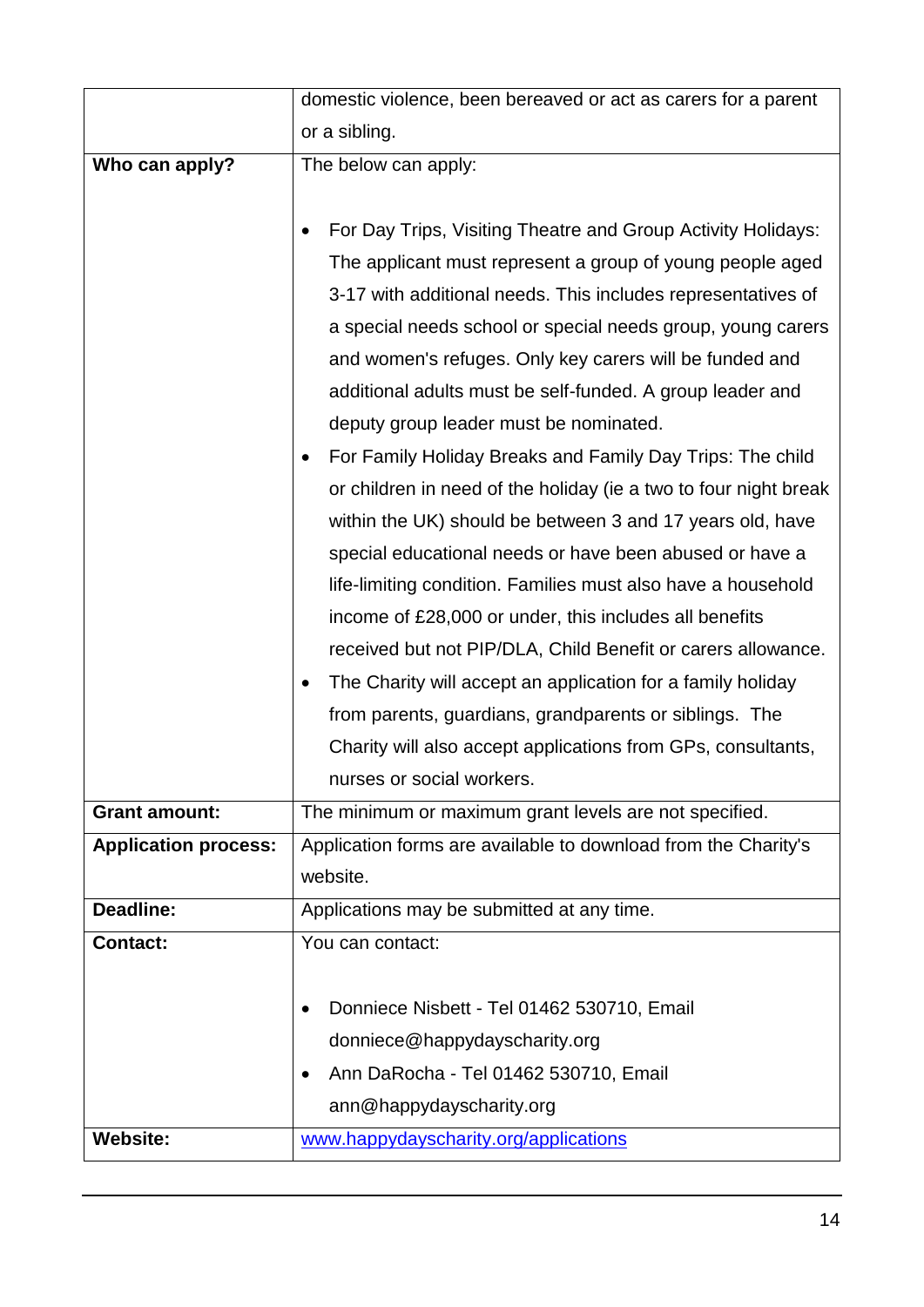### <span id="page-14-0"></span>**DIGITAL**

| <b>Fat Beehive Foundation</b> |                                                                    | THE<br><b>Fat Beehive</b><br>FOUNDATION |
|-------------------------------|--------------------------------------------------------------------|-----------------------------------------|
| Aims/priorities:              | Grants are available to small UK registered charities for building |                                         |
|                               | websites or digital products that enable them to carry out their   |                                         |
|                               | work in a more efficient and effective way, resulting in positive  |                                         |
|                               | social benefit.                                                    |                                         |
| Who can apply?                | UK registered charities with an annual income of less than £1      |                                         |
|                               | million                                                            |                                         |
| <b>Grant amount:</b>          | Grants of up to £2,500 are available                               |                                         |
| <b>Application process:</b>   | There is an online application form                                |                                         |
| Deadline:                     | Applications may be submitted at any time and will be              |                                         |
|                               | considered at the quarterly trustees' meetings, which are          |                                         |
|                               | normally held in January, April, July and October                  |                                         |
| <b>Contact:</b>               | Tel: 020 7739 8704                                                 |                                         |
| <b>Website:</b>               | www.fatbeehivefoundation.org.uk                                    |                                         |

a an

| <b>VocTech Seed</b>         | Uff VocTech                                                    |  |
|-----------------------------|----------------------------------------------------------------|--|
| <b>Aims/priorities:</b>     | Our VocTech Seed grant fund supports the development of new    |  |
|                             | ideas that use digital tools and approaches to transform how   |  |
|                             | people gain skills for work.                                   |  |
| Who can apply?              | Charities, private companies, community interest companies and |  |
|                             | other not for profit organisations                             |  |
| <b>Grant amount:</b>        | Between £15,000 and £50,000                                    |  |
| <b>Application process:</b> | Online application                                             |  |
| Deadline:                   | Open between 15 June - 13 July 2022, 5pm                       |  |
| <b>Contact:</b>             | Email: info@ufi.co.uk                                          |  |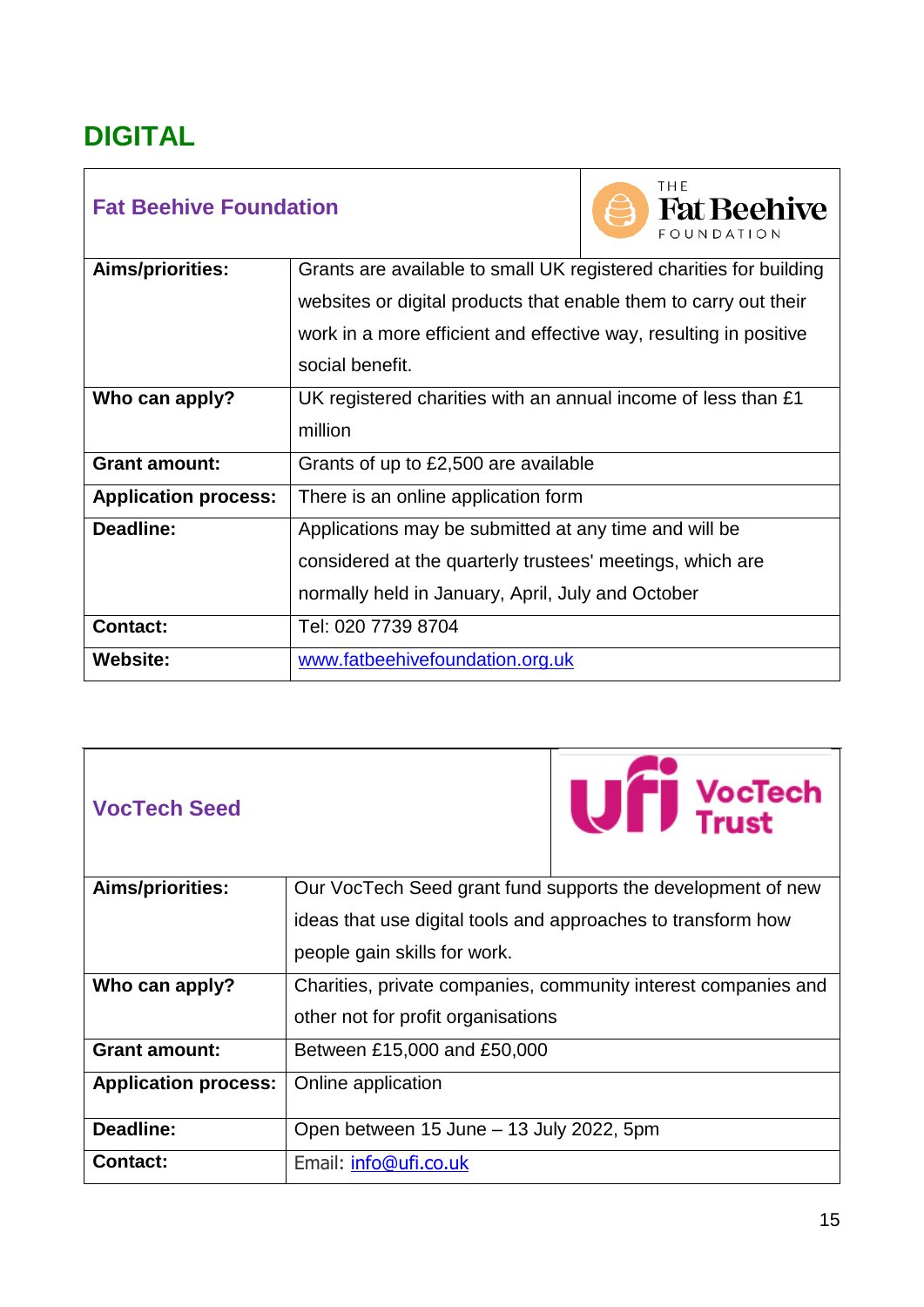### <span id="page-15-0"></span>**ENVIRONMENT**

| <b>Cobb Charity</b>         |                                                                   |  |
|-----------------------------|-------------------------------------------------------------------|--|
| Aims/priorities:            | The Cobb Charity offers grants to small "up and coming"           |  |
|                             | charities working throughout the UK. The funding is for           |  |
|                             | educational projects that encourage the awareness and             |  |
|                             | application of environmental care and sustainability. The funding |  |
|                             | is for educational projects that encourage the awareness and      |  |
|                             | application of environmental care and sustainability. Costs       |  |
|                             | should be associated with activities that will raise awareness of |  |
|                             | environmental care and sustainability.                            |  |
| Who can apply?              | Smaller up and coming charities in the UK are eligible to apply.  |  |
| <b>Grant amount:</b>        | Not specified. Funding amounts are at the discretion of the       |  |
|                             | Trustees.                                                         |  |
| <b>Application process:</b> | Application forms may be requested from the Cobb Charity.         |  |
|                             | Applicants should note that the Trust does not maintain a         |  |
|                             | website.                                                          |  |
| Deadline:                   | Applications can be submitted at any time.                        |  |
| <b>Contact:</b>             | Enquiries - Tel 01223 977919, Email info@cobbcharity.org          |  |

**Veolia Environmental Trust**

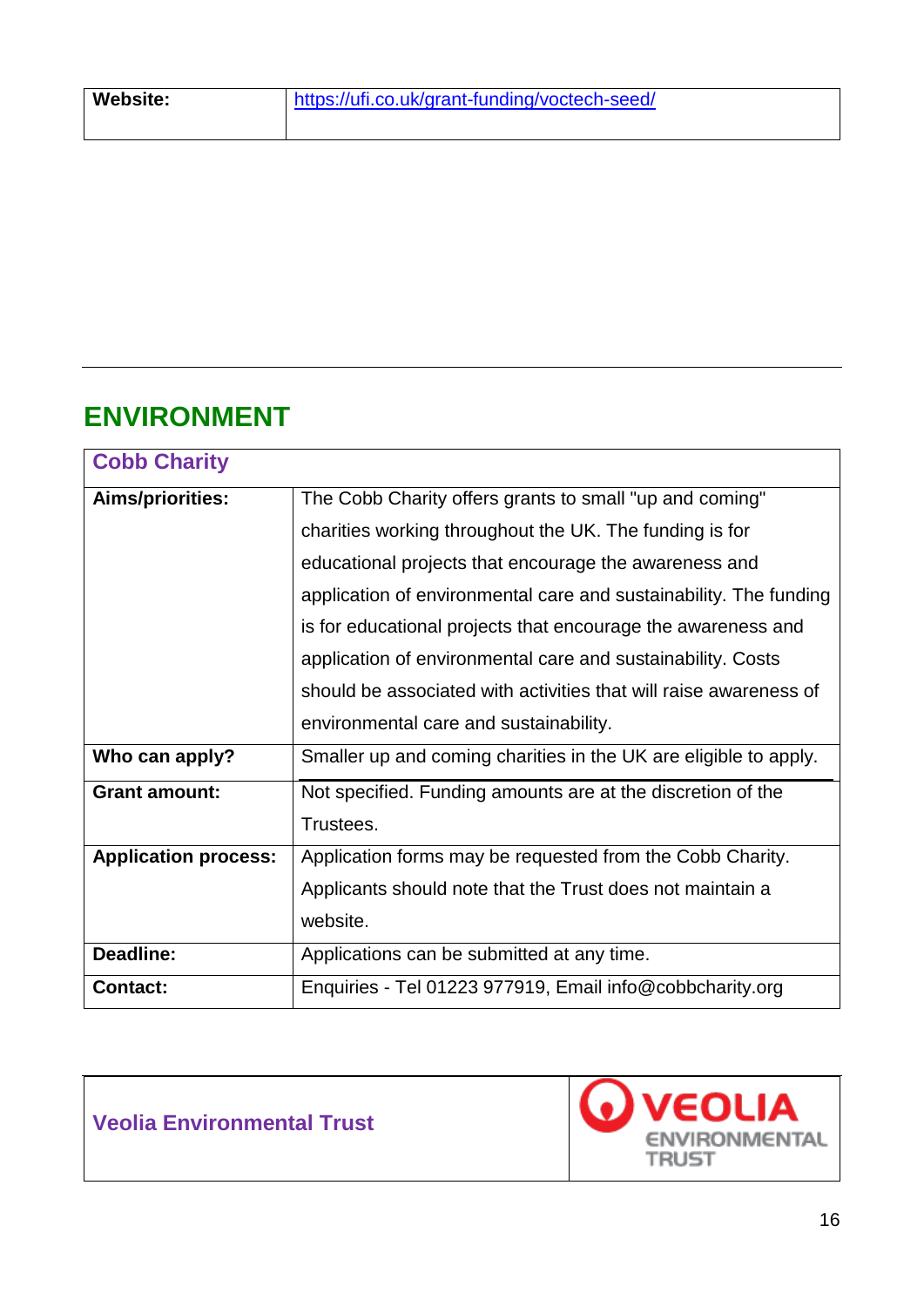| <b>Aims/priorities:</b>     | The funding for capital projects that improve community               |  |
|-----------------------------|-----------------------------------------------------------------------|--|
|                             | facilities, enhance the local environment, and protect threatened     |  |
|                             | habitats and biodiversity in communities near qualifying Veolia       |  |
|                             | sites. Veolia Environmental Trust is offering grants to               |  |
|                             | constituted, not-for-profit organisations, local authorities, and     |  |
|                             | environmental bodies enrolled with ENTRUST to support                 |  |
|                             | projects that make improvements to community facilities and the       |  |
|                             | natural environment in communities located near a qualifying          |  |
|                             | Veolia site in England.                                               |  |
| Who can apply?              | Constituted, not-for-profit organisations, local authorities, and     |  |
|                             | environmental bodies enrolled with ENTRUST                            |  |
| <b>Grant amount:</b>        | Community Grants between £10,000 and £75,000 for capital<br>$\bullet$ |  |
|                             | improvement/construction projects at a single site, such as           |  |
|                             | community buildings and spaces, outdoor spaces, play and              |  |
|                             | recreational spaces, or the installation of fixed items such as       |  |
|                             | kitchen cupboards and work surfaces                                   |  |
|                             | Habitat and Biodiversity Grants between £10,000 and                   |  |
|                             | £75,000 for projects resulting in structural improvements for         |  |
|                             | a single habitat that will conserve, restore, and enhance             |  |
|                             | threatened habitats and protect/increase biodiversity                 |  |
|                             | Environmental Improvement Grants start at £75,000 for                 |  |
|                             | ambitious and imaginative projects that will make a local,            |  |
|                             | regional, national, and global impact on the environment by           |  |
|                             | protecting and expanding threatened habitats and increasing           |  |
|                             | biodiversity                                                          |  |
| <b>Application process:</b> | There is an online application form                                   |  |
| Deadline:                   | The next round opens on 26 May 2022 and closes on 7 July              |  |
|                             | 2022, 12pm                                                            |  |
| <b>Contact:</b>             | Tel: 0203 567 6820 Email: UK. Trust@veolia.com                        |  |
| <b>Website:</b>             | www.veoliatrust.org/funding/                                          |  |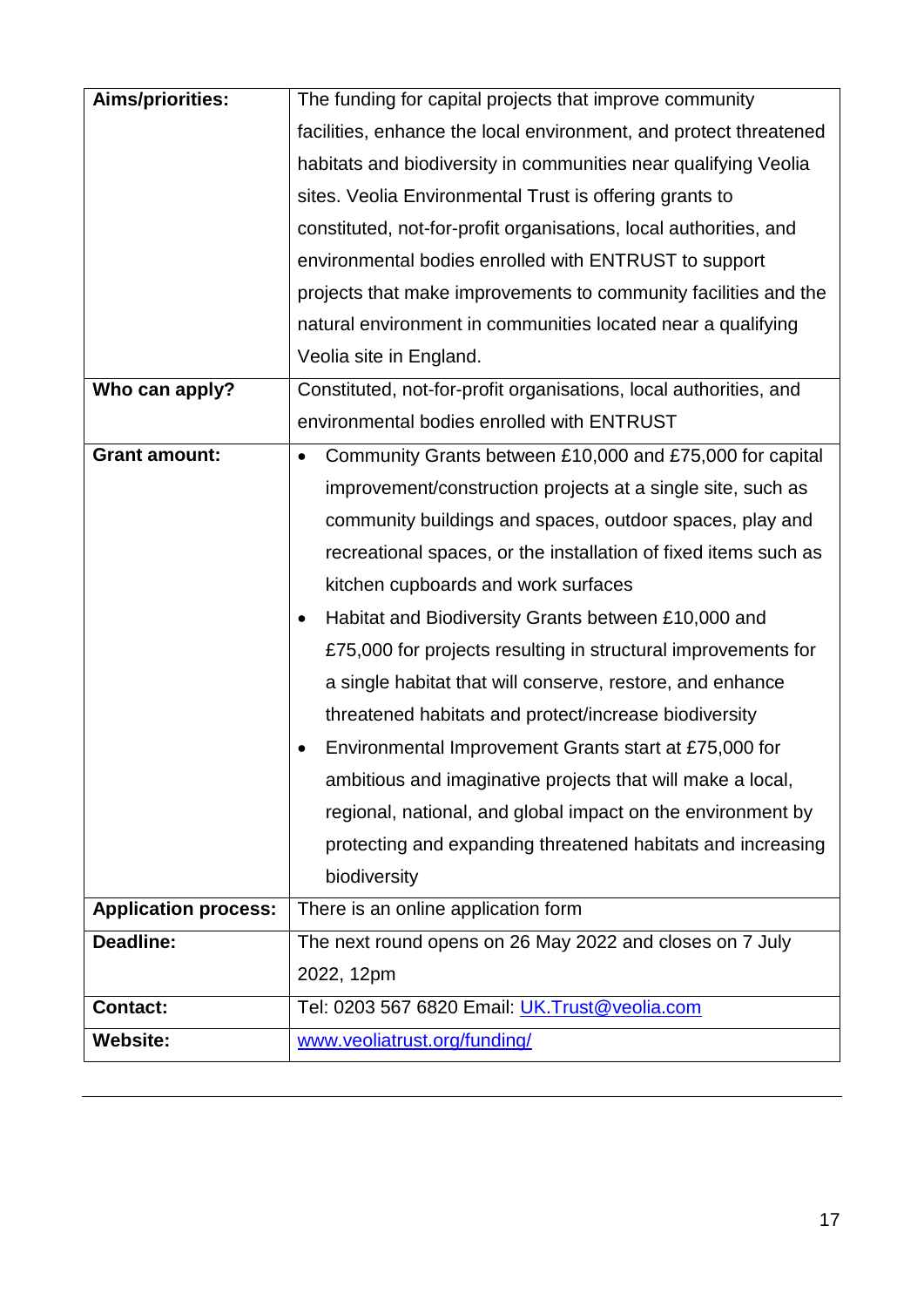#### **Wolfson Foundation – Sustainability Fund**



| Aims/priorities:            | Grants for previous Wolfson grant holders to undertake basic     |  |
|-----------------------------|------------------------------------------------------------------|--|
|                             | refurbishment and maintenance works that have a clear            |  |
|                             | emphasis on enhancing the sustainability of buildings, improving |  |
|                             | energy efficiency and reducing ongoing cost.                     |  |
| Who can apply?              | All applicants must have been awarded a capital grant from the   |  |
|                             | Wolfson Foundation before January 2020. Applications will be     |  |
|                             | accepted from:                                                   |  |
|                             |                                                                  |  |
|                             | Charities working with disability, mental health or older        |  |
|                             | people.                                                          |  |
|                             | Hospices and palliative care organisations.                      |  |
|                             | Historic buildings and landscapes.                               |  |
|                             | Libraries and archives.                                          |  |
|                             | Museums and galleries.                                           |  |
|                             | Performing arts organisations.                                   |  |
| <b>Grant amount:</b>        | Grants will be awarded in the range of £10,000 to £50,000 with   |  |
|                             | up to 100% of funding offered, including irrecoverable VAT. The  |  |
|                             | total project cost should be between £10,000 and £75,000         |  |
| <b>Application process:</b> | There is a one-stage application process. The Foundation aims    |  |
|                             | to make decisions quickly for this fund.                         |  |
|                             |                                                                  |  |
|                             | Applications are to be made online via the Wolfson Foundation    |  |
|                             | grant application portal.                                        |  |
| <b>Deadline:</b>            | Round 1 opens to applications on 30 March 2022 with a            |  |
|                             | deadline of 25 April 2022 (17:00). The funding decision will     |  |
|                             | be no later than 15 June 2022                                    |  |
|                             | Round 2 opens to applications 30 September 2022 with a           |  |
|                             | deadline of 25 October 2022 (17:00). The funding decision        |  |
|                             | will be no later than 15 December 2022.                          |  |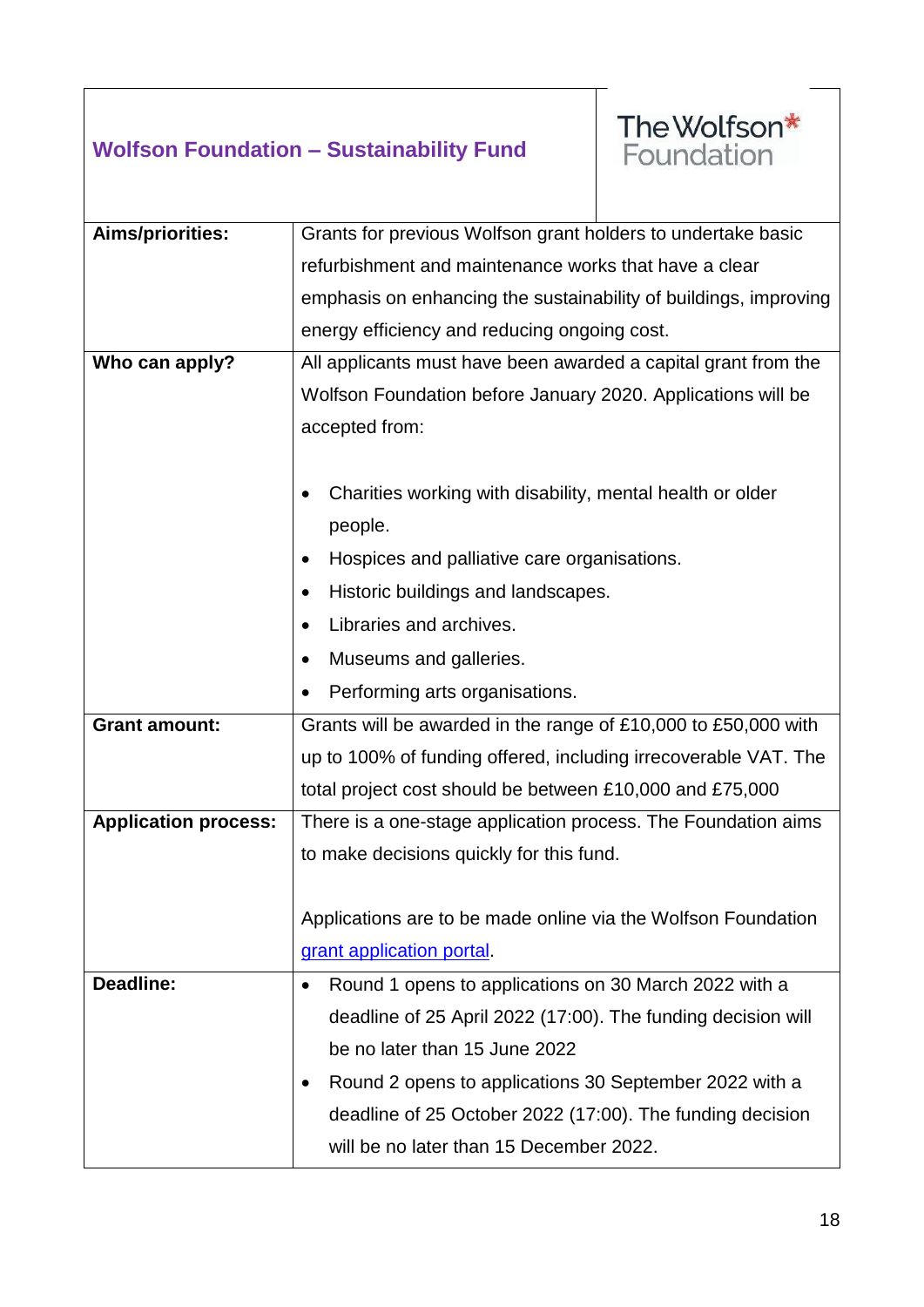| <b>Contact:</b> | Email grants@wolfson.org.uk                                   |
|-----------------|---------------------------------------------------------------|
| Website:        | www.wolfson.org.uk/funding/funding-for-places/sustainability- |
|                 | fund                                                          |

### <span id="page-18-0"></span>**FAITH**

|                         | <b>Listed Places of Worship Grant Scheme</b>                       | listed places                                                          |  |
|-------------------------|--------------------------------------------------------------------|------------------------------------------------------------------------|--|
| <b>Aims/priorities:</b> | The Listed Places of Worship Grant Scheme makes grants             |                                                                        |  |
|                         | towards the VAT incurred in maintenance and repairs to listed      |                                                                        |  |
|                         | buildings that are primarily used for public worship, or which are |                                                                        |  |
|                         | listed places of worship owned by, or under the authority of, a    |                                                                        |  |
|                         |                                                                    | number of specified organisations that look after redundant            |  |
|                         |                                                                    | places of worship. Only works carried out to repair, maintain or       |  |
|                         |                                                                    | alter the fabric of an existing listed building are eligible. To claim |  |
|                         | under the scheme, eligible works must be carried out by a VAT      |                                                                        |  |
|                         | registered contractor.                                             |                                                                        |  |
|                         |                                                                    |                                                                        |  |
|                         | For a list of the elgible work, please visit the funders website.  |                                                                        |  |
| Who can apply?          | The scheme applies to listed buildings that are mainly used as a   |                                                                        |  |
|                         | place of public worship.                                           |                                                                        |  |
|                         |                                                                    |                                                                        |  |
|                         | To be eligible, the place of worship must be listed with the       |                                                                        |  |
|                         | relevant statutory listing agency (Historic England, CADW,         |                                                                        |  |
|                         | Historic Scotland or Northern Ireland Environment Agency). The     |                                                                        |  |
|                         | listing must be in force when the works are undertaken.            |                                                                        |  |
|                         |                                                                    |                                                                        |  |
|                         | In addition, the building must meet one of the following criteria: |                                                                        |  |
|                         |                                                                    |                                                                        |  |
|                         | Be used as a place of worship at least six times a year.           |                                                                        |  |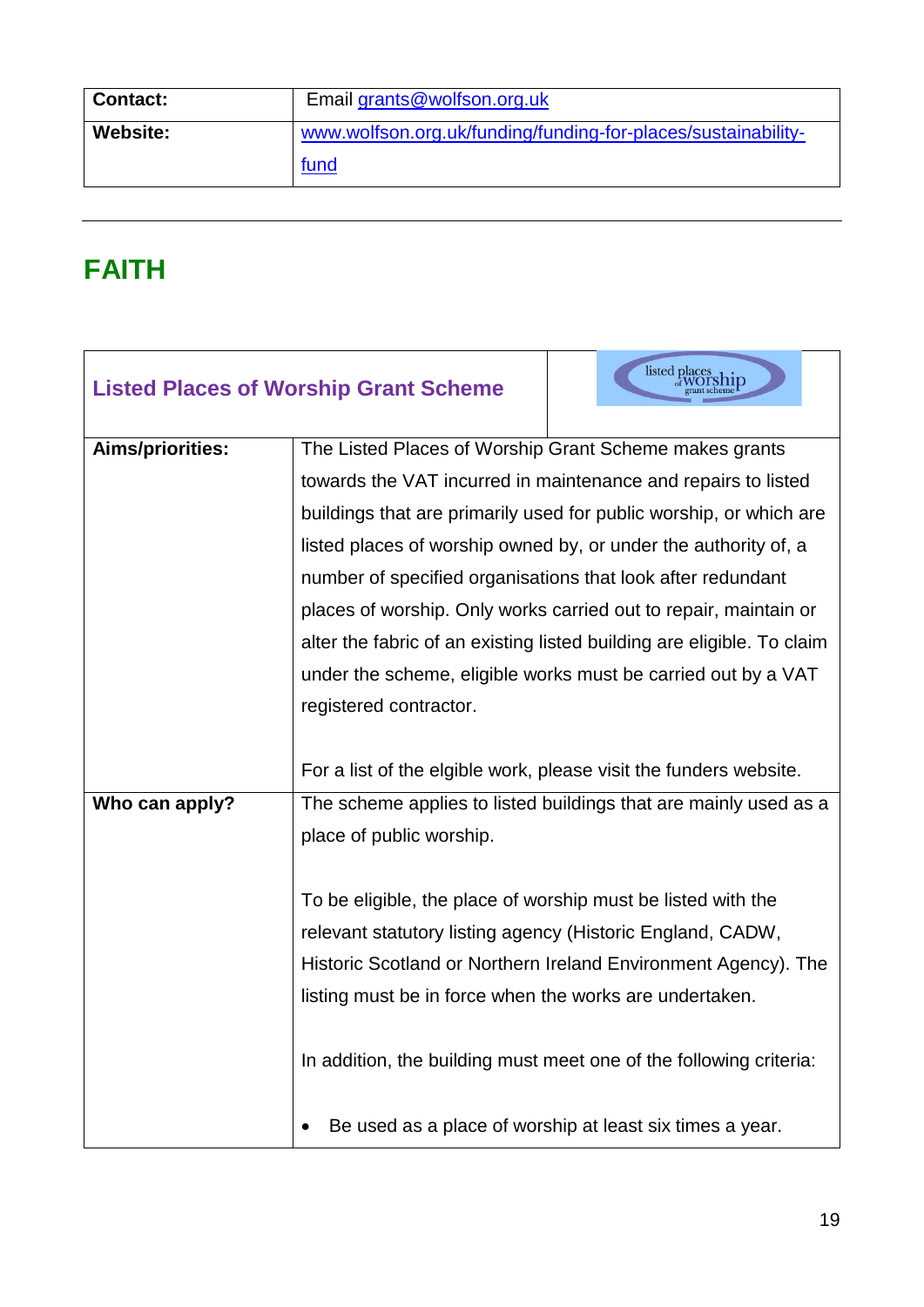|                             | Belong to a monastery, nunnery or other similar                    |  |
|-----------------------------|--------------------------------------------------------------------|--|
|                             | establishment.                                                     |  |
|                             | Be owned or vested in certain specific organisations which         |  |
|                             | look after redundant churches. These are the Historic              |  |
|                             | Chapels Trust, the Friends of Friendless Churches, the             |  |
|                             | Scottish Redundant Churches Trust, the Churches                    |  |
|                             | Conservation Trust and the Welsh Religious Buildings Trust.        |  |
| <b>Grant amount:</b>        | The minimum value of invoices (excluding VAT) for any one          |  |
|                             | claim to the scheme is £1,000. An application may comprise a       |  |
|                             | number of smaller invoices, but each claim must apply to works     |  |
|                             | that are eligible under the scheme and together generate           |  |
|                             | combined invoice values of no less than £1,000 excluding VAT.      |  |
|                             |                                                                    |  |
|                             | In addition, to allow places of worship undertaking smaller works  |  |
|                             | to benefit from the scheme, each listed place of worship will also |  |
|                             | be allowed to submit one claim with a value of between £500        |  |
|                             | and £1,000 (excluding the VAT paid) in any 12 month period.        |  |
| <b>Application process:</b> | Application forms and additional guidance are available to         |  |
|                             | download from the website. Application forms can be submitted      |  |
|                             | by email or post.                                                  |  |
| <b>Deadline:</b>            | This is a rolling programme. Applications can be made at any       |  |
|                             | time until 31 March 2025.                                          |  |
| <b>Contact:</b>             | Tel 0800 5003009, Email dcms.cm@davies-group.com                   |  |
| <b>Website:</b>             | www.lpwscheme.org.uk                                               |  |

| <b>National Churches Trust - Foundation Grants</b><br><b>Programme 2019-2023</b> |                                                               | <b>National</b><br><b>Churches</b><br><b>Trust</b> |
|----------------------------------------------------------------------------------|---------------------------------------------------------------|----------------------------------------------------|
| <b>Aims/priorities:</b>                                                          | The funding is for projects which fit within the scope of the |                                                    |
|                                                                                  | National Churches Trust Strategy for 2019-2023:               |                                                    |
|                                                                                  | Preserve heritage.                                            |                                                    |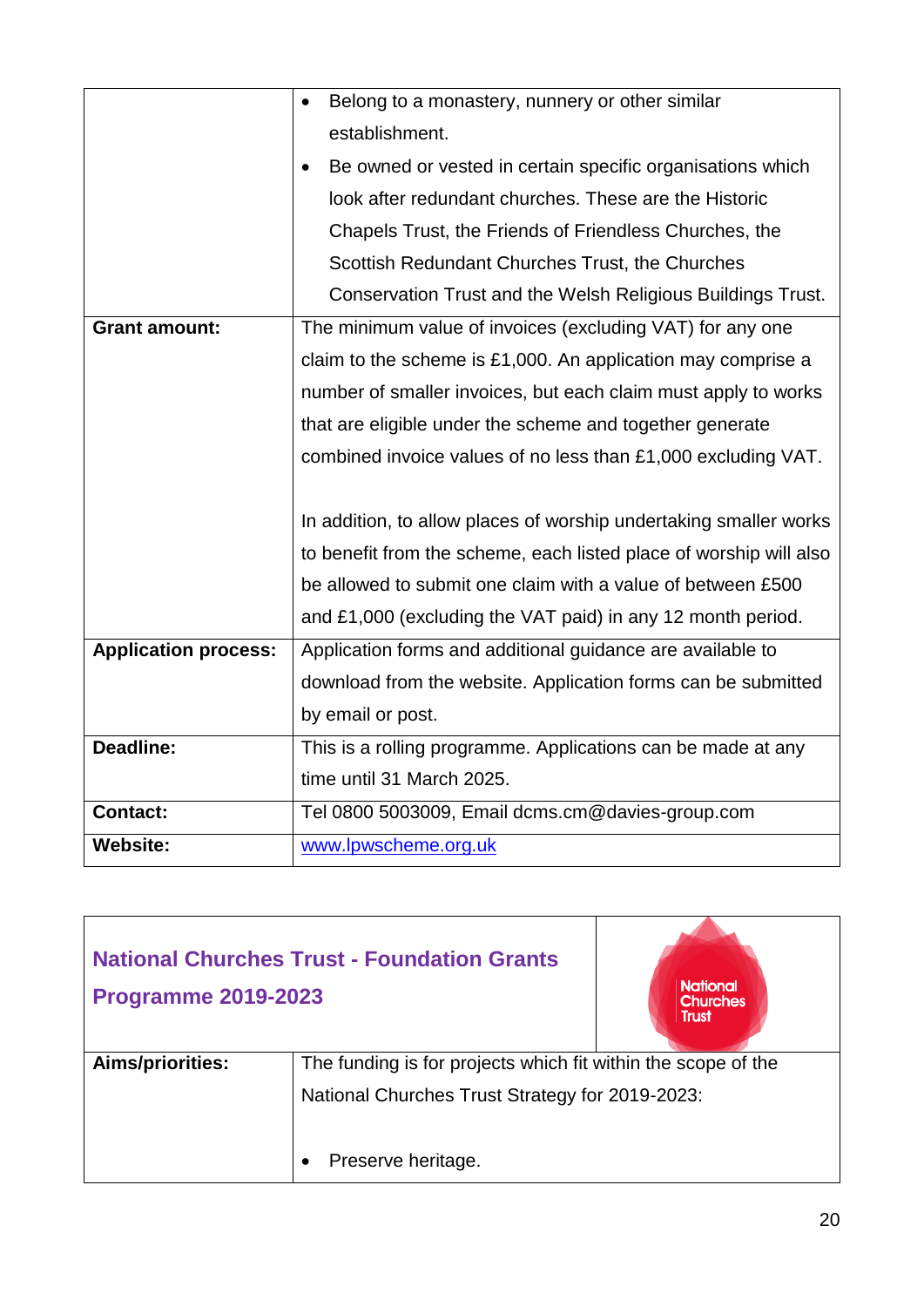|                             | Promote sustainability.<br>$\bullet$                         |  |
|-----------------------------|--------------------------------------------------------------|--|
|                             | Inspire support.                                             |  |
|                             | The Foundation Grants Programme provides funding for:        |  |
|                             |                                                              |  |
|                             | Urgent maintenance works and items identified as high        |  |
|                             | priority within a recent Quinquennial Inspection or Survey   |  |
|                             | Report.                                                      |  |
|                             | Small investigative works and surveys.                       |  |
| Who can apply?              | Places of worship of any Christian denomination and age can  |  |
|                             | apply.                                                       |  |
| <b>Grant amount:</b>        | Normally grants of between £500 and 5,000 are available. The |  |
|                             | project costs should not exceed £10,000 (excluding VAT).     |  |
| <b>Application process:</b> | Applications can be made on the funders website.             |  |
| <b>Deadline:</b>            | 31 October 22                                                |  |
| <b>Contact:</b>             | Tel: 020 7222 0605                                           |  |
|                             | Email: grants@nationalchurchestrust.org                      |  |
| <b>Website:</b>             | www.nationalchurchestrust.org/get-support                    |  |

|                                                                  | The Henry Smith Charity - Grants Programme                                                                                                                                        | The<br>Henry Smith<br>Charity<br>founded in 1628 |
|------------------------------------------------------------------|-----------------------------------------------------------------------------------------------------------------------------------------------------------------------------------|--------------------------------------------------|
| Aims/priorities:                                                 | The Henry Smith Charity is an independent grant making trust.                                                                                                                     |                                                  |
|                                                                  | They aim to use our resources to help people and communities                                                                                                                      |                                                  |
| at a time of need and to bring about positive change. The grants |                                                                                                                                                                                   |                                                  |
|                                                                  | available are:                                                                                                                                                                    |                                                  |
|                                                                  |                                                                                                                                                                                   |                                                  |
|                                                                  | Improving Lives - Provides grants to charitable<br>$\bullet$<br>organisations that help people when other sources of<br>support have failed, are inappropriate, or are simply not |                                                  |
|                                                                  |                                                                                                                                                                                   |                                                  |
|                                                                  |                                                                                                                                                                                   |                                                  |
|                                                                  | available. They support established organisations delivering                                                                                                                      |                                                  |
|                                                                  | services directly to beneficiaries. We are looking for services                                                                                                                   |                                                  |
|                                                                  | which can demonstrate a track record of success, and                                                                                                                              |                                                  |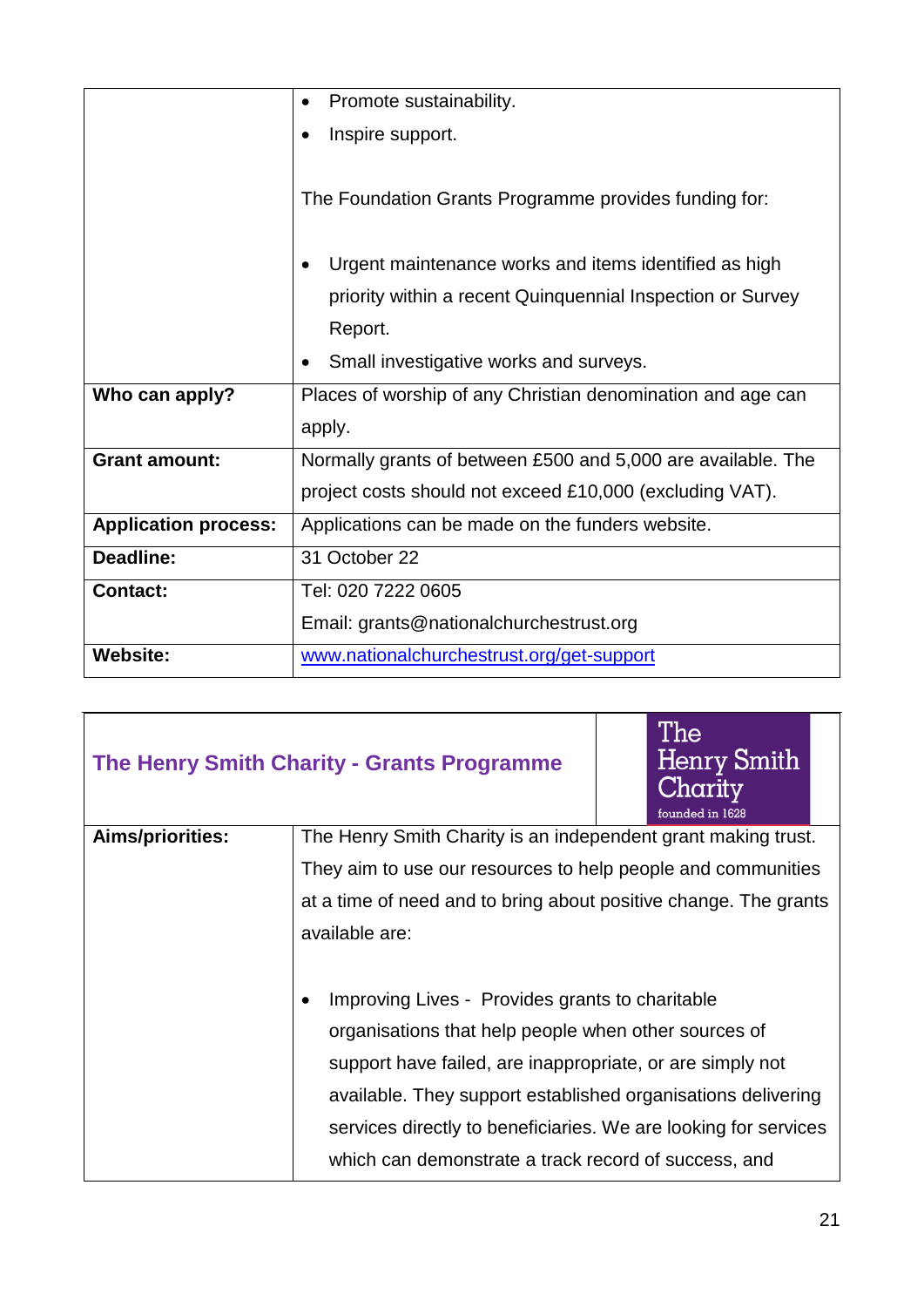|                             | evidence the effectiveness of the work. This is their largest   |  |
|-----------------------------|-----------------------------------------------------------------|--|
|                             | grants programme, through which the majority of their funds     |  |
|                             | are distributed.                                                |  |
|                             | The Strengthening Communities - This programme is               |  |
|                             | designed to support small charitable organisations working      |  |
|                             | at grassroots level. Through this grant programme we want       |  |
|                             | to make sure that our funding reaches the most                  |  |
|                             | disadvantaged areas of the UK, targeting places that are        |  |
|                             | economically marginalised and affected by poverty. They         |  |
|                             | fund established organisations with a track record of           |  |
|                             | delivering services directly to beneficiaries. They are looking |  |
|                             | for organisations that are embedded within their                |  |
|                             | communities and are addressing local needs.                     |  |
|                             | The Christian Projects - This grant programme provides          |  |
|                             | grants to support projects that explicitly promote the          |  |
|                             | Christian faith in the UK.                                      |  |
| Who can apply?              | Charities and not-for-profit organisations, including social    |  |
|                             | enterprises, in the UK.                                         |  |
| <b>Grant amount:</b>        | The grant amounts of the progammes are:                         |  |
|                             |                                                                 |  |
|                             | Improving Lives Grant Programme - Between £20,000 and           |  |
|                             | £60,000 for 1 - 3 years.                                        |  |
|                             | The Strengthening Communities Grant Programme -                 |  |
|                             | Between £20,000 and £60,000 for 1 - 3 years.                    |  |
|                             | The Christian Projects Grant Programme - £10,000+ for up        |  |
|                             | to 3 years (most grants are for 1-2 years).                     |  |
| <b>Application process:</b> | Applications can be made on the funders website.                |  |
| Deadline:                   | Rolling programme.                                              |  |
| <b>Website:</b>             | www.henrysmithcharity.org.uk/explore-our-grants-and-apply/      |  |

### <span id="page-21-0"></span>**GENERAL**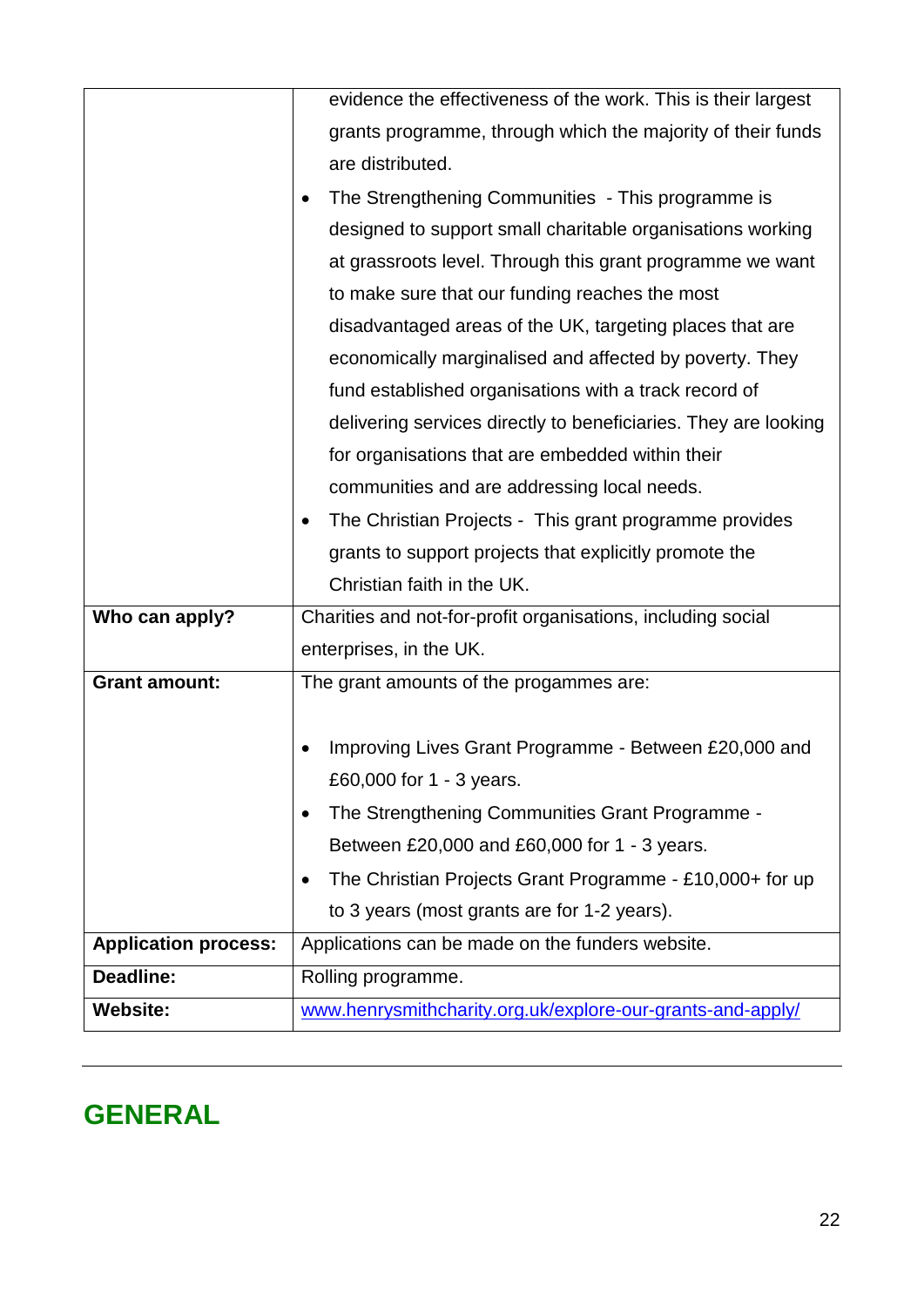| <b>Money Saving Expert (MSE) Charity</b> |                                                                                                                                         | msecharity |  |  |
|------------------------------------------|-----------------------------------------------------------------------------------------------------------------------------------------|------------|--|--|
| Aims/priorities:                         | The Money Saving Expert (MSE) Charity was established as a                                                                              |            |  |  |
|                                          | registered charity in October 2007. The Charity is designed to                                                                          |            |  |  |
|                                          | try and break the cycle of debt. The Charity aims to fight                                                                              |            |  |  |
|                                          | financial and consumer illiteracy and is dedicated to educating<br>and informing adults and children about consumer and debt<br>issues. |            |  |  |
|                                          |                                                                                                                                         |            |  |  |
|                                          |                                                                                                                                         |            |  |  |
|                                          |                                                                                                                                         |            |  |  |
|                                          | There are two rounds per year. Four themes rotate through a<br>two year cycle.                                                          |            |  |  |
|                                          |                                                                                                                                         |            |  |  |
|                                          | Raising the Next Generation                                                                                                             |            |  |  |
|                                          | <b>Life Changing Transitions</b>                                                                                                        |            |  |  |
| Living with Long Term Challenges         |                                                                                                                                         |            |  |  |
|                                          | Building and Developing Resilience.                                                                                                     |            |  |  |
|                                          |                                                                                                                                         |            |  |  |
|                                          | In response to the Cost of Living Crisis, the September 2022                                                                            |            |  |  |
|                                          | round is being brought forward to June 2022.                                                                                            |            |  |  |
| Who can apply?                           | Small to medium-sized non-profit organisations with a                                                                                   |            |  |  |
|                                          | constitution can apply, including UK registered charities,                                                                              |            |  |  |
|                                          | community interest companies, social enterprises and credit                                                                             |            |  |  |
|                                          | unions.                                                                                                                                 |            |  |  |
|                                          | To be eligible, applicants should:                                                                                                      |            |  |  |
|                                          | Have an annual income of less than £750,000.                                                                                            |            |  |  |
|                                          | Have unrestricted reserves that are less than six months of their                                                                       |            |  |  |
|                                          | running costs.                                                                                                                          |            |  |  |
|                                          | Community interest companies and social enterprise                                                                                      |            |  |  |
|                                          | organisations must have a governing document which shows                                                                                |            |  |  |
|                                          | the name, aim/purpose, objects of the group, including a                                                                                |            |  |  |
|                                          | dissolution clause - what happens if the group ceases to                                                                                |            |  |  |

 $\overline{\phantom{a}}$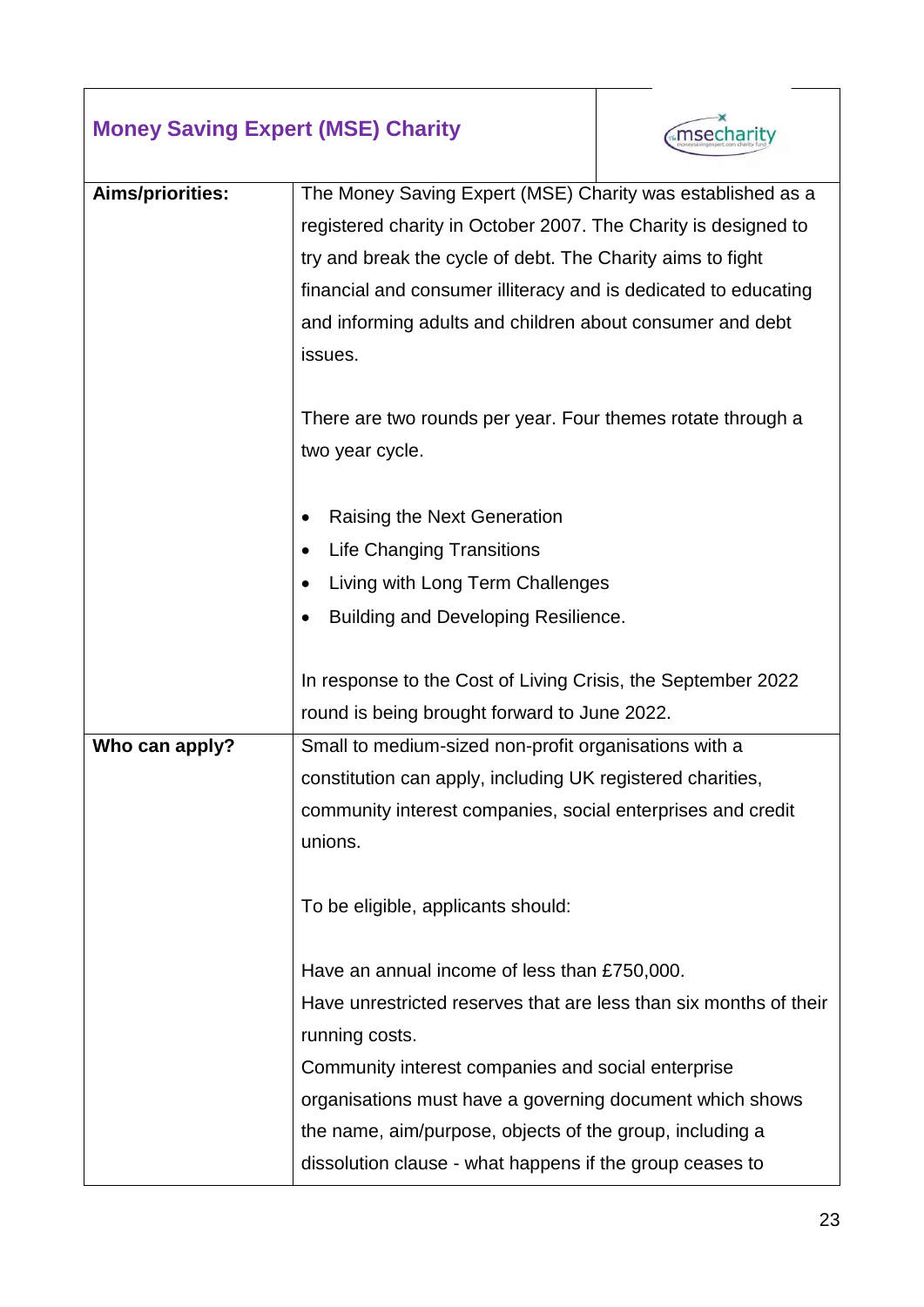|                             | function. This clause should show that they are a not-for-profit  |  |  |
|-----------------------------|-------------------------------------------------------------------|--|--|
|                             | group by confirming that any assets remaining after all debts are |  |  |
|                             | paid will be given to another voluntary group with similar aims.  |  |  |
|                             | This document should also include details of their Trustees or    |  |  |
|                             | management committee.                                             |  |  |
| <b>Grant amount:</b>        | Grants of up to £7,500 are available.                             |  |  |
| <b>Application process:</b> | A grant eligibility quiz, online application form, guidance notes |  |  |
|                             | and FAQs are available on the MSE Charity website. The            |  |  |
|                             | application guidance document changes for each round and          |  |  |
|                             | groups should make sure they have read it carefully before        |  |  |
|                             | starting the application form. Groups that wish to discuss their  |  |  |
|                             | project should send an email to the Operations Manager.           |  |  |
|                             | Applications are only accepted electronically and only within the |  |  |
|                             | grant round dates.                                                |  |  |
| Deadline:                   | Applications will open on 20 June 2022 and close on 22 July       |  |  |
|                             | 2022 (or when 40 applications have been accepted).                |  |  |
| <b>Contact:</b>             | Email: info@msecharity.com                                        |  |  |
| <b>Website:</b>             | www.msecharity.com/                                               |  |  |

| <b>Stop Loan Sharks Community Fund</b> |                                                                 | <b>STØPLOANSHJARKS</b><br>Intervention, Support, Education       |  |
|----------------------------------------|-----------------------------------------------------------------|------------------------------------------------------------------|--|
| Aims/priorities:                       |                                                                 | The England Illegal Money Lending Team has funding available     |  |
|                                        |                                                                 | for groups that want to raise awareness of the issues of illegal |  |
|                                        |                                                                 | money lending. The aim of this funding is to give groups the     |  |
|                                        | opportunity to raise awareness of the issue, in their community |                                                                  |  |
|                                        | in a different way.                                             |                                                                  |  |
|                                        |                                                                 |                                                                  |  |
|                                        | Delivered by England Illegal Money Lending Team (IMLT), the     |                                                                  |  |
|                                        | funding has come from the proceeds of crime taken from          |                                                                  |  |
|                                        | convicted illegal money lenders.                                |                                                                  |  |
|                                        | Grants of £5,000 are on offer for project which:                |                                                                  |  |

<u> 1989 - Johann Stoff, deutscher Stoffen und der Stoffen und der Stoffen und der Stoffen und der Stoffen und der</u>

٦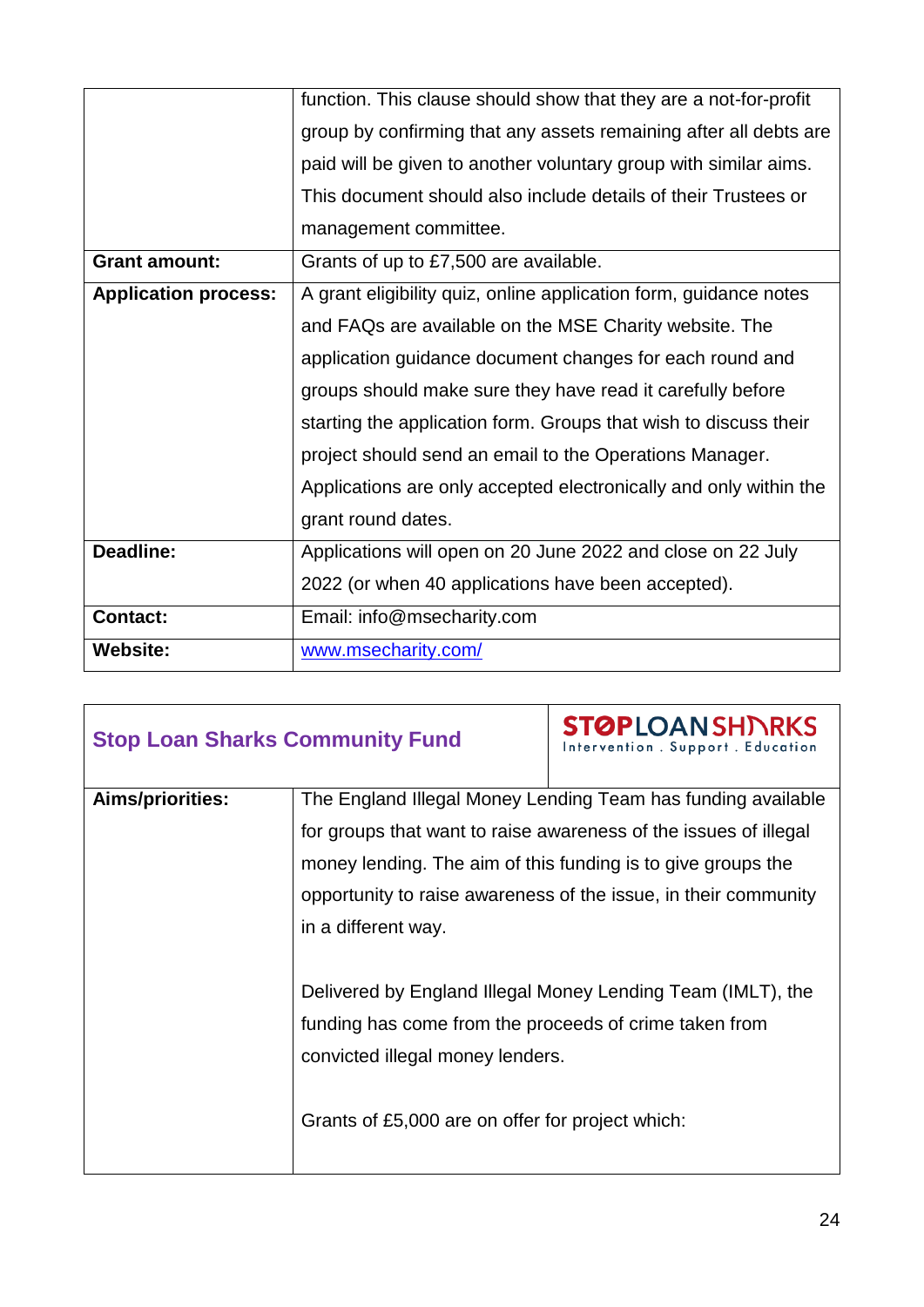|                             | Contribute to raising awareness of the dangers of using loan<br>$\bullet$ |  |  |
|-----------------------------|---------------------------------------------------------------------------|--|--|
|                             | sharks.                                                                   |  |  |
|                             | Prevent crime and disorder and makes a difference in local<br>$\bullet$   |  |  |
|                             | communities.                                                              |  |  |
|                             | Promote the work of the Illegal Money Lending Team (IMLT)<br>$\bullet$    |  |  |
|                             | in communities.                                                           |  |  |
|                             | Encourage reporting of loan sharks and signposts victims to               |  |  |
|                             | the team.                                                                 |  |  |
| Who can apply?              | Local residents' groups, charities, private companies, social             |  |  |
|                             | enterprises, community and voluntary groups, schools and                  |  |  |
|                             | statutory agencies in England can apply.                                  |  |  |
| <b>Grant amount:</b>        | Up to £5,000 are available.                                               |  |  |
| <b>Application process:</b> | Application form and FAQs document are available on the Stop              |  |  |
|                             | Loan Sharks website.                                                      |  |  |
| Deadline:                   | Thursday 30 June 2022.                                                    |  |  |
| <b>Contact:</b>             | Email: Catherine.wohlers@birmingham.gov.uk                                |  |  |
| <b>Website:</b>             | www.stoploansharks.co.uk/                                                 |  |  |

#### **Magic Little Grants Fund Returns for 2022**



| Aims/priorities: | Local Giving has launched its annual Magic Little Grants scheme    |  |  |
|------------------|--------------------------------------------------------------------|--|--|
|                  | for the fifth year in a row with more money than last year. With   |  |  |
|                  | support from the six funding trusts from the People's Postcode     |  |  |
|                  | Lottery, it is expected that 2,650 charitable organisations will   |  |  |
|                  | receive a grant of £500 each.                                      |  |  |
|                  |                                                                    |  |  |
|                  | To be eligible, organisations must have an annual income under     |  |  |
|                  | £250,000 or be in their first year of operation and operate within |  |  |
|                  | England, Scotland or Wales.                                        |  |  |
|                  |                                                                    |  |  |
|                  |                                                                    |  |  |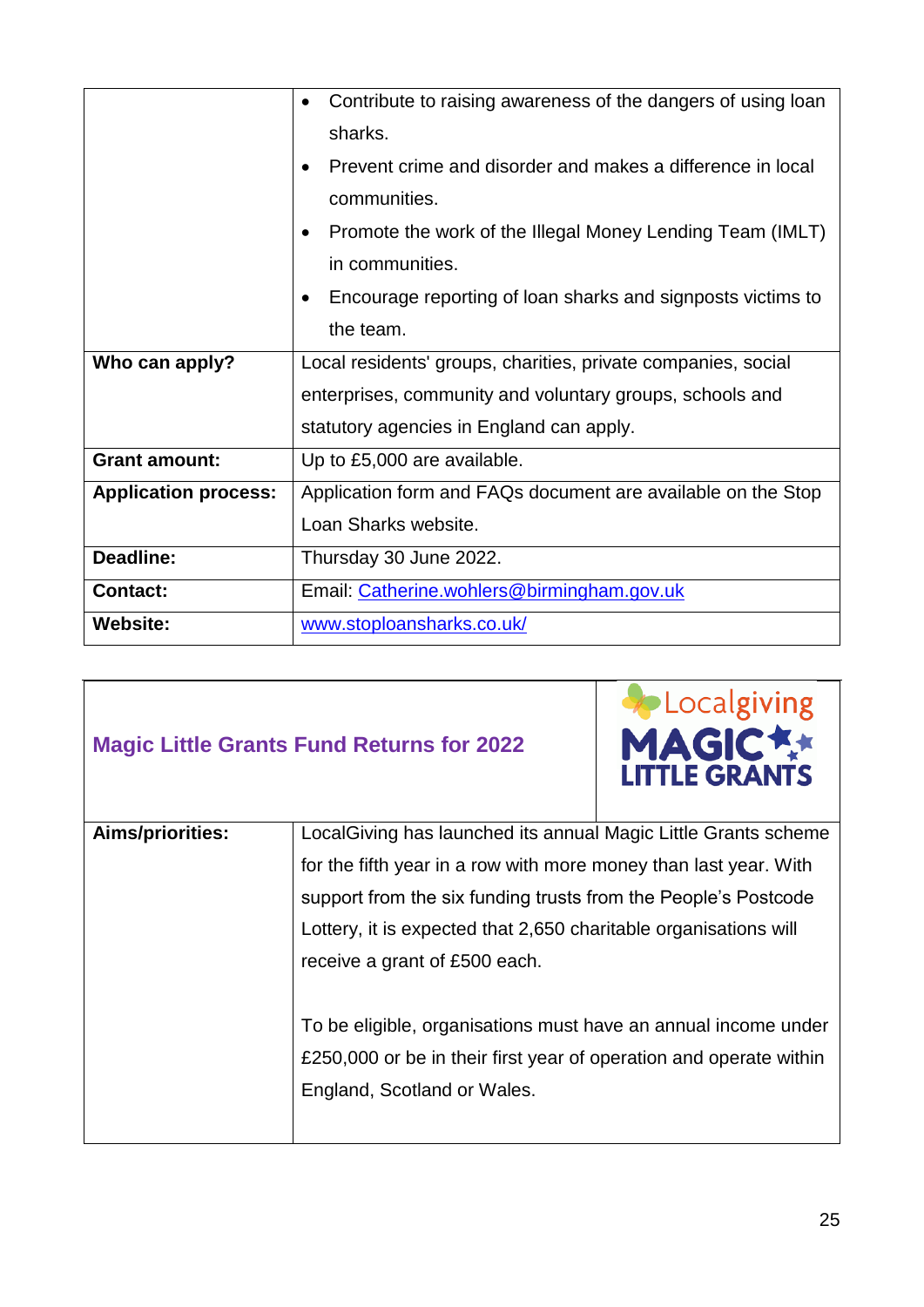|                             | This year's funding aims to support projects that address the |  |  |
|-----------------------------|---------------------------------------------------------------|--|--|
|                             | following themes:                                             |  |  |
|                             |                                                               |  |  |
|                             | Improving mental wellbeing.                                   |  |  |
|                             | Enabling community participation in the arts.                 |  |  |
|                             | Preventing or reducing the impact of poverty.                 |  |  |
|                             | Supporting marginalised groups and promoting equality.        |  |  |
|                             | Improving biodiversity and green spaces.                      |  |  |
|                             | Enabling participation in physical activity.                  |  |  |
|                             | Responding to the climate emergency and promoting             |  |  |
|                             | sustainability.                                               |  |  |
|                             | Increasing community access to outdoor space.                 |  |  |
|                             | Funding can be used to launch new projects, support existing  |  |  |
|                             | ones, or cover core costs associated with ongoing work.       |  |  |
| Who can apply?              | To access the Magic Little Grants Fund, applicants must:      |  |  |
|                             |                                                               |  |  |
|                             | Be eligible to join Localgiving by                            |  |  |
|                             | Having charitable aims that are not solely for the            |  |  |
|                             | advancement of religion.                                      |  |  |
|                             | Operating on local/regional community initiatives and not be  |  |  |
|                             | a national charity.                                           |  |  |
|                             | Having a UK bank account in the group's name.                 |  |  |
|                             | Have an annual income under £250,000 or be in their first     |  |  |
|                             | year of operation.                                            |  |  |
| <b>Grant amount:</b>        | Up to £500                                                    |  |  |
| <b>Application process:</b> | Applications can be made on the funders website               |  |  |
| Deadline:                   | Midnight on 31 October 2022.                                  |  |  |
| <b>Contact:</b>             | Tel: 0300 111 2340, Email: help@localgiving.org               |  |  |
| <b>Website:</b>             | localgiving.org/about/magic-little-grants/                    |  |  |

### <span id="page-25-0"></span>**HEALTH & WELLBEING**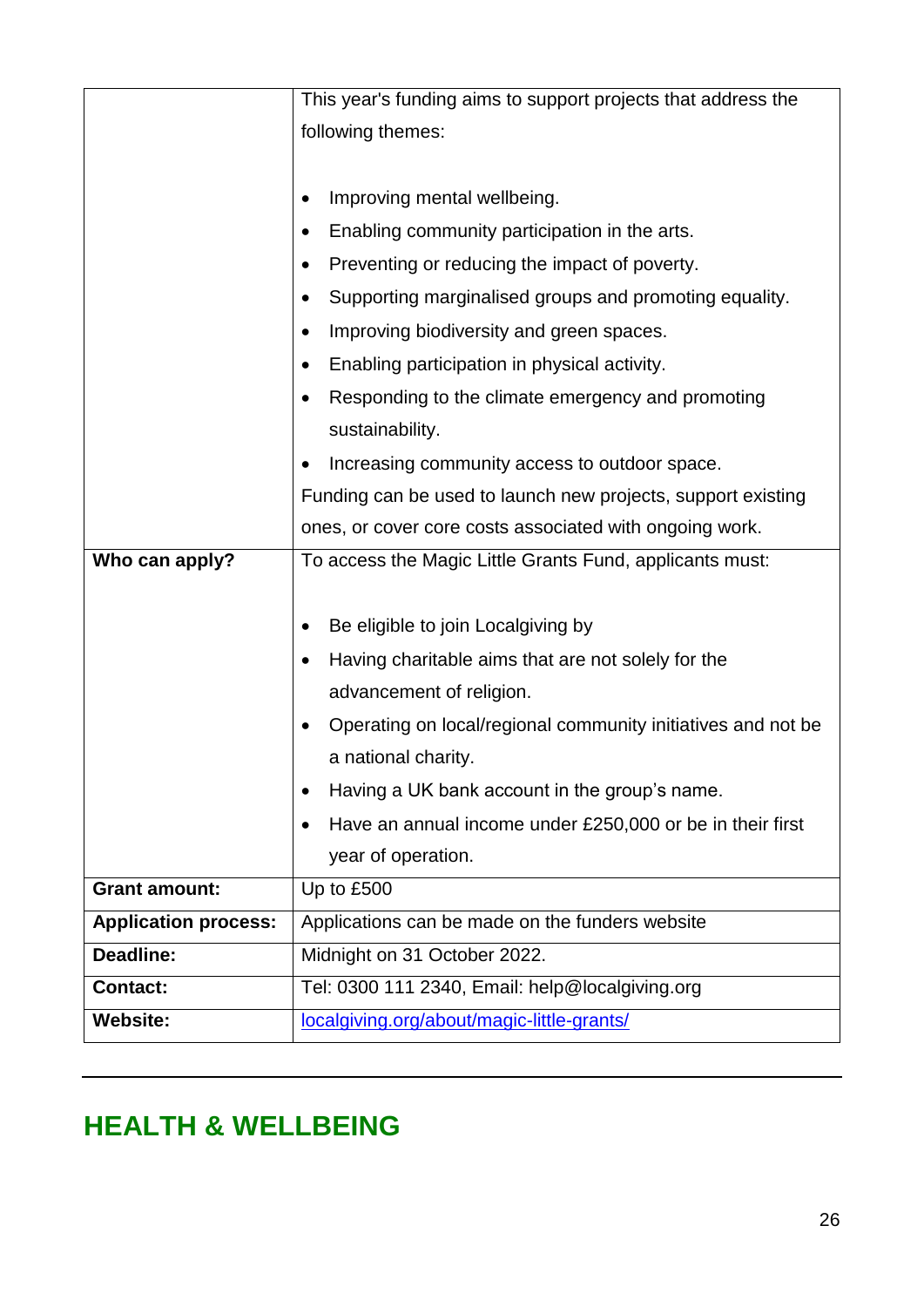### **VCSE Health and Wellbeing Fund 2022 to 2025: women's reproductive wellbeing in the workplace**



| wellbeing in the workplace |                                                                   |  |
|----------------------------|-------------------------------------------------------------------|--|
| Aims/priorities:           | The theme of the 2022 to 2025 fund is women's reproductive        |  |
|                            | wellbeing in the workplace. This fund aims to support VCSE        |  |
|                            | organisations who can provide a holistic support offer to assist  |  |
|                            | women experiencing reproductive health issues (for example,       |  |
|                            | menopause, fertility problems, miscarriage and pregnancy loss,    |  |
|                            | menstrual health and gynaecological conditions) to remain in      |  |
|                            | and return to the workplace. The fund aims to align with the      |  |
|                            | Women's Health Strategy aims for health in the workplace:         |  |
|                            |                                                                   |  |
|                            | women feel supported in the workplace                             |  |
|                            | taboos are broken down through open conversation                  |  |
|                            | employers feel well equipped to support women in managing<br>٠    |  |
|                            | their health within the workplace                                 |  |
| Who can apply?             | Organisations must                                                |  |
|                            |                                                                   |  |
|                            | be not for profit, and either:<br>$\bullet$                       |  |
|                            | incorporated (this would be a company limited by guarantee        |  |
|                            | and registered with Companies House OR a community                |  |
|                            | interest company OR a co-operative or industrial and              |  |
|                            | provident society OR a social enterprise); or                     |  |
|                            | have charitable status (registered with the Charity               |  |
|                            | Commission)                                                       |  |
| <b>Grant amount:</b>       | The fund will grant fund projects over a period of 3 financial    |  |
|                            | years, until March 2025. Grants between £200,000 to £600,000      |  |
|                            | per applicant will be available to expand or develop schemes,     |  |
|                            | up to a maximum of £200,000 per financial year. It is anticipated |  |
|                            | that we will fund approximately 15 to 20 projects and             |  |
|                            | programmes.                                                       |  |
|                            |                                                                   |  |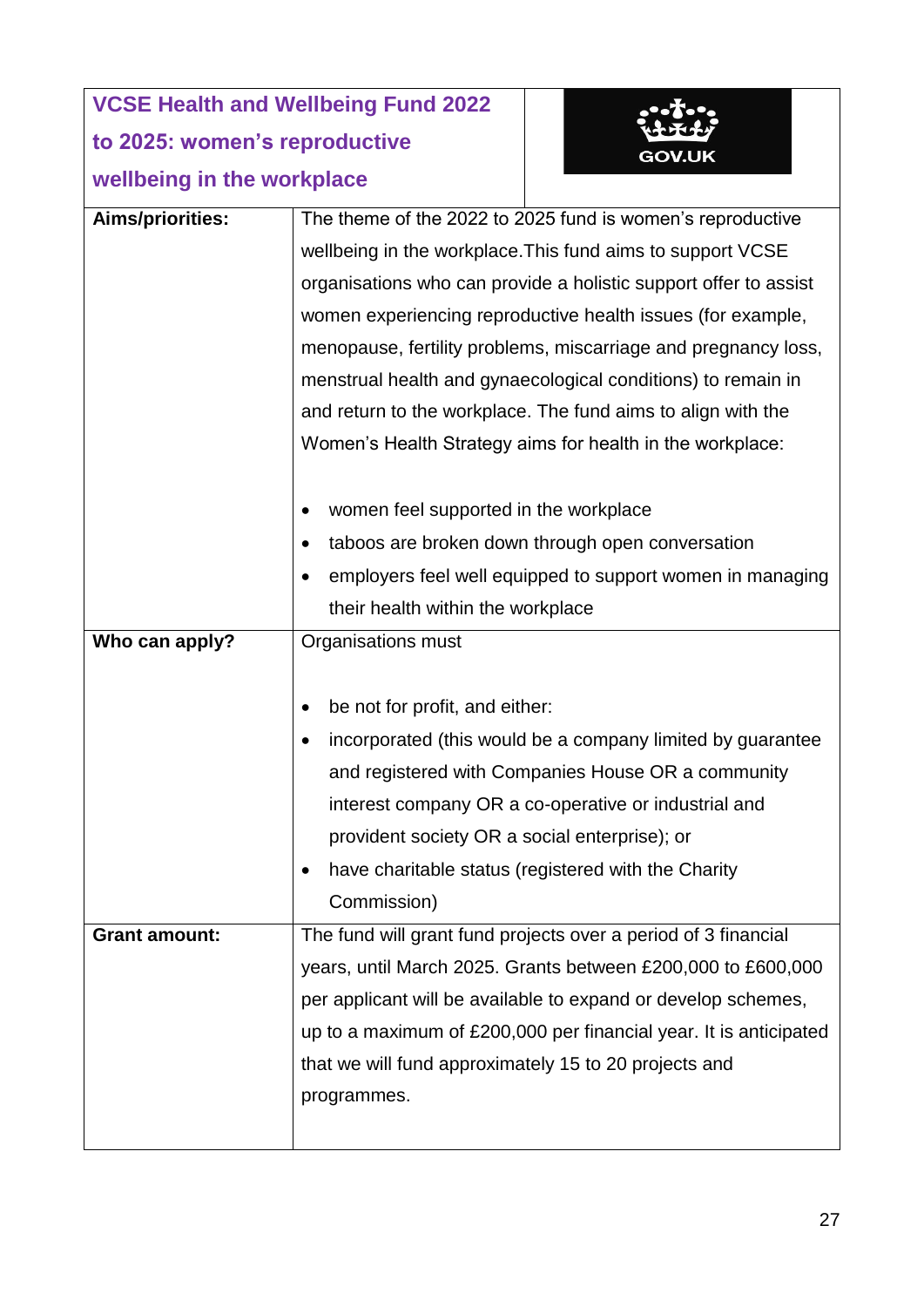|                             | Applicants are required to provide a supporting letter from their |  |
|-----------------------------|-------------------------------------------------------------------|--|
|                             | local statutory commissioner – for example, clinical              |  |
|                             | commissioning group (CCG), sustainability and transformation      |  |
|                             | partnership (STP), integrated care system (ICS), or local         |  |
|                             | authority, and are strongly encouraged to obtain additional       |  |
|                             | funding that supports their project or programme from statutory   |  |
|                             | or non-statutory partners.                                        |  |
| <b>Application process:</b> | the application form can be downloaded from the government        |  |
|                             | website. Applications forms should be returned to                 |  |
|                             | workandhealthfund@dhsc.gov.uk                                     |  |
| <b>Deadline:</b>            | 9am Friday 5 August                                               |  |
| <b>Contact:</b>             | Email workandhealthfund@dhsc.gov.uk                               |  |
| <b>Website:</b>             | www.gov.uk/government/publications/vcse-health-and-               |  |
|                             | wellbeing-fund-2022                                               |  |
|                             |                                                                   |  |

| <b>Pilgrim Trust - Young Women's</b> |                                                                   |                   |  |
|--------------------------------------|-------------------------------------------------------------------|-------------------|--|
| <b>Mental Health Grant</b>           |                                                                   | The Pilgrim Trust |  |
| <b>Aims/priorities:</b>              | Grants are available for projects to improve the mental health of |                   |  |
|                                      | young women aged 16 to 25 years old in Northern Ireland or the    |                   |  |
|                                      | North East and North West of England.                             |                   |  |
|                                      |                                                                   |                   |  |
|                                      | For the 2022 round, only young women and girls living in          |                   |  |
|                                      | Northern Ireland or the North East or North West of England will  |                   |  |
|                                      | receive support. National charities may apply but the funded      |                   |  |
|                                      | activity must only support those from these areas.                |                   |  |
| Who can apply?                       | Applications will be accepted from registered or exempt UK        |                   |  |
|                                      | charities with an annual income of between £100,000 and £1        |                   |  |
|                                      | million, have been operating for at least three years and whose   |                   |  |
|                                      | work or project is located in North East England, North West      |                   |  |
|                                      | England or any part of Northern Ireland.                          |                   |  |
| <b>Grant amount:</b>                 | Grants of between £60,000 and £90,000 spread across three         |                   |  |
|                                      | years are available.                                              |                   |  |
| <b>Application process:</b>          | The 2022 guidelines are available now on the Trust's website.     |                   |  |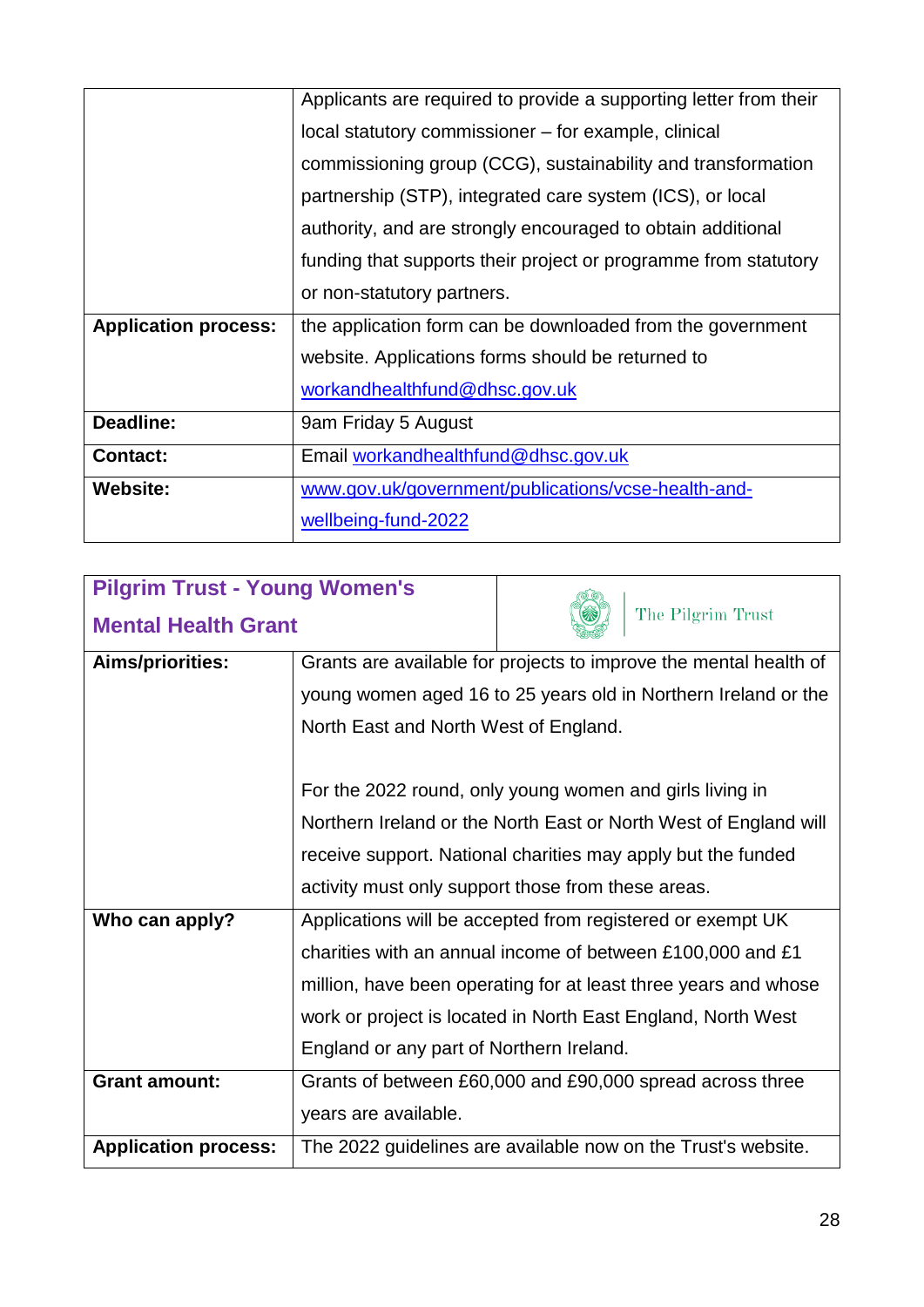|                  | There is a two-stage application process:                                                                                                                                                                                                                                                                                                                                                                                                                                                                           |  |
|------------------|---------------------------------------------------------------------------------------------------------------------------------------------------------------------------------------------------------------------------------------------------------------------------------------------------------------------------------------------------------------------------------------------------------------------------------------------------------------------------------------------------------------------|--|
|                  | First, groups need to book a telephone conversation with the<br>Trust's Grants Manager to discuss their potential application.<br>The 'book a conversation' form is only available on the<br>Trust's website from 1 June to 29 July 2022. Groups must<br>have this conversation in order to apply.<br>Second, the Trust will send groups an application form. This<br>application form is to be made on the Trust's online grants<br>system, Flexigrant. The deadline for applications is 31<br><b>August 2022.</b> |  |
| <b>Deadline:</b> | 29 July 2022.                                                                                                                                                                                                                                                                                                                                                                                                                                                                                                       |  |
| <b>Contact:</b>  | Grant Manager - Tel: 020 7834 6510, Email:                                                                                                                                                                                                                                                                                                                                                                                                                                                                          |  |
|                  | applicants@thepilgrimtrust.org.uk                                                                                                                                                                                                                                                                                                                                                                                                                                                                                   |  |
| <b>Website:</b>  | www.thepilgrimtrust.org.uk/grants/young-women-and-mental-<br>health/                                                                                                                                                                                                                                                                                                                                                                                                                                                |  |

|                                                | <b>ALBERT HUNT</b>                            |
|------------------------------------------------|-----------------------------------------------|
| The trust supports organisations that:         |                                               |
|                                                |                                               |
| Provide hospice care                           |                                               |
| Provide support for the homeless               |                                               |
| Promote health and wellbeing – areas of        |                                               |
| support under this heading have included       |                                               |
| physical and learning disability, physical and |                                               |
|                                                | mental health and social challenge and        |
| deprivation. They look to support              |                                               |
|                                                | organisations in this category with an annual |
| income of below £250,000.                      |                                               |
|                                                |                                               |

٦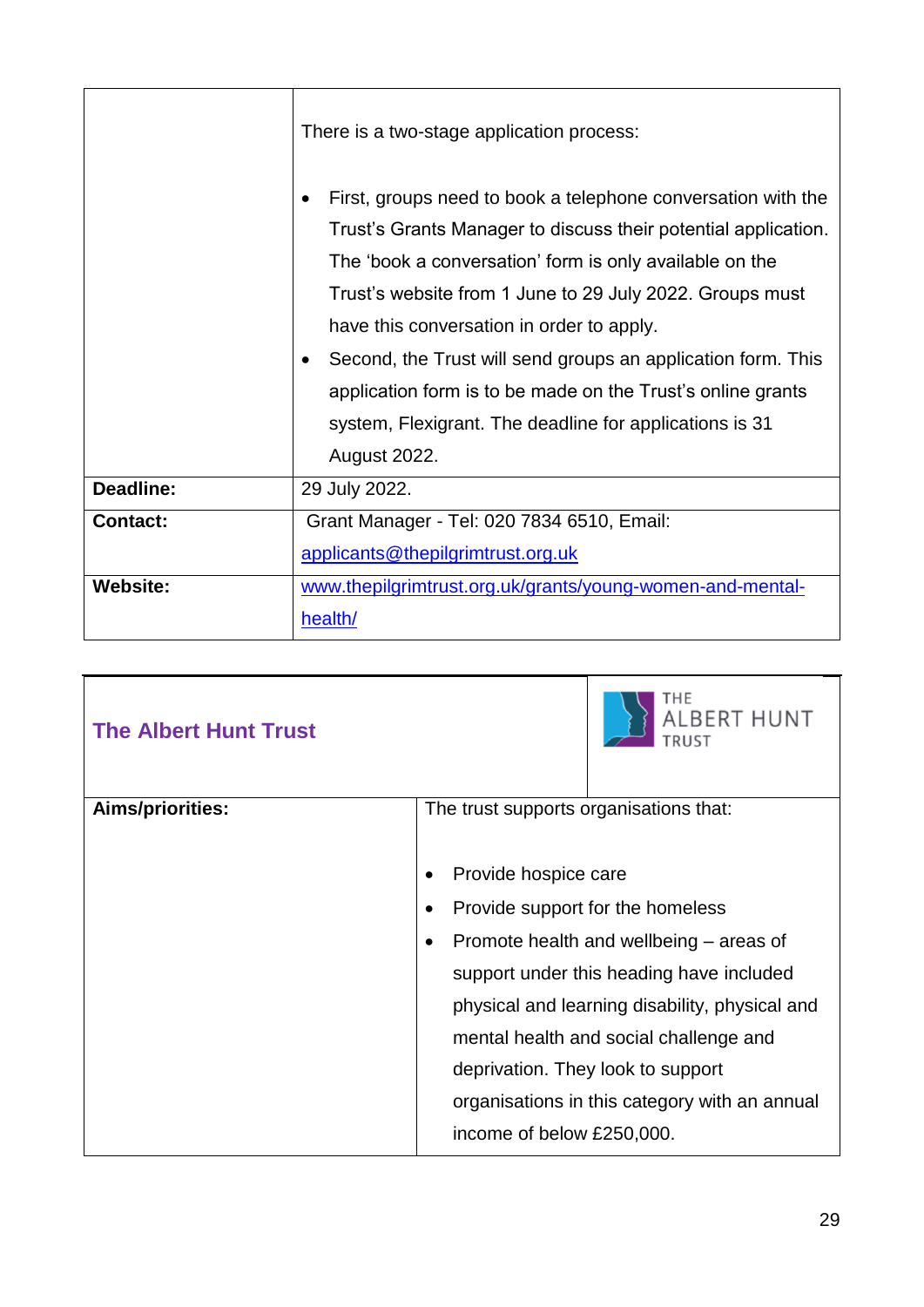| Who can apply?              | Registered charities, organisations and projects |  |
|-----------------------------|--------------------------------------------------|--|
|                             | based in England, Wales, Scotland and Northern   |  |
|                             | Ireland.                                         |  |
| <b>Grant amount:</b>        | Not specified                                    |  |
| <b>Application process:</b> | Applications are made online and can be found    |  |
|                             | on their website                                 |  |
| Deadline:                   | Applications can be submitted at any time        |  |
| <b>Contact:</b>             | Tel 0330 113 7280 Email                          |  |
|                             | info@alberthunttrust.org.uk                      |  |
| <b>Website:</b>             | www.alberthunttrust.org.uk/                      |  |

### <span id="page-29-0"></span>**HERITAGE**

| <b>Pilgrim Trust - Preservation and</b> |                                                                  |  |
|-----------------------------------------|------------------------------------------------------------------|--|
| <b>Scholarship Grant</b>                | The Pilgrim Trust                                                |  |
| Aims/priorities:                        | Grants are available for projects in the UK concerned with       |  |
|                                         | heritage preservation and social welfare, especially improving   |  |
|                                         | the life chances of vulnerable members of society (particularly  |  |
|                                         | women and girls). The Trustees are particularly keen to assist   |  |
|                                         | projects which have encountered difficulties in raising funds    |  |
|                                         | from other sources, and to fund projects which will make a       |  |
|                                         | significant impact in their chosen area.                         |  |
| Who can apply?                          | The following organisations within all regions within the United |  |
|                                         | Kingdom (except Channel Islands and the Isle of Man) can         |  |
|                                         | apply:                                                           |  |
|                                         |                                                                  |  |
|                                         | Registered charities in the United Kingdom.                      |  |
|                                         | Organisations that are exempt from registration and              |  |
|                                         | recognised public bodies.                                        |  |
|                                         | <b>Registered Friendly Societies.</b>                            |  |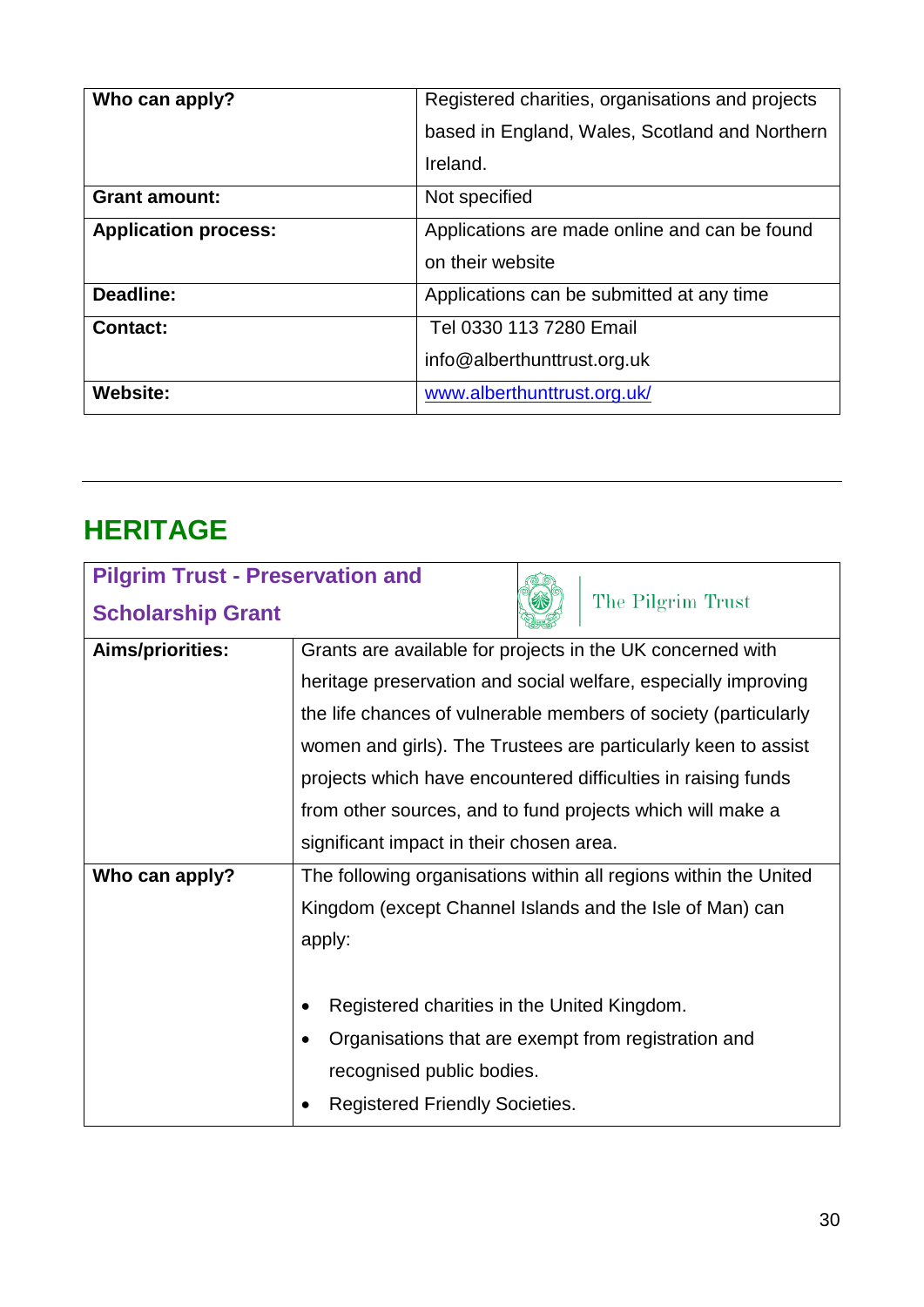|                             | Trustees are keen to support areas of the country where           |  |
|-----------------------------|-------------------------------------------------------------------|--|
|                             | financial support from other sources is difficult to obtain and   |  |
|                             | welcome collaboration between organisations.                      |  |
| <b>Grant amount:</b>        | There are two levels of funding:                                  |  |
|                             |                                                                   |  |
|                             | Small grants of less than £5,000.                                 |  |
|                             | Main grant scheme of more than £5,000.                            |  |
| <b>Application process:</b> | An online application form and guidelines can be found on the     |  |
|                             | Trust's website. Applicants must register with Flexigrant, the    |  |
|                             | new online system, and complete the Stage 1 application form.     |  |
|                             | Groups that are successful with their stage 1 application will be |  |
|                             | invited to submit a full application form (stage 2).              |  |
| <b>Deadline:</b>            | Not specified                                                     |  |
| <b>Contact:</b>             | Tel 020 7834 6510, Email: info@thepilgrimtrust.org.uk             |  |
| <b>Website:</b>             | www.thepilgrimtrust.org.uk/grants/preservation-and-scholarship/   |  |

| <b>National Heritage Memorial Fund - COVID-</b>               | <b>NATIONAL HERITAGE</b><br><b>MEMORIAL FUND</b>                  |  |
|---------------------------------------------------------------|-------------------------------------------------------------------|--|
| Funding is intended to support any heritage asset which is of |                                                                   |  |
|                                                               | outstanding importance to the national heritage and at risk due   |  |
| to the impact of COVID-19, including:                         |                                                                   |  |
|                                                               |                                                                   |  |
| Works of fine and decorative art.                             |                                                                   |  |
| Museum collections.                                           |                                                                   |  |
| Archives.                                                     |                                                                   |  |
| Manuscripts.                                                  |                                                                   |  |
| Items of industrial, transport and maritime heritage.         |                                                                   |  |
| Historic buildings and land.                                  |                                                                   |  |
| Applications will be accepted from charities, non-profit      |                                                                   |  |
|                                                               | organisations and public sector organisations with responsibility |  |
| for an asset of outstanding importance to the UK's national   |                                                                   |  |
|                                                               |                                                                   |  |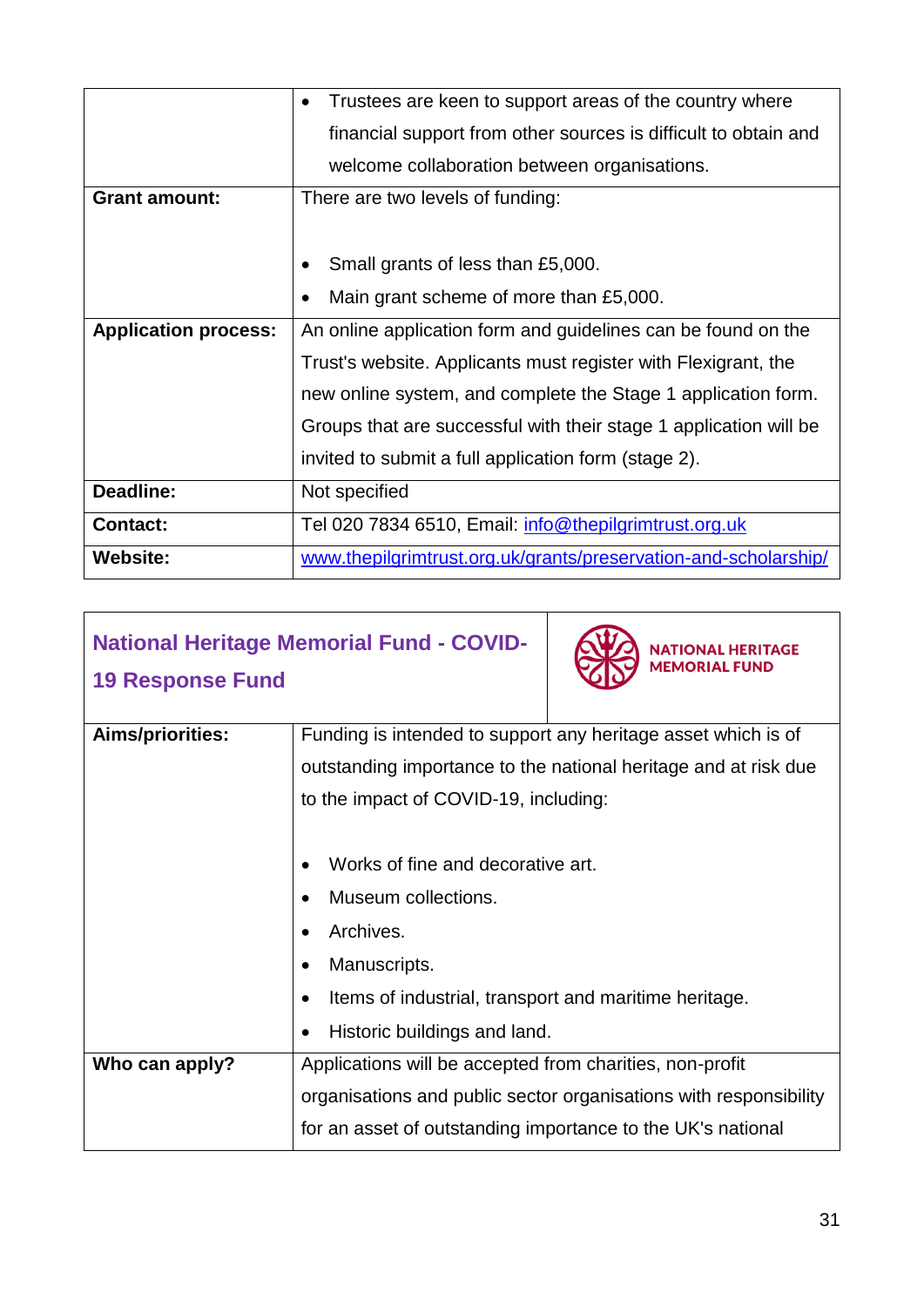|                             | heritage which is at risk due to the impact of coronavirus      |  |
|-----------------------------|-----------------------------------------------------------------|--|
|                             | (COVID-19).                                                     |  |
| <b>Grant amount:</b>        | There are no minimum or maximum levels of grant. However,       |  |
|                             | NHMF operates as a fund of last resort - applicants must show   |  |
|                             | that they have explored, or are exploring, all other possible   |  |
|                             | sources of funding, including their own resources.              |  |
| <b>Application process:</b> | The first step is to submit an Expression of Interest. Eligible |  |
|                             | applicants will then be invited to submit a full application.   |  |
|                             | Applications must be submitted using the online grants portal   |  |
|                             | available at the NHMF website.                                  |  |
| <b>Deadline:</b>            | Applications may be made at any time until the fund's final     |  |
|                             | closing date of 30 April 2023.                                  |  |
| <b>Contact:</b>             | Tel: 020 7591 6044 Email:                                       |  |
|                             | NHMF_Enquiries@heritagefund.org.uk                              |  |
| <b>Website:</b>             | www.nhmf.org.uk/funding/covid-19-response-fund                  |  |

| <b>Historic Houses Foundation</b> |                                                                                                                                                                                                                                                                                                                    |  |  |
|-----------------------------------|--------------------------------------------------------------------------------------------------------------------------------------------------------------------------------------------------------------------------------------------------------------------------------------------------------------------|--|--|
| Aims/priorities:                  | Grants are available to organisations and individuals for repairs                                                                                                                                                                                                                                                  |  |  |
|                                   | and restoration work required to prevent loss of or damage to                                                                                                                                                                                                                                                      |  |  |
|                                   | historic buildings, their gardens, and any outbuildings, located in                                                                                                                                                                                                                                                |  |  |
|                                   | England or Wales. The objectives of the Foundation are:                                                                                                                                                                                                                                                            |  |  |
|                                   | To advance the preservation, for the public benefit, of<br>buildings of sufficient historic or architectural significance or<br>importance to merit preservation, together with their gardens<br>and grounds<br>To protect and augment the amenities and furnishings of any<br>such buildings, gardens and grounds |  |  |
| Who can apply?                    | Applicants can be either an organisation or a private individual,<br>having legal responsibility for the repair of an historic building,                                                                                                                                                                           |  |  |
|                                   | its gardens and grounds, in England or Wales                                                                                                                                                                                                                                                                       |  |  |

T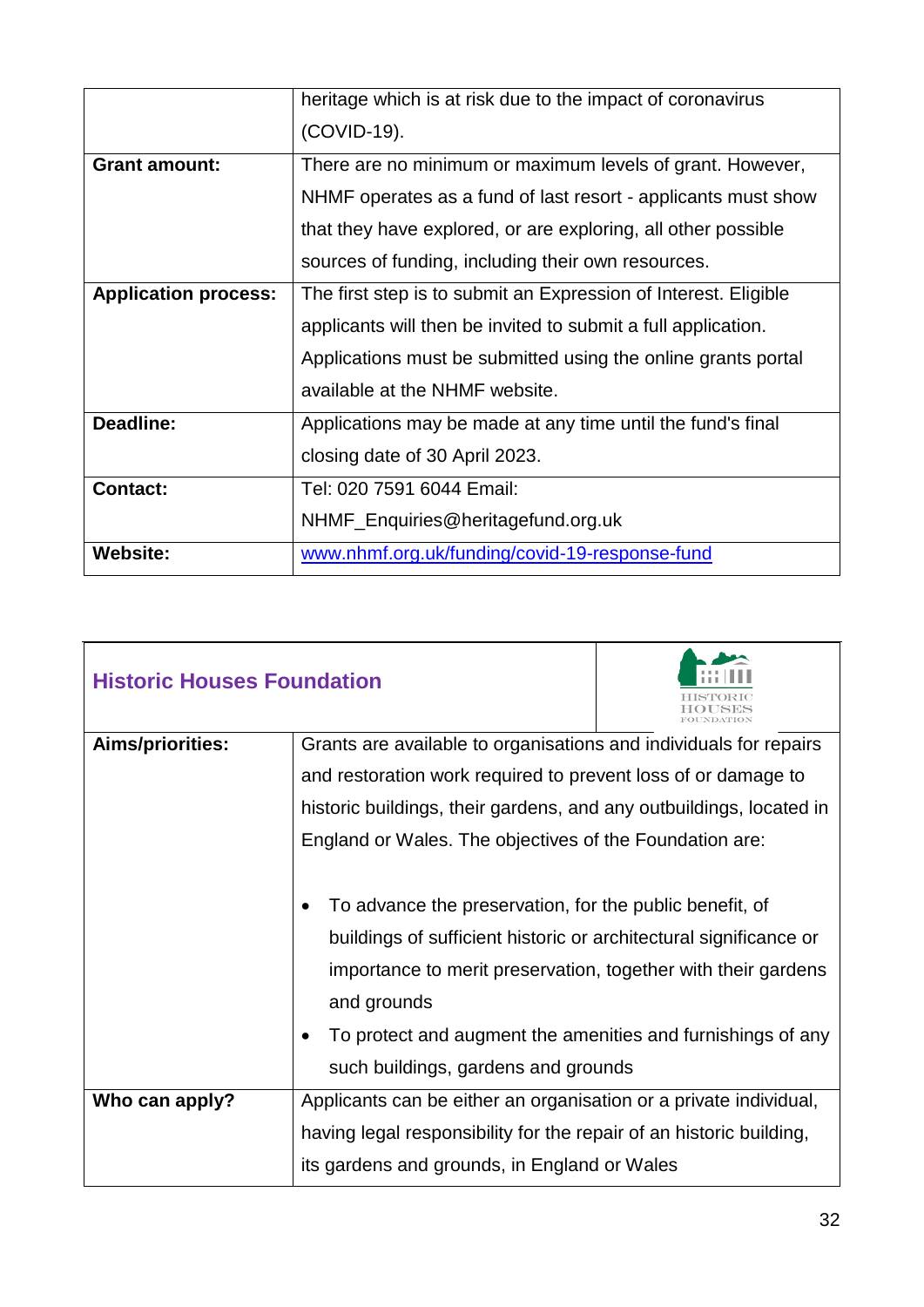| <b>Grant amount:</b>        | The minimum grant that can be applied for is $£1,000$ and the          |
|-----------------------------|------------------------------------------------------------------------|
|                             | maximum is £250,000                                                    |
| <b>Application process:</b> | The Foundation operates a two-stage application process. Pre-          |
|                             | application forms are available to complete online or download         |
|                             | from the Foundation's website. If successful, the Foundation will      |
|                             | arrange a site visit to make an initial check of the suitability and   |
|                             | feasibility of the project prior to completion of the full application |
|                             | form.                                                                  |
| <b>Deadline:</b>            | Pre-applications forms can be submitted at any time. Full              |
|                             | application forms are considered at quarterly meetings held            |
|                             | throughout the year.                                                   |
| <b>Contact:</b>             | Tel 01453 547 124 or Email                                             |
|                             |                                                                        |
|                             | info@historichousesfoundation.org.uk                                   |

### <span id="page-32-0"></span>**OLDER PEOPLE**

| <b>Concertina Charitable Trust</b> |                                                                       |  |
|------------------------------------|-----------------------------------------------------------------------|--|
| Aims/priorities:                   | Funding is intended to provide musical entertainment and              |  |
|                                    | related activities for the elderly to provide therapeutic benefit for |  |
|                                    | their health and wellbeing. The Trust awards grants to charitable     |  |
|                                    | bodies which provide cultural activities and related facilities for   |  |
|                                    | the elderly, in order to improve the quality of life of elderly       |  |
|                                    | people.                                                               |  |
| Who can apply?                     | The Trust is keen to support smaller charitable organisations in      |  |
|                                    | England and Wales that might otherwise find it difficult to gain      |  |
|                                    | funding. These include funds to many care homes for the               |  |
|                                    | elderly, to provide musical entertainment for residents.              |  |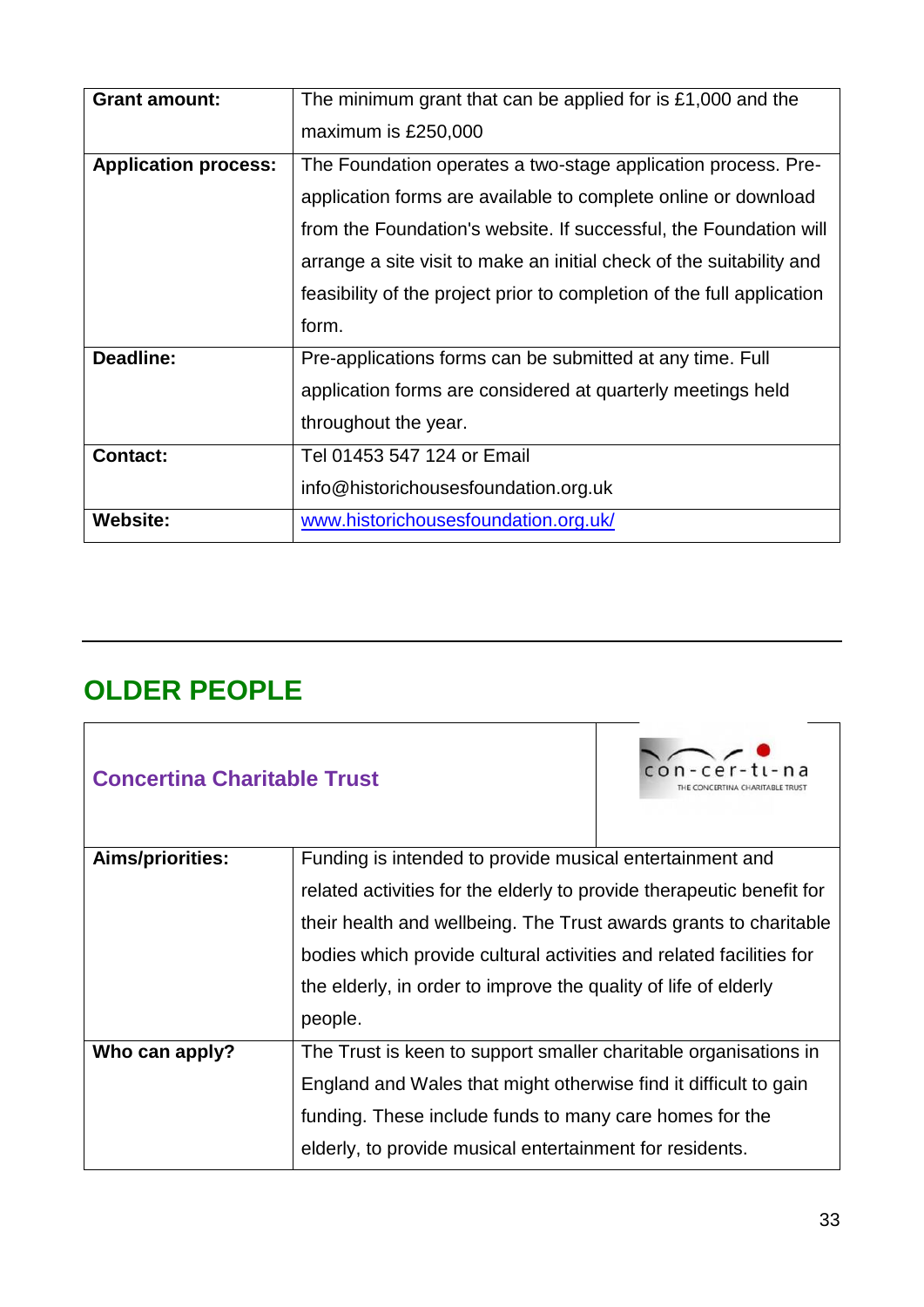|                             | Organisations will be automatically refused funding if they do    |  |
|-----------------------------|-------------------------------------------------------------------|--|
|                             | not include their accounts or financial statements with the       |  |
|                             | application.                                                      |  |
| <b>Grant amount:</b>        | Grants of up to £250 are available.                               |  |
| <b>Application process:</b> | Application forms are available from the Trust's website.         |  |
|                             | Applicants are advised to submit their proposal ahead of the      |  |
|                             | deadline in order for it to be reviewed by the administrator. No  |  |
|                             | e-mail or telephone correspondence will be entered into           |  |
|                             | regarding an application. Only hard copy postal applications will |  |
|                             | be accepted.                                                      |  |
| <b>Deadline:</b>            | 31 October 2022.                                                  |  |
| <b>Contact:</b>             | <b>Simon Baynes</b>                                               |  |
|                             | Administrator                                                     |  |
|                             | The Concertina Charitable Trust                                   |  |
|                             | <b>Bodfach Hall</b>                                               |  |
|                             | Llanfyllin                                                        |  |
|                             | Powys                                                             |  |
|                             | <b>SY22 5HS</b>                                                   |  |
| <b>Website:</b>             | www.concertinamusic.org.uk/Grants.php                             |  |

| <b>W.G. Edwards Charitable Foundation</b> |                                                                 | The W.G. Edwards<br>Charitable<br><b>Foundation</b> |
|-------------------------------------------|-----------------------------------------------------------------|-----------------------------------------------------|
| <b>Aims/priorities:</b>                   | The grant scheme aims to fund the provision of care for older   |                                                     |
|                                           | people, to improve their quality of life.                       |                                                     |
| Who can apply?                            | UK registered charities that are based and working in the UK    |                                                     |
|                                           | may apply as long as the aim of their charity is to help people |                                                     |
|                                           | over the age of 65 years.                                       |                                                     |
| <b>Grant amount:</b>                      | There are no maximum or minimum grant levels specified. The     |                                                     |
|                                           | average grant is £1,700.                                        |                                                     |
| <b>Application process:</b>               | An application form can be downloaded from the website          |                                                     |
| Deadline:                                 | Applications can be made at any time.                           |                                                     |
| <b>Contact:</b>                           | Email wgedwardscharity@icloud.com                               |                                                     |
| Website:                                  | www.wgedwardscharitablefoundation.org.uk/                       |                                                     |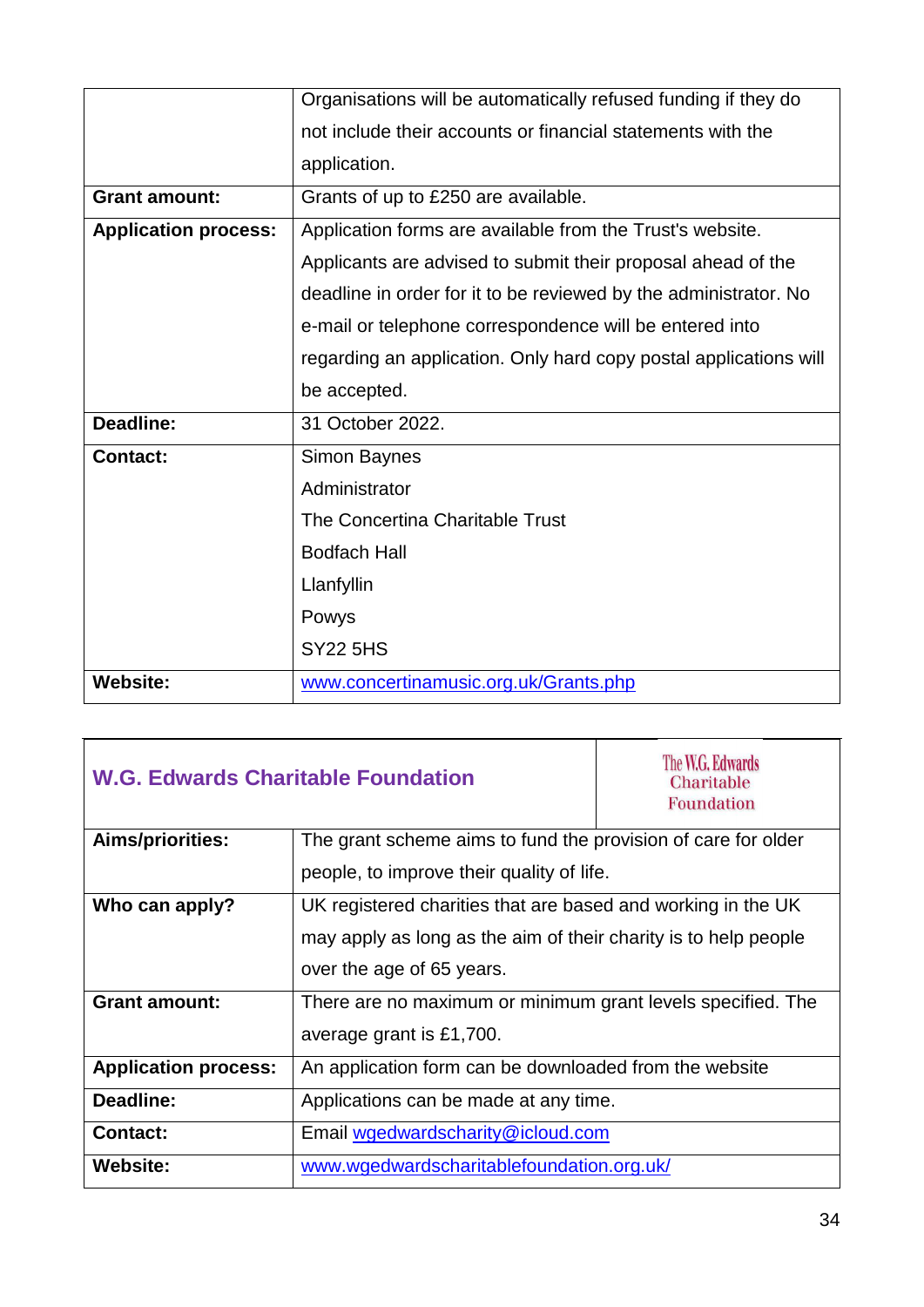| <b>The Yapp Charitable Trust</b> |                                                                                 | <b>THE</b><br>Yar |
|----------------------------------|---------------------------------------------------------------------------------|-------------------|
| <b>Aims/priorities:</b>          | The Trust only make grants for ongoing core funding to groups<br>which support: |                   |
|                                  | <b>Elderly people</b><br>$\bullet$                                              |                   |
|                                  | Children and young people aged $5 - 25$                                         |                   |
|                                  | People with physical impairments, learning difficulties or<br>$\bullet$         |                   |
|                                  | mental health challenges                                                        |                   |
|                                  | Social welfare – people trying to overcome life-limiting<br>$\bullet$           |                   |
|                                  | problems of a social, rather than medical, origin (such as                      |                   |
|                                  | addiction, relationship difficulties, abuse, offending)                         |                   |
|                                  | Education and learning (with a particular interest in people<br>$\bullet$       |                   |
|                                  | who are educationally disadvantaged, whether adults or                          |                   |
|                                  | children)                                                                       |                   |
| Who can apply?                   | Registered charities that have been formally established for a                  |                   |
|                                  | minimum of three years can apply.                                               |                   |
| <b>Grant amount:</b>             | Grants of up to £3,000 are available.                                           |                   |
| <b>Application process:</b>      | Applications can be made online.                                                |                   |
| Deadline:                        | Not specified.                                                                  |                   |
| <b>Website:</b>                  | yappcharitabletrust.org.uk/what-we-fund/                                        |                   |

## <span id="page-34-0"></span>**SPORT & RECREATION**

| <b>Oakland Foundation</b> |                                                                  | cakland & |
|---------------------------|------------------------------------------------------------------|-----------|
| Aims/priorities:          | Funding is intended to support projects targeted at children     |           |
|                           | under the age of 16 years and their families who live in England |           |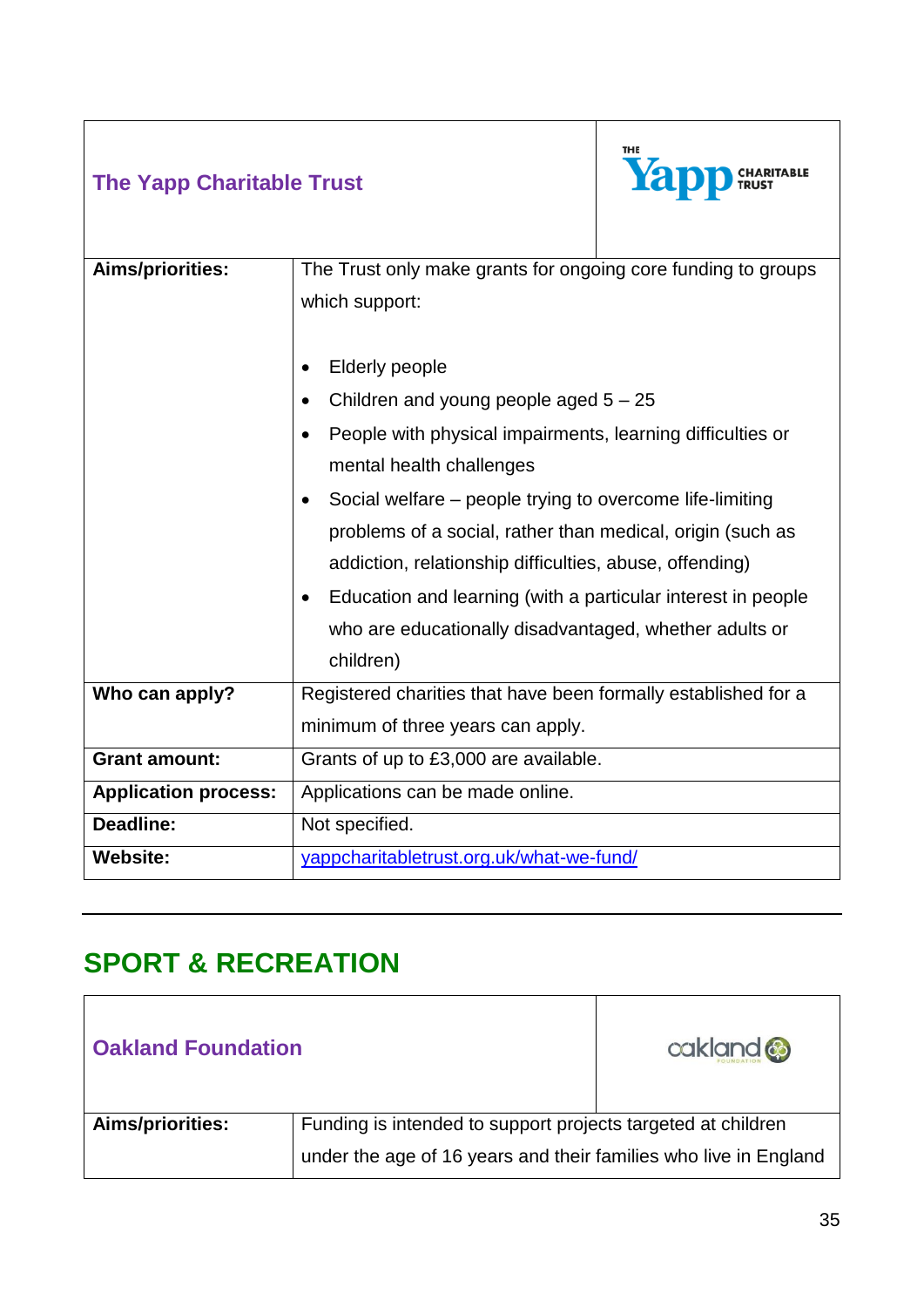|                             | and Wales focusing on the themes of education, health and        |
|-----------------------------|------------------------------------------------------------------|
|                             | nutrition, and sport. Grants can support projects and activities |
|                             | focused on:                                                      |
|                             |                                                                  |
|                             | Education: to ensure children get the best education, no matter  |
|                             | what their background.                                           |
|                             | Health and nutrition: to ensure children have access to healthy  |
|                             | food.                                                            |
|                             | Sport: to ensure children have access to sport and activities    |
|                             | irrespective of social background or physical ability.           |
|                             | Preference will be given to applications with a clearly defined  |
|                             | and measurable outcome.                                          |
| Who can apply?              | Applications are accepted from not-for-profit organisations and  |
|                             | community groups in England and Wales. Preference will be        |
|                             | given to applicants who have a demonstrable track record of      |
|                             | delivering outcomes. The Foundation particularly likes to        |
|                             | support projects in areas where their main sponsor Oakland       |
|                             | International is an integral part of the local community.        |
| <b>Grant amount:</b>        | Funding is at the discretion of the Trustees. The Foundation has |
|                             | limited funding available and there is strong competition for    |
|                             | grants.                                                          |
| <b>Application process:</b> | All applicants must complete an application form. Applicants can |
|                             | complete it online, or can request a copy by emailing the        |
|                             | Foundation.                                                      |
| <b>Deadline:</b>            | Applications can be made at any time.                            |
| <b>Contact:</b>             | Enquiries - Tel 01527 596 222, Email enquiries@oakland-          |
|                             | foundation.com                                                   |
| <b>Website:</b>             | www.oakland-foundation.com/                                      |

#### **Peter Harrison Foundation -** Pr Peter Harrison **Opportunities through Sport Programme**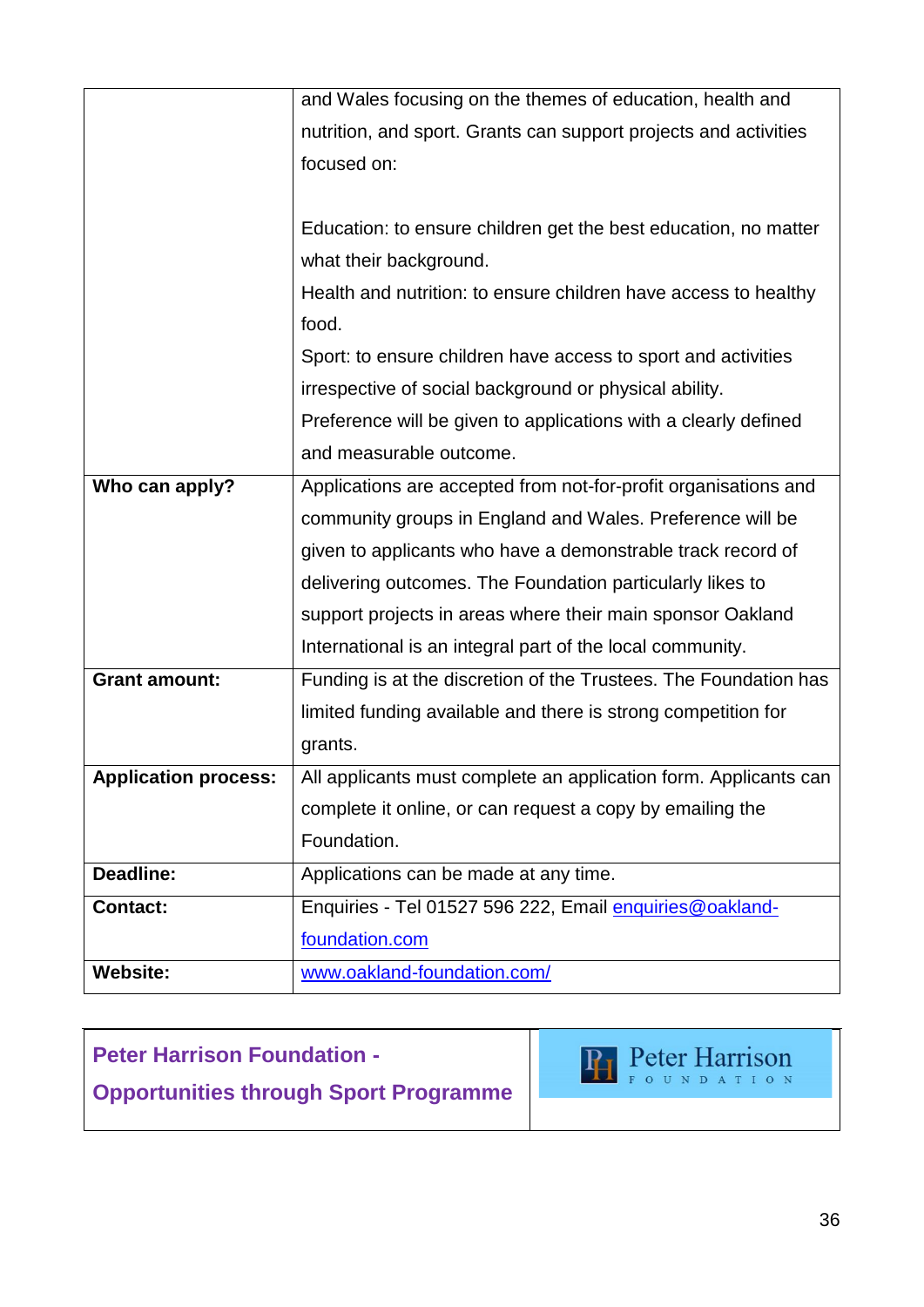| Aims/priorities: | The aim of the scheme is to support sports projects which          |
|------------------|--------------------------------------------------------------------|
|                  | provide opportunities for people who are disabled or otherwise     |
|                  | disadvantaged to fulfil their potential and to develop other       |
|                  | personal and life skills. The Trust will consider applications for |
|                  | capital, revenue or project funding and welcomes applications      |
|                  | for projects that:                                                 |
|                  |                                                                    |
|                  | Provide a focus for skills development and confidence building     |
|                  | through the medium of sport.                                       |
|                  | Have a strong training and/or educational theme within the         |
|                  | sporting activity.                                                 |
|                  | Provide sporting equipment or facilities for disabled or           |
|                  | disadvantaged people.                                              |
|                  | Have a high degree of community involvement.                       |
|                  | Help to engage children or young people at risk of crime,          |
|                  | truancy or addiction.                                              |
| Who can apply?   | The Foundation accepts applications from organisations working     |
|                  | throughout the UK that are:                                        |
|                  |                                                                    |
|                  | Registered in England and Wales with the Charity Commission.       |
|                  | Registered in Scotland with the Office of the Scottish Charity     |
|                  | Regulator (OSCR).                                                  |
|                  | Registered in Northern Ireland with the Charity Commission for     |
|                  | Northern Ireland (CCNI).                                           |
|                  | A CASC (Community Amateur Sports Club).                            |
|                  | Charities must have been registered with the Charity               |
|                  | Commission for two years or more and have produced                 |
|                  | independently examined or audited accounts for at least one full   |
|                  | year of operation. Community Amateur Sports Clubs must also        |
|                  | have been operating for comparable periods.                        |
|                  | Applications from local branches of national charities will be     |
|                  |                                                                    |
|                  | considered, but only if they have either a separate legal          |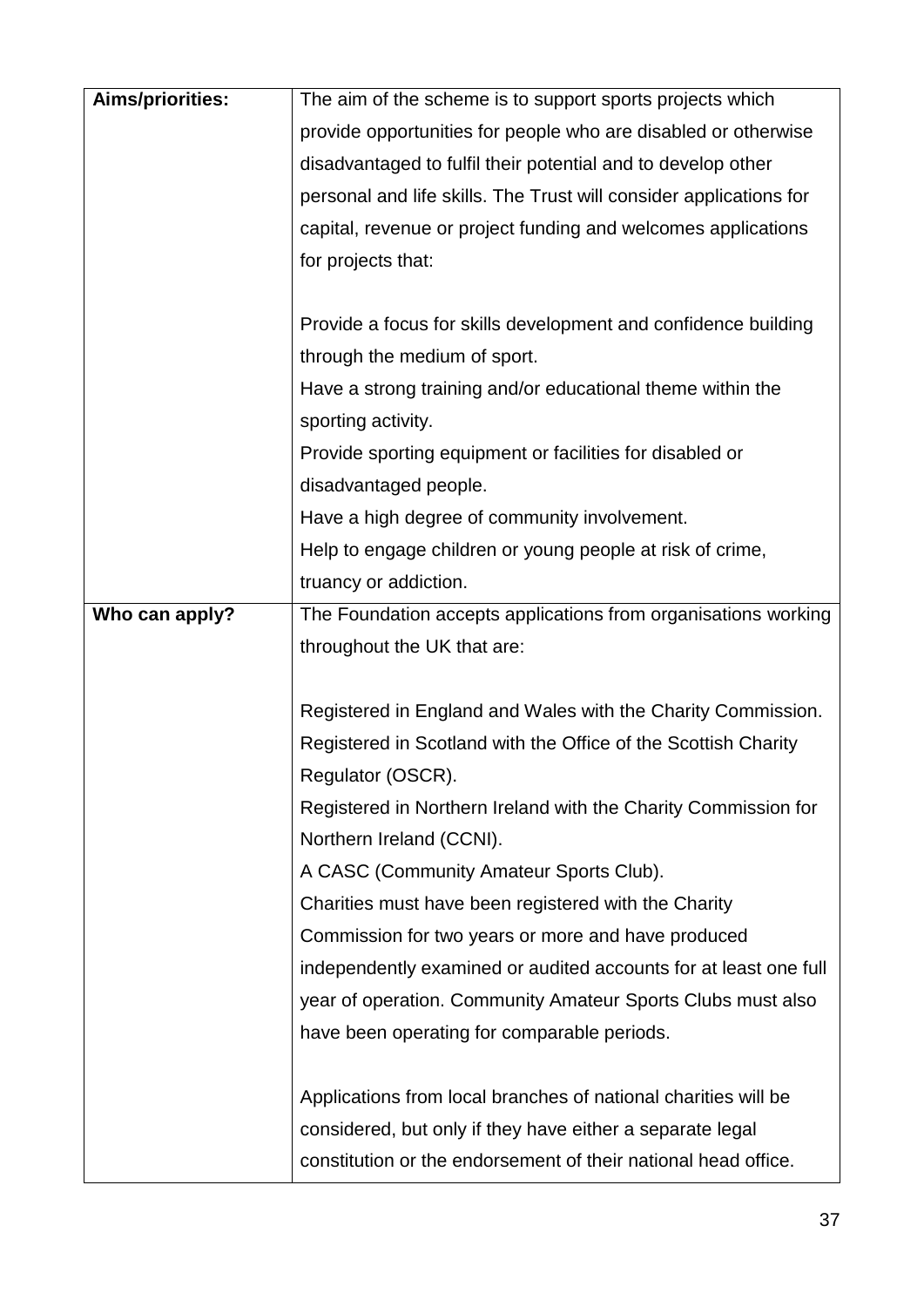| <b>Grant amount:</b>        | There is no minimum or maximum level of grant available. Each    |
|-----------------------------|------------------------------------------------------------------|
|                             | grant request will be reviewed on its own merits.                |
|                             |                                                                  |
|                             | Applicants may only apply to one of the Foundation's             |
|                             | programmes at any time.                                          |
| <b>Application process:</b> | Applications are made through a two-stage process. Applicants    |
|                             | should submit an initial enquiry using the online form. Selected |
|                             | entries will then be invited to complete a full application.     |
| <b>Deadline:</b>            | Applications may be submitted at any time.                       |
| <b>Contact:</b>             | Tel: 01737 228000, Email                                         |
|                             | enquiries@peterharrisonfoundation.org                            |
| <b>Website:</b>             | www.actiontogether.org.uk/peter-harrison-foundation-             |
|                             | opportunities-through-sport-programme                            |

| <b>Clubs in Crisis Fund</b> |                                                                   |  |
|-----------------------------|-------------------------------------------------------------------|--|
| Aims/priorities:            | The Clubs in Crisis (#ClubsInCrisis) Fund aims to support         |  |
|                             | eligible grassroots sports clubs and organisations in the UK that |  |
|                             | have been impacted negatively by the coronavirus/COVID-19         |  |
|                             | pandemic, either operationally or financially. The Fund is only   |  |
|                             | available to sports clubs and organisations that are working in   |  |
|                             | the sport for development sector, ie those that intentionally use |  |
|                             | sport to deliver wider social outcomes, usually through third     |  |
|                             | sector and voluntary, community and social enterprise bodies.     |  |
|                             |                                                                   |  |
|                             | To be eligible, clubs must provide clear evidence of how they     |  |
|                             | use sport to help young people develop life skills, employment    |  |
|                             | opportunities, reduce crime and anti-social behaviour or tackle   |  |
|                             | mental health issues.                                             |  |
|                             |                                                                   |  |
|                             | The fund is being administered locally around the country by the  |  |
|                             | UK Community Foundations network. Organisations will need to      |  |
|                             | apply via the relevant Community Foundation in their area (a      |  |
|                             | postcode finder is available on the Made by Sport website).       |  |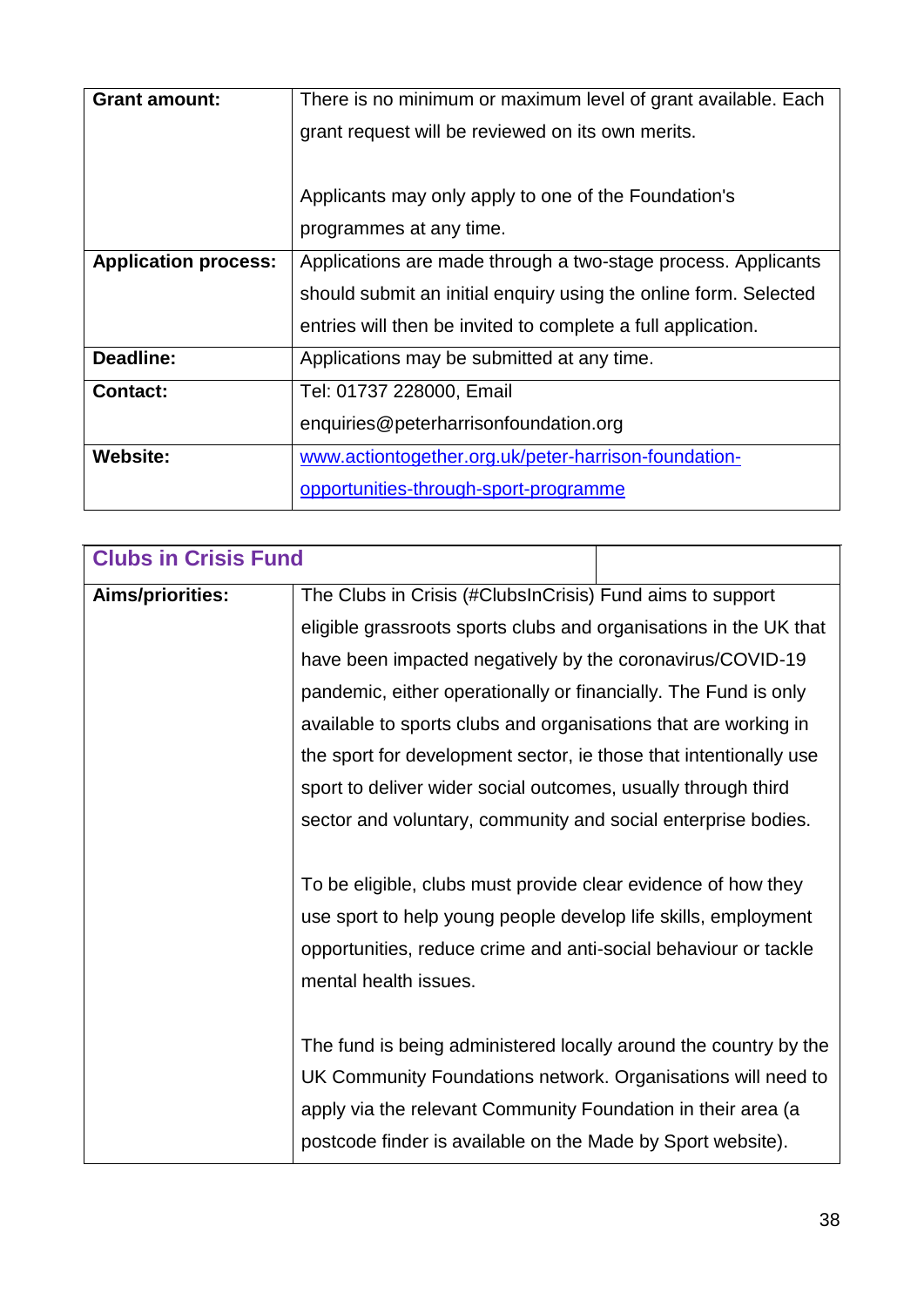|                             | Clubs and organisations must be using sport to work towards        |  |
|-----------------------------|--------------------------------------------------------------------|--|
|                             | one of more of the following outcomes:                             |  |
|                             |                                                                    |  |
|                             | Developing life skills.                                            |  |
|                             | Improving mental health.                                           |  |
|                             | Reducing crime and anti-social behaviour.                          |  |
|                             | Developing employability skills.                                   |  |
|                             | Building stronger communities.                                     |  |
|                             | The funding is unrestricted and can be used for core,              |  |
|                             | programme or capital costs. The grants are for clubs and           |  |
|                             | organisations working in the sport for development sector. Sport   |  |
|                             | for development is defined as the intentional use of sport to      |  |
|                             | achieve other social outcomes and is a powerful tool to help       |  |
|                             | young people deal with these issues.                               |  |
| Who can apply?              | Applications are accepted from clubs or organisations that         |  |
|                             | intentionally use sport to deliver wider social outcomes. Eligible |  |
|                             | organisations must be constituted and working in the UK and        |  |
|                             | can include:                                                       |  |
|                             |                                                                    |  |
|                             | Registered charities.                                              |  |
|                             | Social enterprises and community interest companies (CICs).        |  |
|                             | Other not-for-profit organisations.                                |  |
|                             | The funders are looking for organisations that operate mostly in   |  |
|                             | disadvantaged communities, often working collaboratively with      |  |
|                             | other partners to meet local need and may offer cross-sector       |  |
|                             | activities. Organisations must have an annual turnover of less     |  |
|                             | than £75,000.                                                      |  |
| <b>Grant amount:</b>        | One-off grants of up to £2,021 are available.                      |  |
| <b>Application process:</b> | Applications are made via the group's local community              |  |
|                             | foundation (a postcode finder link is available on the Made by     |  |
|                             | Sport website to help organisations find their relevant            |  |
|                             | community foundation). Each community foundation will have         |  |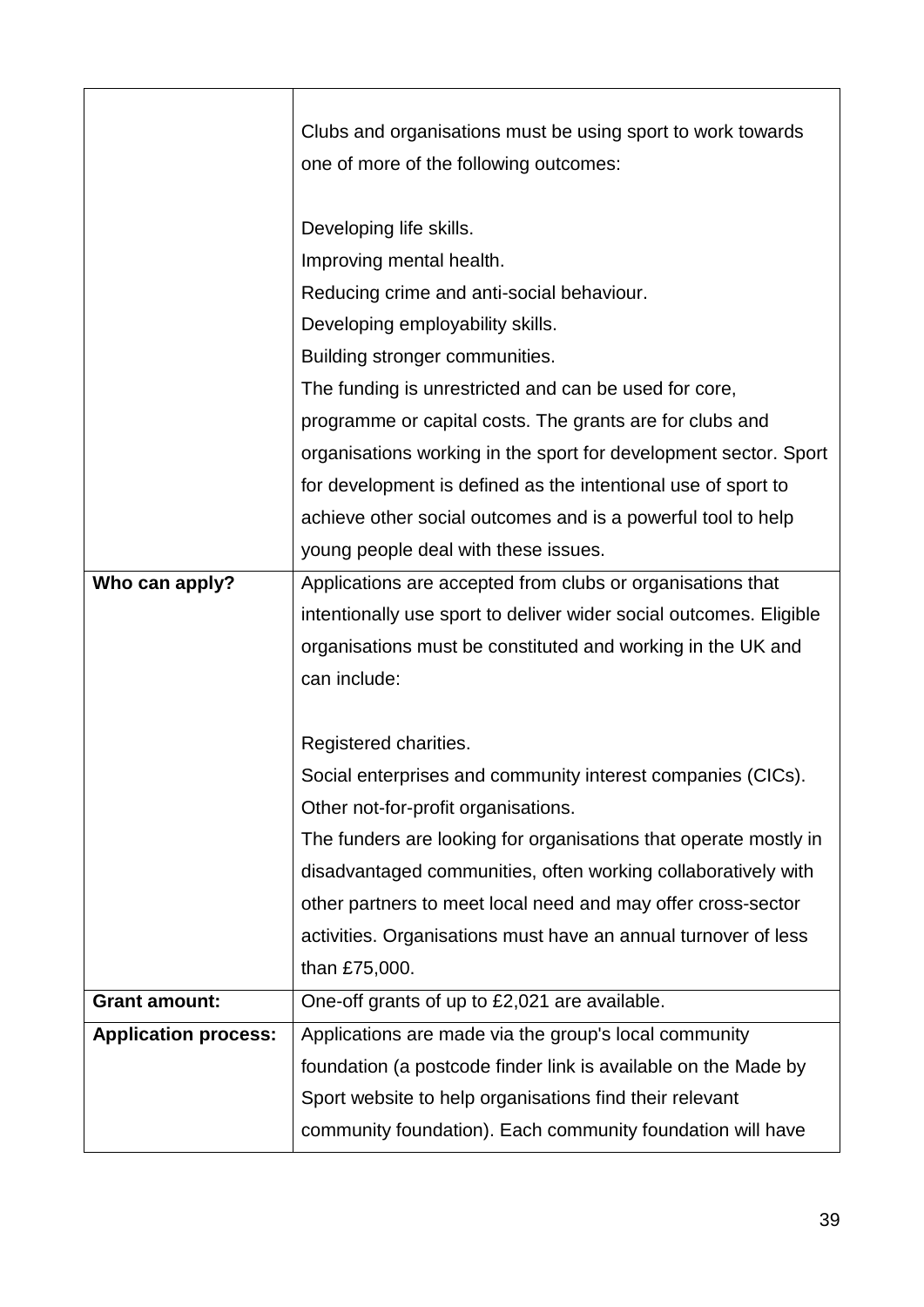|                 | their own application process. Applicants should check the       |  |
|-----------------|------------------------------------------------------------------|--|
|                 | specific details on their relevant community foundation website. |  |
| Deadline:       | Not specified                                                    |  |
| <b>Contact:</b> | Tel: 07810 545291, Email: getinvolved@madebysport.com            |  |
| <b>Website:</b> | https://www.madebysport.com/clubsincrisis                        |  |

#### **This funding bulletin is produced by**



**10GM is a joint venture to support the voluntary, community and social enterprise (VCSE) sector in Greater Manchester. The founding members are: Action Together, Bolton CVS, Macc and Salford CVS. For further information regarding 10GM please email:** [info@10GM.org.uk](mailto:info@10GM.org.uk)

| action<br>together                                                         | Action Together (covering Oldham, Rochdale and Tameside)<br>Principal Office 95-97 Penny Meadow, Ashton-under-Lyne, OL6<br>6EP<br>Tel: 0161 339 4985<br>Email: development@actiontogether.org.uk<br>Website: www.actiontogether.org.uk |
|----------------------------------------------------------------------------|----------------------------------------------------------------------------------------------------------------------------------------------------------------------------------------------------------------------------------------|
| <b>Bolton CVS</b>                                                          | Bolton CVS (Community and Voluntary Services)<br>The Hub, Bold Street, Bolton, BL1 1LS<br>Tel: 01204 546010<br>Email: zahid@boltoncvs.org.uk<br>Website: www.boltoncvs.org.uk                                                          |
| Manchester's local<br>voluntary & community<br>sector support organisation | Macc<br>Swan Buildings, 3rd Floor, 20 Swan Street, Manchester, M4 5JW<br>Tel: 0161 834 9823<br>Email: info@mcrcommunitycentral.org<br>Website: www.manchestercommunitycentral.org                                                      |